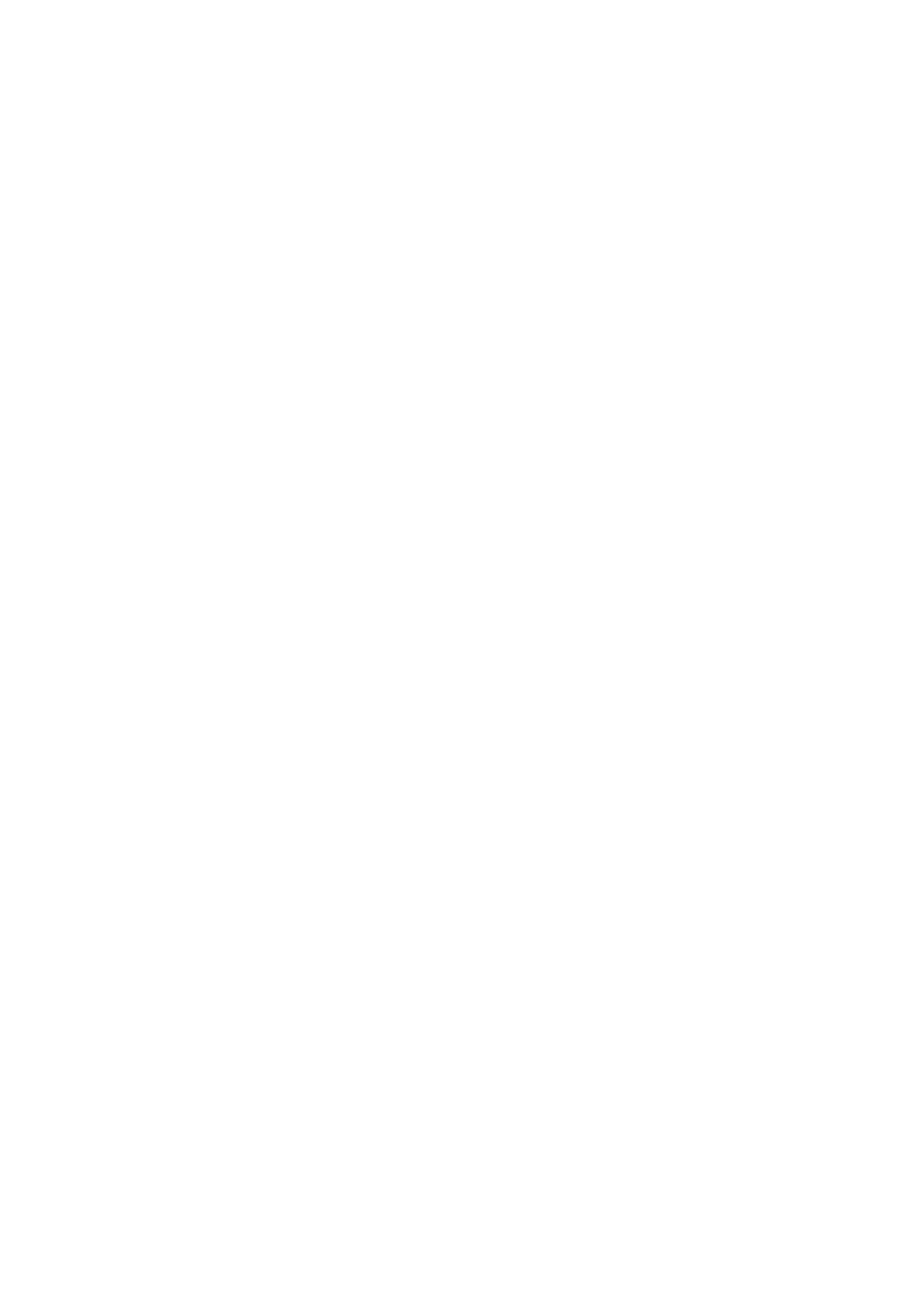# **Systematic Longevity Risk:**

# **To Bear or to Insure?**

# **Abstract**

# **Ling-Ni Boon\***

*ling-ni.boon@accenture.com*

**Marie Brière†‡§** *marie.briere@amundi.com*

**Bas J.M. Werker£** *werker@tilburguniversity.edu*

We compare two contracts for managing systematic longevity risk in retirement: a collective arrangement that distributes the risk among participants, and a marketprovided annuity contract. We evaluate the contracts' appeal with respect to the retiree's welfare, and the viability of the market solution through the financial reward to the annuity provider's equityholders.

We find that individuals prefer to bear the risk under a collective arrangement than to insure it with a life insurers'annuity contract subject to insolvency risk (albeit small). Under realistic capital provision hypotheses, the annuity provider is incapable of adequately compensating its equityholders for bearing systematic longevity risk.

*\*Accenture B.V. Postbus 75797, 1070 AT Amsterdam, the Netherlands.*

*†Amundi, 91 boulevard Pasteur, 75015 Paris, France.*

- *‡Université Libre de Bruxelles, Solvay Brussels School of Economics and Management, Centre Emile Bernheim, Av. F.D. Roosevelt, 50, CP 145/1, 1050 Brussels, Belgium.*
- *§Université Paris Dauphine, PSL Research University, Place du Maréchal de Lattre de Tassigny, 75775 Paris Cedex 16, France.*
- *£Netspar and Tilburg University, P.O. Box 90153, 5000LE Tilburg, The Netherlands.werker@ tilburguniversity.edu*

**Keywords:** longevity risk, group self-annuitization (GSA), insurance, variable annuity.

**JEL:** D14, E21, G22, G23.

### **Acknowledgement**

We gratefully acknowledge research funding from Observatoire de l'Epargne Européenne. We thank D. Blake, D Davydoff, A.M.B. De Waegenaere, N. Gatzert, J. Glachant, C. Gollier, P. Lopes, E.Luciano, A. Michaelides, G Nicodano, T.E. Nijman, E.Vigna, R. Zhou, as well as the participantsof the Longevity 12 Conference, Netspar International Pension Workshop 2017, American Risk and Insurance Association (ARIA) 2017 Annual Meeting, and "House- hold Finance and Retirement Savings" Workshop of the Center for Research on Pensions and Welfare Policies (CeRP).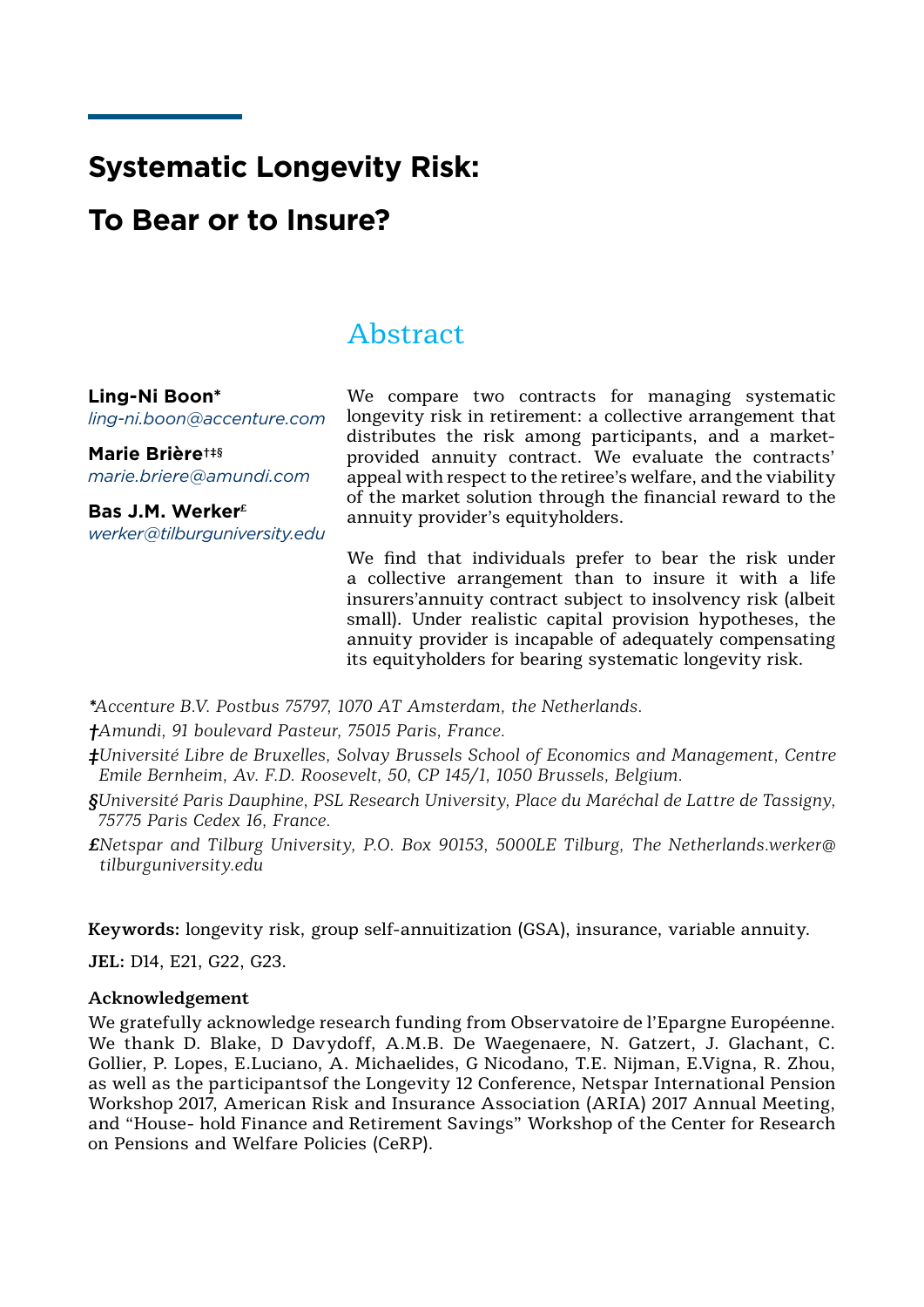# **About the authors**





Ling-Ni Boon is a management consultant in financial services at Accenture. She holds a PhD in Finance from Paris Dauphine and Tilburg University.



## **Marie Brière**

Marie Brière is Head of the Investor Research Center at Amundi. She is also an affiliate professor at Paris Dauphine University and an associate researcher at the Centre Emile Bernheim at Solvay Brussels School of Economics & Management. Dr. Brière began her career as a quantitative researcher at the proprietary trading desk at BNP Paribas. She also served as a fixed-income strategist at Crédit Lyonnais Asset Management and as head of fixed income, foreign exchange, and volatility strategy at Crédit Agricole Asset Management. Her scientific articles have been published in international academic journals including *the Financial Analyst Journal, Journal of Banking and Finance, Journal of International Money and Finance, World Development*, etc. She received the Markowitz award for her article with Zvi Bodie on "Sovereign Wealth and Risk Management", published in the Journal of Investment Management. She holds a PhD in economics from the University Paris X and graduated from ENSAE.



## **Bas Werker**

Bas Werker is a professor of Finance and Econometrics at Tilburg University. His research interests cover various fields in asset pricing and asymptotic statistics. He has published work in journals as the Annals of Statistics, the Journal of Econometrics, and the Journal of Finance and the Review of Financial Studies. In the past he has been affiliated to Université de Sciences Sociales in Toulouse and, from 1997- 2000 the Université Libre de Bruxelles (ECARES). He has taught courses in econometrics, investment analysis, and statistics at both the undergraduate and graduate level in various schools around the world. oreover he supervises several Ph.D. students. He is a Fellow of the Society for Financial Econometrrics, senior researcher at the CentER for Applied Research, Netspar researcher coordinator. Bas Werker is also author of the Tilburg Finance Tool.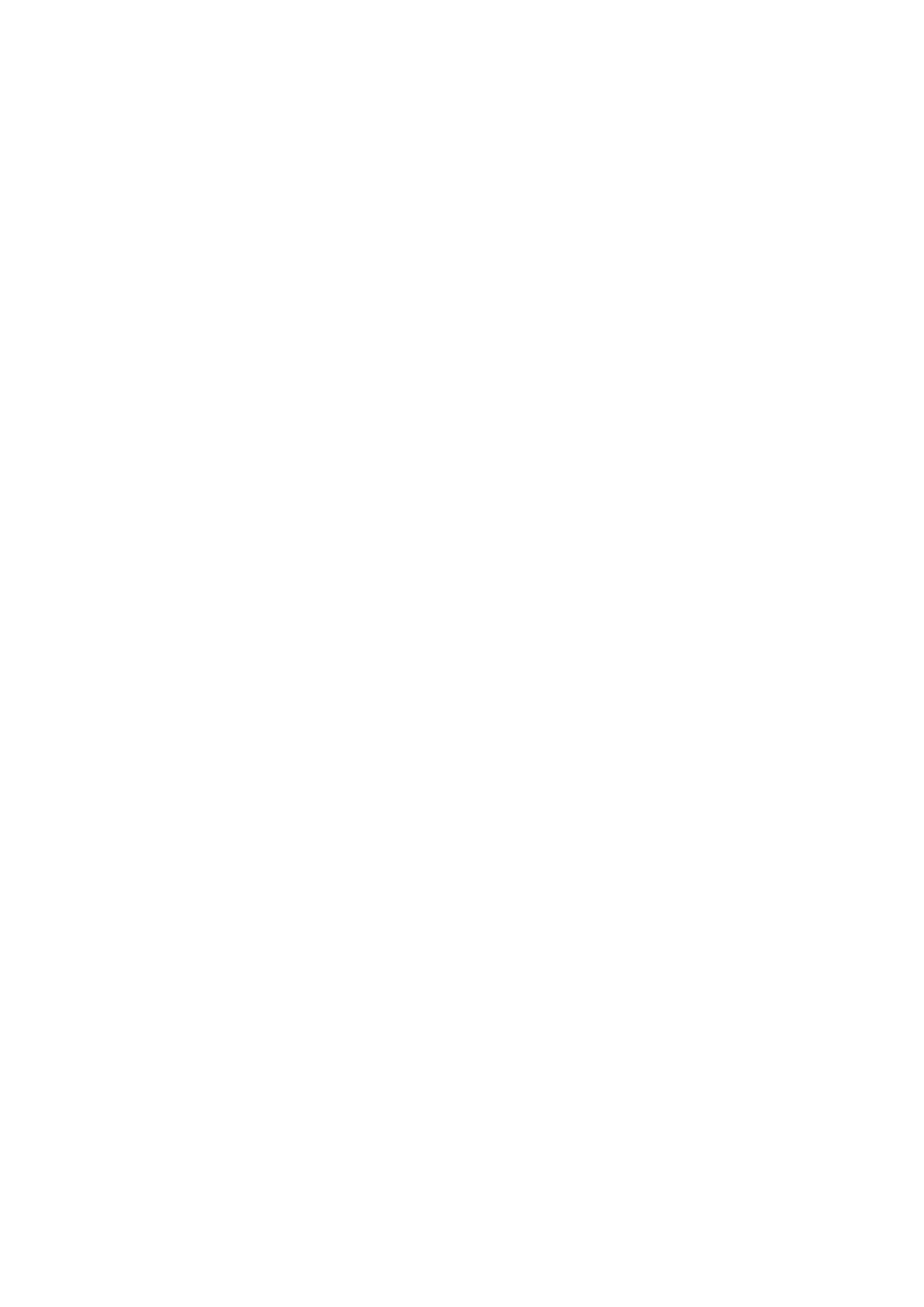# 1 Introduction

Systematic longevity risk is a looming threat to pension systems worldwide. In contrast to idiosyncratic longevity risk, which is the risk surrounding an individual's actual date of death given known survival probabilities, systematic longevity risk concerns the misestimation of future survival probabilities.<sup>1</sup> The persistent trend towards improved life expectancy and the increased uncertainty in mortality developments make it clear that systematic longevity risk can be distressful for retirement financing, especially since longevity-linked assets are not yet commonplace [\(Tan et al.](#page-42-0), [2015](#page-42-0)).

The global transition of funded pensions from Defined Benefit (DB) to Defined Contribution (DC) plans<sup>2</sup> precipitates the need for sustainable means of managing systematic and idiosyncratic longevity risks, which has conventionally been borne by the DB plan sponsor. With the decline of DB pension funds, individuals are given more freedom to manage their retirement capital and rely more on insurers to provide longevity protection. However, insurance companies' ability to fulfill that role on a large scale is questionable. Long-dated guarantees in life annuities are difficult to price and hedge [\(Koijen and Yogo](#page-40-0), [2017](#page-40-0)). In the 1980s and 1990s, a number of life insurance companies defaulted (e.g., First Executive Corporation in the US, Nissan Mutual Life in Japan). In June 2009, the Hartford Group was bailed out under the US government's Troubled Asset Relief Program after incurring significant losses on life annuity products. For individuals, insurers' insolvency risk has serious consequences. While the optimal, rational individual response to idiosyncratic longevity risk in a frictionless setting is to insure it through pooling [\(Yaari](#page-42-1), [1965](#page-42-1); [Davidoff et al.](#page-38-0), [2005](#page-38-0); [Reichling and Smetters](#page-41-0), [2015](#page-41-0)), the corresponding response to systematic longevity risk is less evident.

We consider two ways to manage systematic longevity risk. The first resembles pension plans in the Netherlands, whereby individuals bear systematic longevity risk under a collective arrangement but pool idiosyncratic longevity risk. This financial contract is similar to Group Self-Annuitization (GSA) introduced by [Piggott et al. \(2005](#page-41-1)). The second possibility is for individuals to offload the risk at a cost by purchasing an annuity contract from an equity-backed insurance company. Both options allow individuals to pool idiosyncratic longevity risk, but entail different implications with regard to systematic longevity risk. We compare these arrangements to ascertain the option that maximizes individuals' expected utility. We also investigate the viability of the annuity market by evaluating the risk-return

<sup>&</sup>lt;sup>1</sup>Systematic and idiosyncratic longevity risks are also referred to as macro- and micro-longevity risks respectively.

 $2$ In 1975, close to 70% of all US retirement assets were in DB plans. In 2015, DB assets accounted for only 33% of total retirement assets. Over the same period, assets in DC plans and Individual Retirement Accounts (IRAs) grew from 20% to 59% (Investment Company Institute, 2016). In the UK, 98% of the FTSE 350 companies offer a DC pension plan in 2017 (Towers Watson, 2017).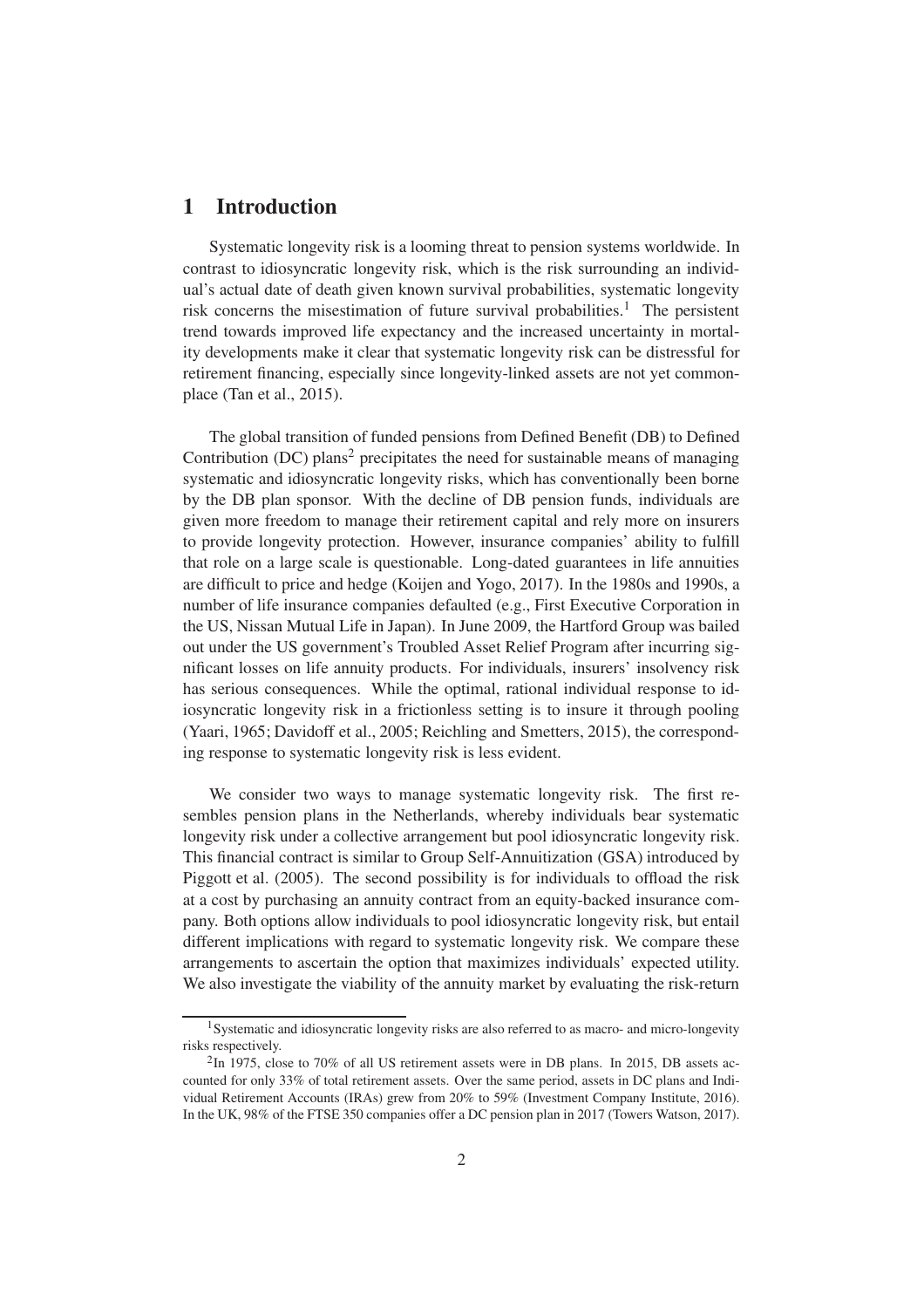tradeoff with respect to systematic longevity risk for the equityholders of the annuity contract provider.

A number of scholars have examined the appeal to retirees of participating contracts, under which individuals bear systematic risks collectively but pool idiosyncratic ones (see for example [Hanewald et al., 2013;](#page-39-0) [Maurer et al., 2013\)](#page-40-1). The main novelty of our work is to concurrently model individual preferences and the business of an equity-backed annuity provider when systematic longevity risk exists. Despite equityholders' critical role in the provision of contracts, comparisons of the GSA and annuity contracts that include systematic longevity risk disregard this aspect, by either exogenously setting a default rate, or putting a loading on the contract that eliminates default risk (e.g., [Denuit et al.,](#page-38-1) [2011](#page-38-1); [Richter and Weber,](#page-41-2)  $2011$ ; Maurer et al.,  $2013$ ; Qiao and Sherris,  $2013$ ).<sup>3</sup> This approach is incompatible with the fact that, in practice, insurers' insolvency risk is non-zero and determines individuals' willingness to pay for insurance contracts [\(Zimmer et al.](#page-43-0), [2009](#page-43-0)).

In our setting, to credibly offer insurance against a systematic risk, the annuity provider requires reserve capital that is constituted either from equity contribution, and/or from contract loading to absorb unexpected shocks.<sup>4</sup> Reserve cushioning has a cost. If the annuity provider solicits capital from equityholders, then it would have to compensate them with a systematic longevity risk premium. If the provider charges too high a loading, then individuals would prefer the GSA over the annuity contract (e.g., [Hanewald et al.](#page-39-0), [2013](#page-39-0); [Boyle et al.](#page-38-2), [2015](#page-38-2)).<sup>5</sup> Therefore, the existence of an annuity market hinges on the provider's ability to set a contract price such that all stakeholders are willing to participate in the market. Previous estimates on individuals' willingness to pay to insure against systematic longevity risk are low. Individuals are willing to offer a premium of between 0.75% [\(Weale and van de Ven,](#page-42-2) [2016](#page-42-2)) to 1% [\(Maurer et al., 2013](#page-40-1)) for an annuity contract that insures them against systematic longevity risk, and has no default risk. In contrast, the capital buffer that the annuity provider would have to possess to restrain its default risk is much larger. To limit the default rate to 1%, the necessary buffer is around 18% of the

<sup>&</sup>lt;sup>3</sup>We differentiate our work from analyses that incorporate only idiosyncratic longevity risk [\(Stamos](#page-42-3), [2008](#page-42-3); [Donnelly et al.](#page-38-3), [2013;](#page-38-3) [Milevsky and Salisbury](#page-41-4), [2015](#page-41-4)).

<sup>&</sup>lt;sup>4</sup>It would be equivalent to consider debt issuance to raise capital, and any dividend policy other than a one-off dividend payment to equityholders (i.e., any gains before the end of the investment horizon are re-invested). This is because the Miller-Modigliani propositions on the irrelevance of capital structure [\(Modigliani and Miller](#page-41-5), [1958](#page-41-5)) and dividend policy [\(Miller and Modigliani](#page-41-6), [1961](#page-41-6)) on the market value of firms hold in our setup, which excludes taxes, bankruptcy costs, agency costs, and asymmetric information.

<sup>5</sup>While allocating retirement wealth between the annuity contract and the collective scheme is conceptually appealing, for the feasibility of a collective scheme, individuals can select only an option in our setting (e.g., mandatory participation in a collective scheme averts adverse selection, achieves cost reduction, etc., [Bovenberg et al.](#page-37-0), [2007](#page-37-0)). [Weinert and Gründl \(2017](#page-42-4)) analyze the optimal share of a default-free nominal annuity and a tontine, a type of collective scheme, whereas [Zhang and Li \(2017\)](#page-43-1) investigate a contract that is partially-indexed to longevity risk, that similarly explores a risk-sharing spectrum between the contract provider and the individual.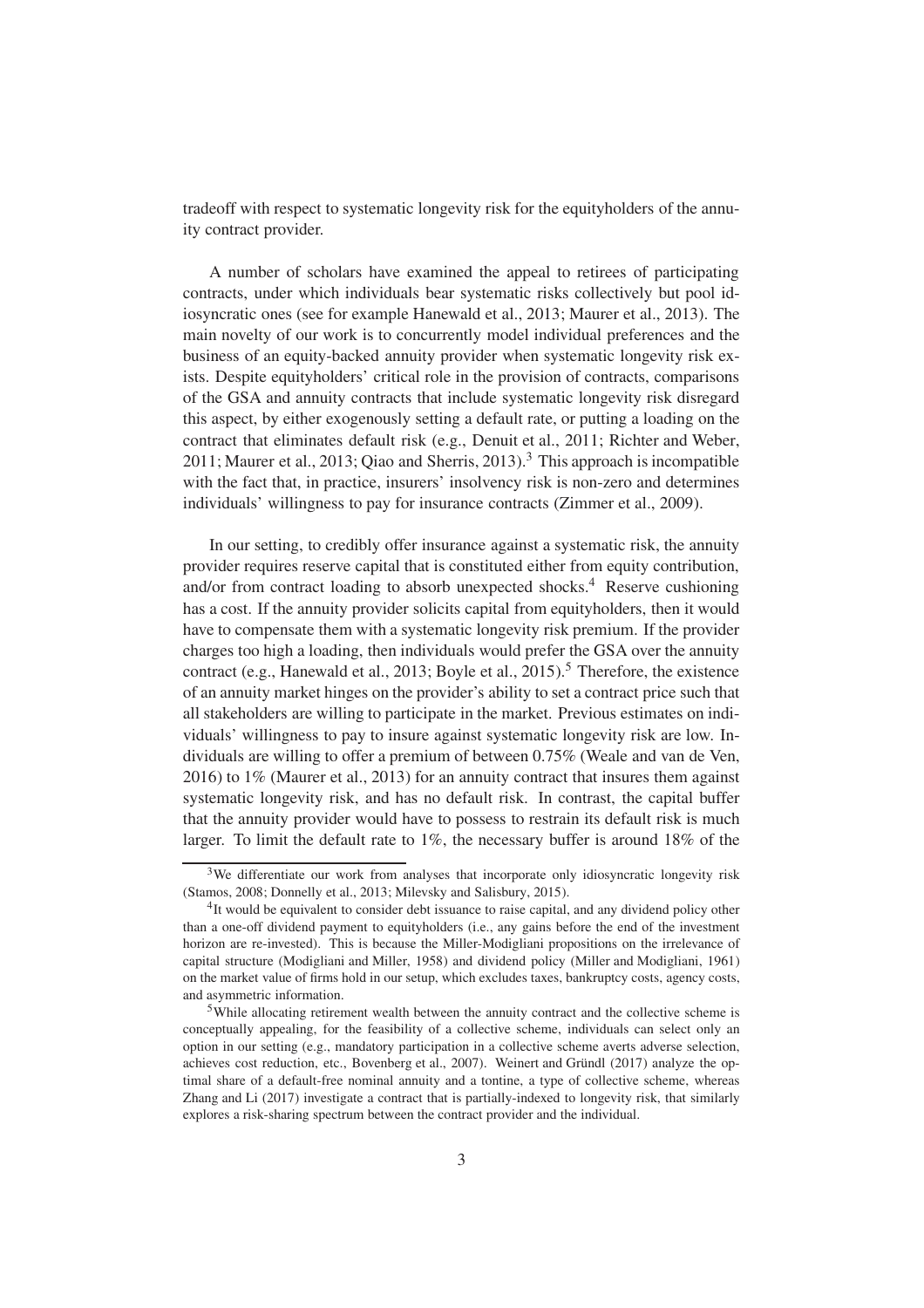contract's best estimate value [\(Maurer et al., 2013](#page-40-1)). These figures suggest that the annuity provider has little capacity to compose its reserve capital only from contract loading, as is commonly assumed [\(Richter and Weber](#page-41-2), [2011;](#page-41-2) [Maurer et al.,](#page-40-1) [2013](#page-40-1); [Boyle et al.](#page-38-2), [2015](#page-38-2)). Equity capital is thus necessary. We attempt to reconcile the gap between the maximum loading that individuals are willing to pay, and the minimum capital necessary to provide annuity contracts that individuals are willing to purchase, by introducing equityholders.

While analyses that incorporate both policy and equityholders exist in insur-ance (e.g., Filipović et al., [2015](#page-39-1); [Chen and Hieber](#page-38-4), [2016](#page-38-4)), they are unforeseen in the literature on the comparison of the GSA with annuity contracts, which focuses on policyholders only. An exception is [Blackburn et al.](#page-37-1) [\(2017](#page-37-1)), who take the equityholders' viewpoint when investigating longevity risk management and the share value of a life annuity provider. Demand for annuities in their model is determined by an exogenous demand function. Instead, we analyze the policyholders and equityholders concurrently when annuity demand is endogenous.

Consistent with the inchoate market for longevity-hedging instruments, we assume that the annuity provider has no particular advantage in bearing systematic longevity risk.<sup>6</sup> Moreover, the annuity provider is required to maintain the value of its assets above the value of its liabilities–a plausible regulatory requirement for such a for-profit entity. In contrast to the literature on collective schemes, which largely focuses on inter-generational risk-sharing (e.g., issues concerning its fairness and stability with respect to the age groups, see [Gollier](#page-39-2), [2008](#page-39-2); [Cui et al.](#page-38-5), [2011](#page-38-5); [Beetsma et al., 2012](#page-37-2); [Chen et al., 2017](#page-38-6), [2016\)](#page-38-7), we focus instead on risk-sharing between individuals and the annuity provider's equityholders within a generation.

We begin by assuming that the annuity provider composes its buffer entirely from equity capital. In return for their capital contribution, equityholders receive the annuity provider's terminal wealth as a lump sum dividend. Due to equitycapital-cushioning, the annuity contract provides retirement benefits that have a lower standard deviation across scenarios. However, as equity capital is finite, there is a positive (albeit small) probability that the annuity provider defaults. We assess whether individuals are willing to pay for an annuity that adequately compensates equityholders for bearing systematic longevity risk, when individuals have the option to form a collective scheme.

We find that individuals marginally prefer the collective scheme. The Certainty Equivalent Loading (CEL), i.e., the level of loading on the annuity contract

<sup>&</sup>lt;sup>6</sup>Insurance companies may in practice have a comparative advantage in bearing systematic longevity risk, such as relying on the synergy of product offerings in terms of risk-hedging [\(Tsai et al., 2010\)](#page-42-5), or the potential of life insurance sales in hedging systematic longevity risk (i.e., natural hedging) [\(Cox and Lin, 2007](#page-38-8); [Luciano et al.](#page-40-2), [2015](#page-40-2)).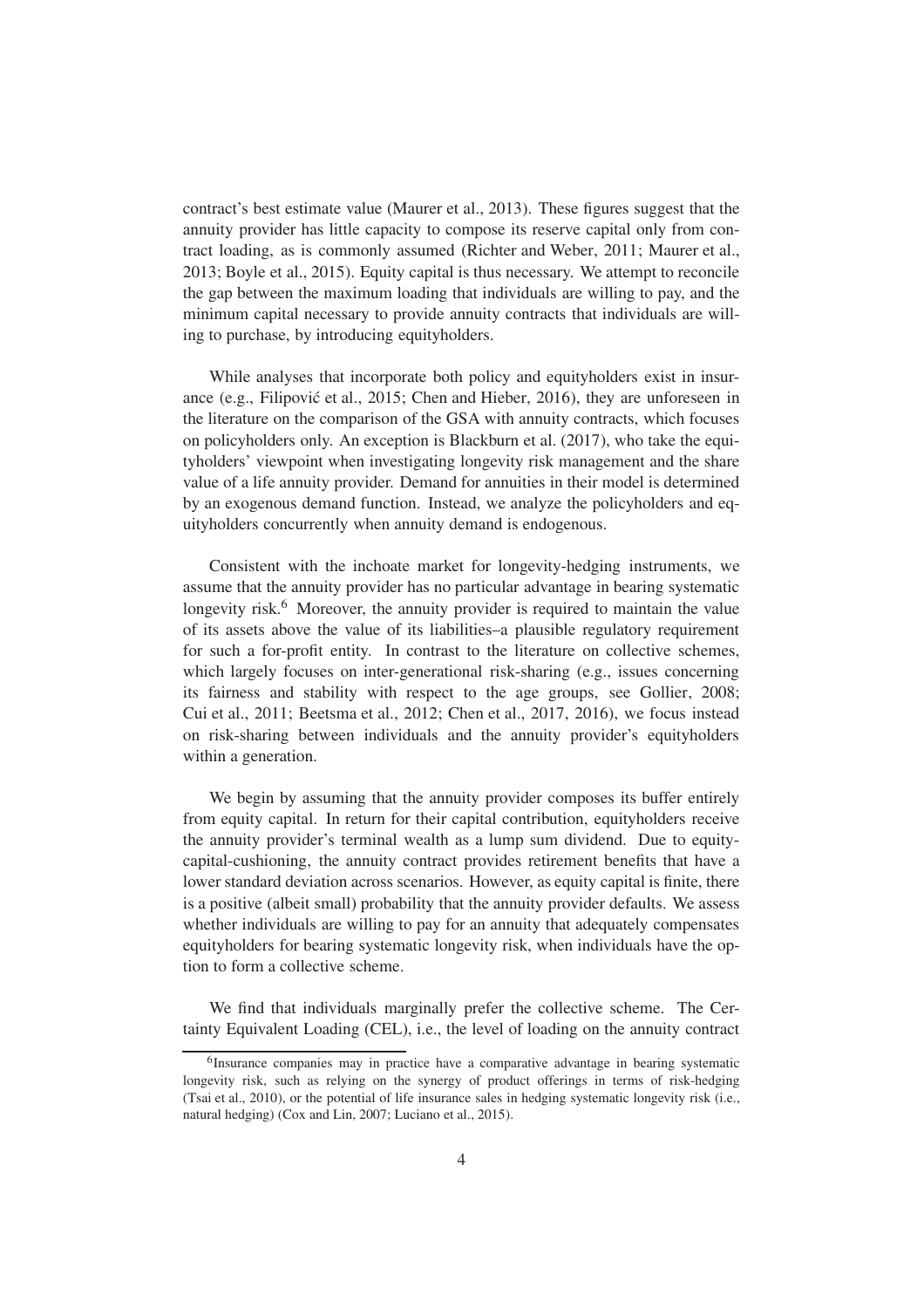at which individuals would derive the same expected utility under either option, is slightly negative (i.e., -0.35% to -0.052%; Table [3\)](#page-23-0). Furthermore, exposure to systematic longevity risk does not enhance the equityholders' risk-return tradeoff if the annuity provider sells zero-loading contracts, because it yields only half of the Sharpe ratio of an identical investment without exposure to systematic longevity risk, as well as a negative Jensen's alpha (Table [4\)](#page-26-0). Consequently, the annuity contract would not co-exist with the collective scheme. The implication of our results would be even stronger if there were frictional costs, e.g., financial distress, agency, regulatory capital, and double taxation costs, because equityholders would require a higher financial return from the capital they provide.

To further comprehend the tradeoff that an individual faces when selecting a contract, we carry out sensitivity tests with respect to the individual's characteristics, systematic longevity risk, and the annuity provider's default risk. The annuity provider's default risk is the main determinant for the individual's preference for the annuity contract. For features that do not affect default rates materially, such as the deferral period, stock exposure, and parameter uncertainty surrounding the longevity model's time trend, the baseline results stay the same. For features that affect default rates, such as higher standard deviation of the longevity model's time trend, lower equity capital, or an alternate longevity model that presents higher uncertainty of survivorship in the old age, then individuals prefer the collective scheme much more when default risk increases, regardless of the underlying driver of default. Only when we assume substantial uncertainty concerning longevity trends (as in the [Cairns et al.](#page-38-9), [2006](#page-38-9) longevity model) and at the same time impose exogenously no default risk, do individuals exhibit a preference for the annuity contract. Yet, the individual's willingness to pay remains insufficient to entice equityholders to contribute the required amount of capital that would enable the provision of the contracts.

We present our model in Section [2](#page-8-0) and calibrate it in Section [3.](#page-14-0) We first discuss the baseline case results from the individual's perspective (Section [4\)](#page-21-0), then from the equityholders' point of view (Section [5\)](#page-23-1). Section [6](#page-26-1) is devoted to sensitivity tests on the individual's traits, stock exposure, the annuity provider's leverage ratio, as well as the longevity model's attributes. We conclude in Section [7.](#page-35-0)

# <span id="page-8-0"></span>2 Model Presentation

We devise a model to investigate the welfare of individuals under a collective retirement scheme and a market-provided deferred variable annuity contract. The setting comprises a financial market with a constant risk-free rate and stochastic stock index, homogenous individuals with stochastic life expectancies, and two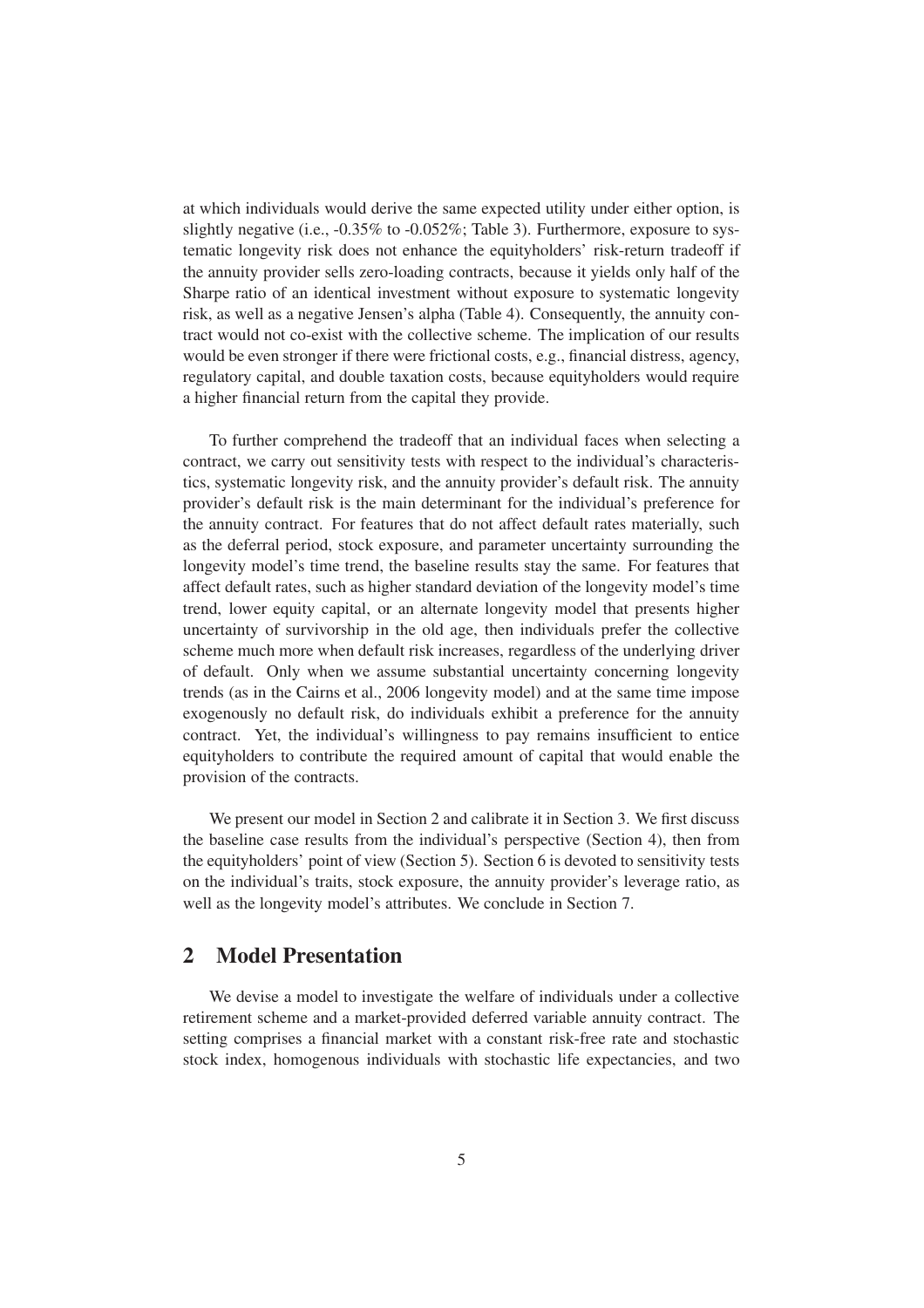contracts for retirement.<sup>7</sup> We define and discuss these elements in detail in this section.

#### <span id="page-9-0"></span>2.1 Financial Market

In a continuous-time financial market, the investor is assumed to be able to invest in a money market account and a risky stock index. The financial market is incomplete due to the lack of longevity-linked securities. We assume that annual returns to the risk-free asset are constant, *r*. The money market account is fully invested in the risk-free asset.

The value of the stock index at time  $t$ , which is denoted by  $S_t$ , follows the diffusion process,  $dS_t = S_t (r + \lambda_S \sigma_S) dt + S_t \sigma_S dZ_{S,t}$ .  $Z_S$  is a standard Brownian motion with respect to the physical probability measure,  $\sigma_S$  is the instantaneous stock price volatility, and  $\lambda_S \sigma_S$  is the constant stock risk premium.

#### 2.2 Individuals

At time  $t_0$ , individuals who are aged  $x = 25$  either form a collective scheme or purchase a deferred annuity contract with a lump sum capital that is normalized to one. Both retirement contracts commence retirement benefit payments at age 66, up to the maximum age of 95, conditional on the individual's survival. Individuals' lifespan is determined by survival probabilities that follow the [Lee and Carter](#page-40-3) [\(1992](#page-40-3)) model.

We set the maximum age at 95 because there are a small number of survivors beyond that. For example, in 2015, life expectancy for the US population was 78.8 years. A 65-year-old American can expect to live to around age 80 [\(Xu et al.,](#page-42-6) [2016](#page-42-6)). The small pool of survivors at high ages amplifies changes in the GSA funding ratio from changes in the number of survivors, subsequently generating extreme benefit adjustments. To enhance the feasibility of a closed GSA that produces no extreme benefits near the end-of-life, in addition to avert the reliability of mortality statistics for high ages that give rise to different risk profiles of deepdeferred and immediate annuity products [\(Ji and Zhou, 2017\)](#page-40-4), we consider 95 to be the maximum age.<sup>8</sup> The baseline case results do not materially change when the maximum age is extended to 100, but a substantially larger number of replications is necessary to achieve the same accuracy.

<sup>&</sup>lt;sup>7</sup>We abstract from model uncertainty by assuming that the stochastic dynamics underlying the financial assets and life expectancies are known.

<sup>8</sup>Regardless of their choice for a DVA or a GSA, individuals could in practice purchase a DVA contract starting at age 95. Their utility from consumption after 95 would thus be identical.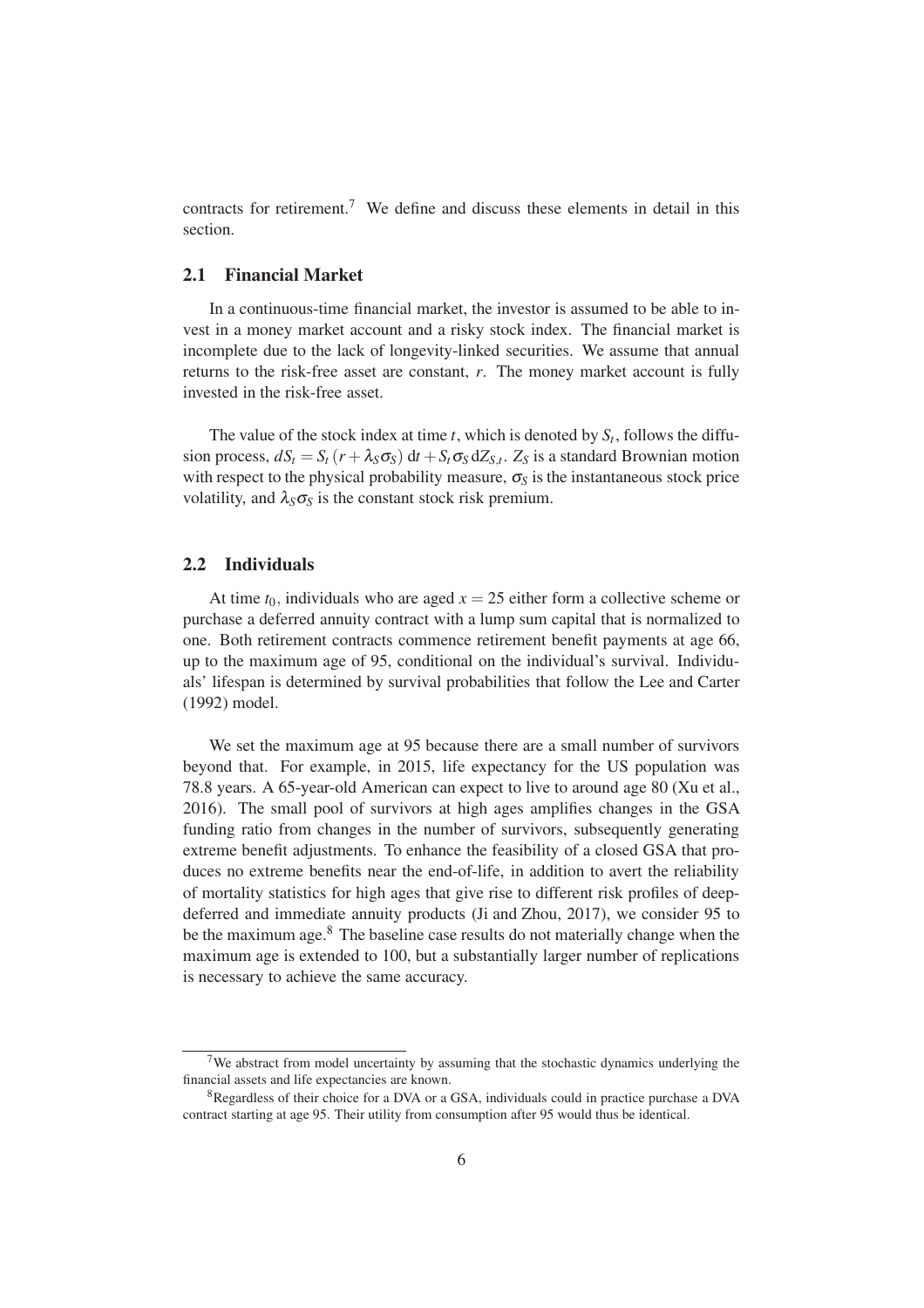#### 2.2.1 Longevity Risk Model

We assume that individual mortality rates evolve independently from the financial market. Although productive capital falls as the population ages, empirical evidence on the link between demographic structure and asset prices is mixed.<sup>9</sup>

We adopt the [Lee and Carter \(1992\)](#page-40-3) model, which is widely used (e.g., by the US Census Bureau and the US Social Security Administration) and studied. This is a one-factor statistical model for long-run forecasts of age-specific mortality rates. It relies on time-series methods and is fitted to historical data. The log central death rate for an individual of age *x* in year *t*,  $\log(m_{x,t})^{10}$  is assumed to linearly depend on an age-specific constant, and an unobserved period-specific intensity index, *k<sup>t</sup>* :

<span id="page-10-0"></span>
$$
\log(m_{x,t}) = a_x + b_x k_t + \varepsilon_{x,t} \tag{1}
$$

 $\exp(a_x)$  is the general shape of the mortality schedule across age;  $b_x$  is the rate of change of the log central death rates in response to changes in  $k_t$ , whereas the error term,  $\varepsilon_{x,t}$ , is normally distributed with zero mean and variance  $\sigma_x^2$ .

The [Lee and Carter](#page-40-3) [\(1992](#page-40-3)) model is defined for the central death rates,  $m_{x,t}$ , but we apply it to model the annual rate of mortality,  $q_{x,t}$  by the approximation  $q_{x,t} \simeq 1 - \exp(-m_{x,t})$ . The probability that someone who is aged *x* at time  $t_0$  is alive in *s*-year time,  $s p_x$ , is then  $s p_x = \prod_{l=0}^{s-1} (1 - q_{x+l,t+l})$ . We denote the conditional probability in year  $t \geq t_0$  that an individual of age x at time t will survive for at least *s* more years as  $_s p_x^{(t)}$ ,  $_s p_x^{(t)} = \prod_{l=0}^{s-1} (1 - q_{x+l,t}) = \exp\left(\sum_{l=0}^{s-1} -m_{x+l,t}\right).$ <sup>11</sup>

While many refinements of [Lee and Carter \(1992](#page-40-3)) exist (e.g., the twofactor model of [Cairns et al., 2006](#page-38-9), the addition of cohort effects in [Renshaw and Haberman](#page-41-7), [2006](#page-41-7)), the model is not only reasonably robust to the historical data used, but also produces plausible forecasts that are similar to those from extensions of the model [\(Cairns et al.](#page-38-10), [2011](#page-38-10)).

#### 2.2.2 Welfare

Individuals maximize expected utility in retirement.<sup>12</sup> Benefits from the retirement contracts constitute the individual's only source of income. We consider

 $^{9}$ [Erb et al. \(1994](#page-39-3)); [Poterba \(2001\)](#page-41-8); [Ang and Maddaloni \(2003\)](#page-37-3); [Visco](#page-42-7) [\(2006](#page-42-7)); [Schich \(2008](#page-41-9)); [Arnott and Chaves \(2012\)](#page-37-4)

 $^{10}m_{x,t}$  is the ratio of  $D_{x,t}$ , the number of deaths of an individual aged *x* in year *t*, over  $E_{x,t}$ , the exposure, defined as the number of aged *x* individuals who were living in year *t*.

 $11$ This is an exponentiated finite sum of log-normal random variables that has no known analytical distribution function. Therefore, we resort to simulation for our analysis. Alternate ways to proceed include quantile estimation of random survival probabilities in [Denuit et al., 2011,](#page-38-1) or the Taylor series approximation by [Dowd et al. \(2011\)](#page-39-4).

 $12$ We can ignore bequest motives as both contracts provide income only when the individual is still alive.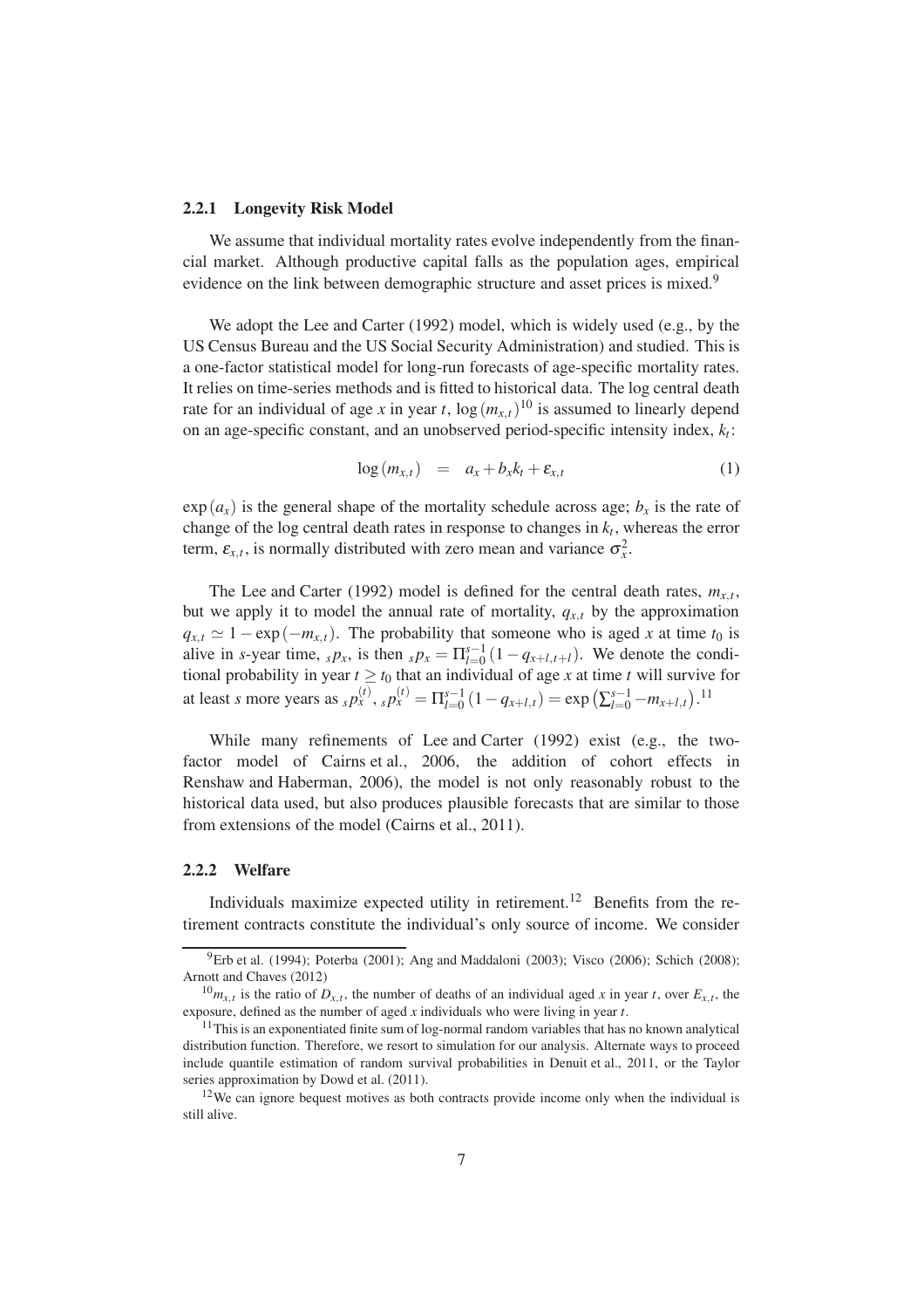individuals who exhibit Constant Relative Risk Aversion (CRRA), and evaluate their utility in retirement by Equation [\(2\)](#page-11-0).

<span id="page-11-0"></span>
$$
U\left(\Xi\right) = \int\limits_{t_R}^T e^{-\beta(t-t_0)} \frac{\Xi_t^{1-\gamma}}{1-\gamma} t^{-t_0} P_{25} dt \tag{2}
$$

 $t_{t-t_0}$ *p*<sub>25</sub> is the probability that someone who is 25 years old in year  $t_0$  is alive in year  $t \geq t_0$ .  $\beta$  is the subjective discount factor  $\gamma > 1$  is the risk aversion parameter.  $\Xi_t$ is the retirement income in year  $t$ ,  $t<sub>R</sub>$  is the retirement year whereas  $T$  is the year when the individual attains maximum age.

#### <span id="page-11-1"></span>2.3 Contracts for Retirement

There are two retirement contracts. The first is a collective pension called the Group Self-Annuitization (GSA) scheme. The second is a Deferred Variable Annuity (DVA) contract offered by an annuity provider who is backed by equityholders. We describe both contracts in this section. [A](#page-43-2)ppendix A elaborates on the rationale of the definition and provision of the contracts.

The contracts specify the distribution of financial and systematic longevity risks between the stakeholders. As the contracts are intended to portray systematic longevity risk, both treat stock market risk identically–the risk is fully borne by the individuals. The benefits due, henceforth known as entitlements, are fully indexed to the same underlying financial portfolio called the reference portfolio (e.g., a portfolio that is 20% invested in the stock index, and 80% in the money market account). Thus, if the DVA provider adopts the reference portfolio's investment policy, the provider is hedged against financial market risk.

Systematic longevity risk distribution, however, distinguishes the two contracts. Under the GSA, it is shared equally among individuals. Under the DVA, the risk is borne by equityholders up to a limit implied by their equity contribution, beyond which the DVA provider defaults. Both contracts stipulate to distribute mortality credit according to the survival probabilities, conditional on the date of contract sale. The DVA provider's equityholders bear the risk that the survival probability forecast deviates from the realized values. The provider uses its equity capital to finance underestimation of systematic longevity, and disburses any surplus arising from overestimation of longevity to its equityholders as a dividend.

Due to the lack of a liquid market of financial assets associated with systematic longevity risk, the risk cannot be hedged by the DVA provider. Additionally, we assume that the number of individuals who either purchase the DVA or participate in a GSA is large enough such that by the Law of Large Numbers, the proportion of surviving individuals within each pool coincides with that implied by the real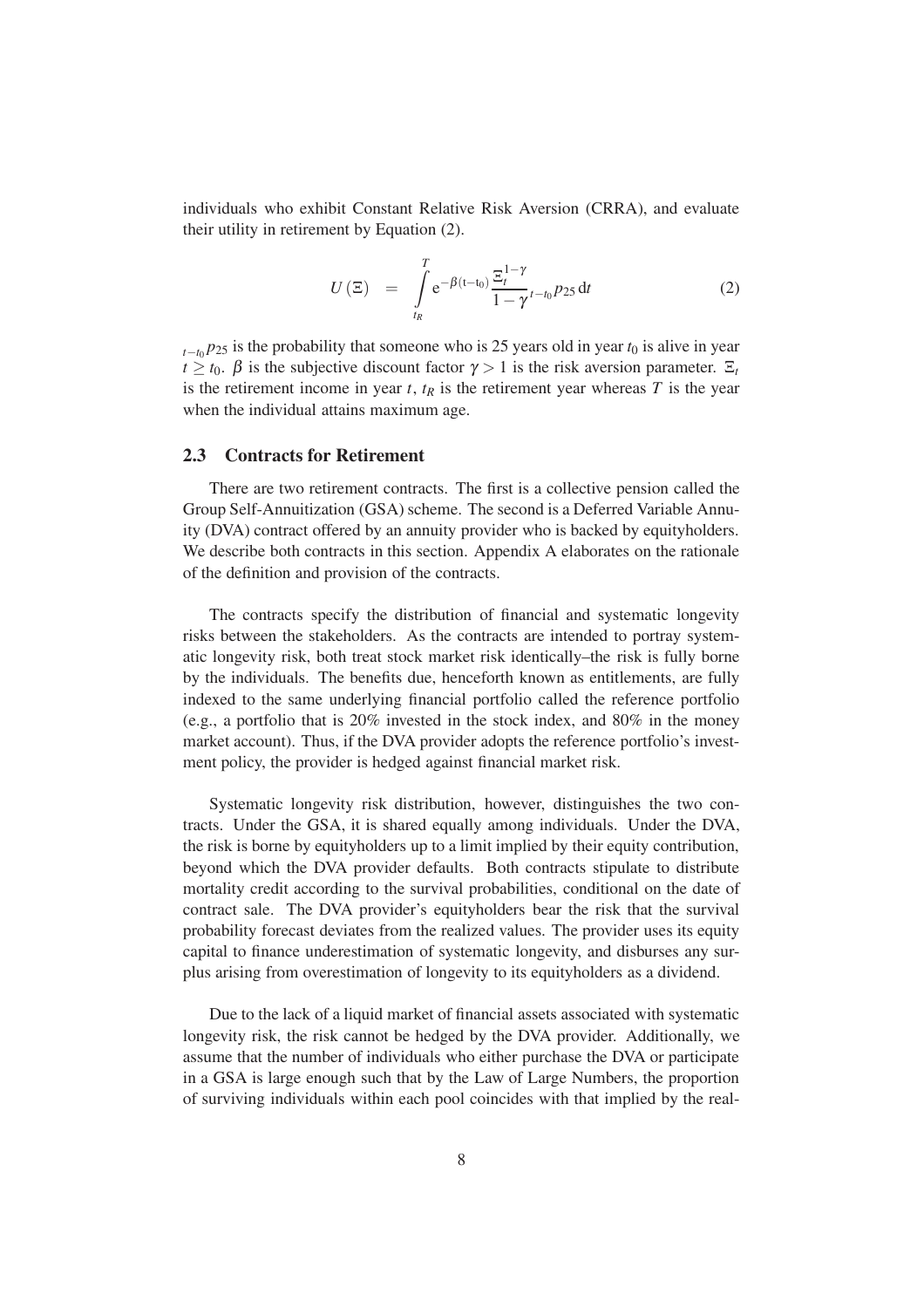ized survival probabilities, so we can eliminate idiosyncratic longevity risk.<sup>13</sup> In our setting, mortality credit can be positive or negative depending on systematic longevity evolution.

#### 2.3.1 Deferred Variable Annuity (DVA)

The DVA contract is parametrized by an actuarial construct called the assumed interest rate (AIR),  $h = \{h(t)\}_{t=1}^{T}$  $t_{t=t_0}$ . The AIR is a deterministic rate that determines the cost, A, of a contract sold to an individual who is aged x at time  $t_0$  as follows:

<span id="page-12-1"></span>
$$
A(h, F, t_0, x) = (1 + F) \int_{t = t_R}^{T} t_{-t_0} p_x^{(t_0)} \exp(-h(t) \times (t - t_R)) dt
$$
 (3)

 $t_{t-t_0} p_x^{(t_0)}$  is the conditional probability in year  $t_0$  that someone who is *x* years old lives for at least  $t - t_0$  years. *h* is the AIR, *F* is the loading factor whereas  $t_R$  is the retirement year. The loading factor, *F*, is a proportional one-off premium that the DVA provider attaches to a contract. A contract that is priced at its best estimate has a loading factor of zero,  $F = 0$ .

The DVA contract is indexed to a reference investment portfolio that follows a deterministic investment policy,  $\theta \equiv {\theta_t}_{t}^T$  $t_{t=t_0}$ .  $\theta_t$  is the fraction of portfolio wealth allocated to the risky stock index at time  $t$ , while the remaining  $1 - \theta_t$  is invested in the money market account. Let  $W_t^{Ref}(\theta)$  be the value of the reference portfolio at time *t*. The dynamics of the reference portfolio are thus  $dW_t^{Ref} =$  $W_t^{Ref}(r + \theta_t \lambda_S \sigma_S) dt + W_t^{Ref} \theta_t \sigma_S dZ_{S,t}.$ 

Using an annuitization capital that is normalized to one, the individual purchases  $A(h, F, t_0, x)$ <sup>-1</sup> unit(s) of DVA contract(s), and is entitled to  $\Xi$ , for every year *t* in retirement,  $t_R \le t \le T$ .<sup>14</sup>

<span id="page-12-0"></span>
$$
\Xi(h, F, t, x) = \frac{\exp(-h(t) \times (t - t_R))}{A(h, F, t_0, x)} \frac{W_t^{Ref}(\theta)}{W_{t_0}^{Ref}(\theta)}
$$
\n(4)  
\n
$$
W_t^{Ref}(\theta) = \text{value of the reference portfolio at time } t
$$

The AIR influences the expectation and dispersion of the benefit payments over time. For instance, the fund units are front- (back-) loaded (i.e., due in the earlier

<sup>&</sup>lt;sup>13</sup>The GSA in our setting is a specific case of the GSA in [Piggott et](#page-41-1) al. [\(2005](#page-41-1)), whereby we omit idiosyncratic longevity risk.

<sup>&</sup>lt;sup>14</sup>The benefits adjust instantaneously with the value of the portfolio to which the contract is indexed. [Maurer et al. \(2016](#page-40-5)) make the case for smoothing of the benefits, which is advantageous to both the policyholder and the contract provider.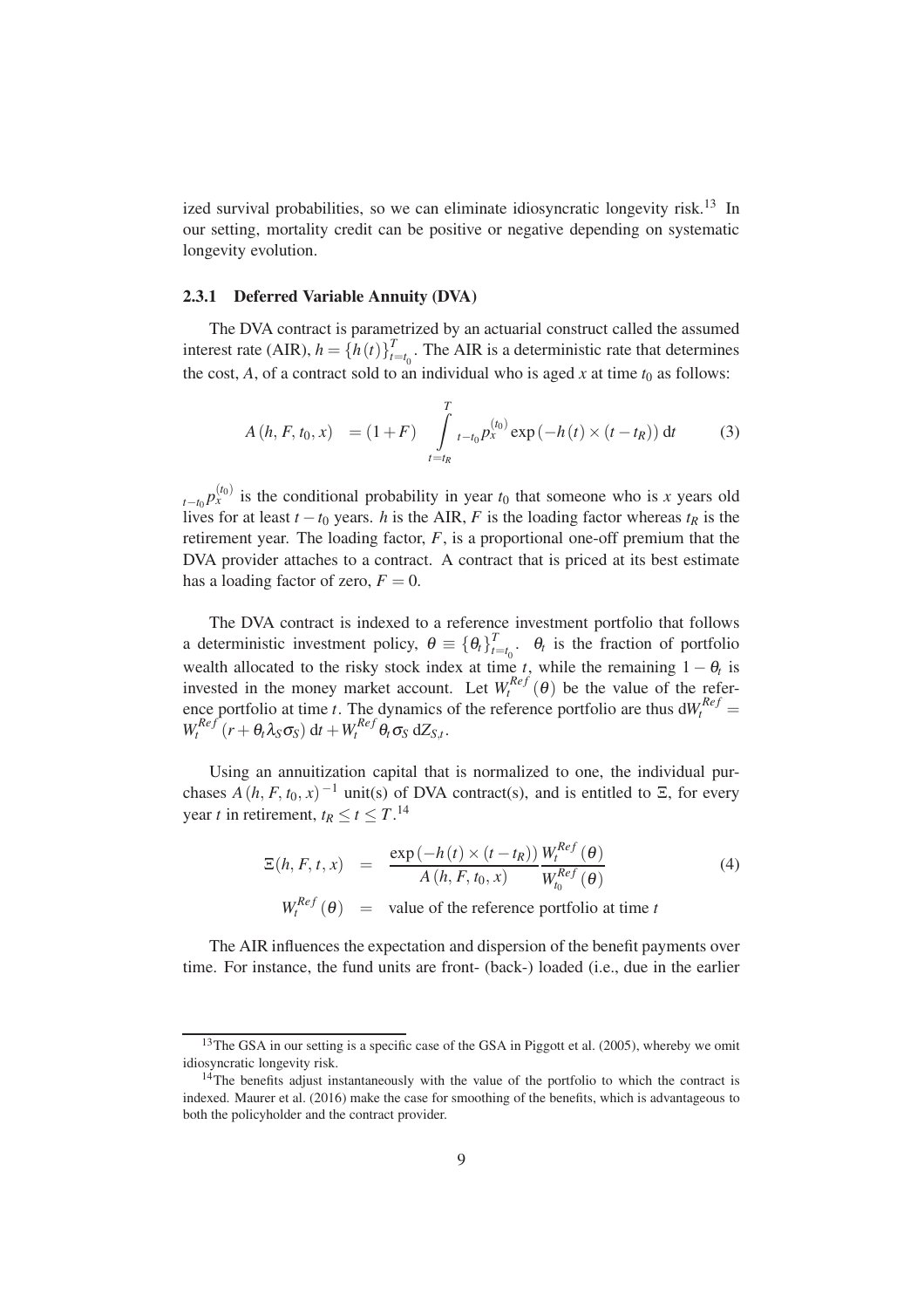(later) years of retirement) under a higher (lower)  $AIR$ <sup>15</sup>

We demonstrate in [A](#page-43-2)ppendix A that for any given  $\theta$ , the AIR that maximizes the individual's expected utility in retirement is Equation [\(5\)](#page-13-0), which we refer to as the optimal AIR,  $h^*$ .  $h^*$  depends on the individual's preference and financial market parameters. It serves as the AIR of both the DVA and GSA.

<span id="page-13-0"></span>
$$
h^*(t, \theta_t) = r + \frac{\beta - r}{\gamma} - \frac{1 - \gamma}{\gamma} \theta_t \sigma_S \left(\lambda_S - \frac{\gamma \theta_t \sigma_S}{2}\right)
$$
(5)

The DVA provider merely serves as a distribution platform for annuity contracts. It acts in the best interest of its equityholders, who outlive the individuals. The equityholders provide a lump sum capital that is proportional to the value of its estimated liabilities in the year  $t_0$ .<sup>16</sup> At every date  $t \geq t_0$ , the DVA provider's asset value has to be at least equal to the value of its estimated liabilities.<sup>17</sup> In any year  $t_0 \le t \le T$ , if the DVA provider fails to meet the 100% solvency requirement, then the DVA provider defaults. Regulatory oversight is introduced for the DVA provider, because as a for-profit entity, the DVA provider may have an incentive to take excessive risk at the individuals' expense [\(Filipovic et al.](#page-39-1), [2015\)](#page-39-1). We impose ´ a solvency constraint as it is not only the norm in regulatory regimes for insurers (e.g., Solvency II in the European Union), but is also shown to be effective in mitigating risk-shifting (Filipović et al., 2015).

In every year of retirement, the individual receives a benefit that is equal to the DVA entitlement,

<span id="page-13-1"></span>
$$
\Xi^{DVA}(h^*, F, t, x) = \Xi(h^*, F, t, x) \tag{6}
$$

conditional on the individual's survival and the DVA provider's solvency.  $\Xi(.)$  is Equation [\(4\)](#page-12-0) while  $h^*$  is Equation [\(5\)](#page-13-0).

In the event of default, the residual wealth of the DVA provider is distributed among all living individuals, in proportion to the value of their contracts that remains unfulfilled. Equityholders receive none of the residual wealth. We impose a resolution mechanism that obliges individuals to use the provider's liquidated wealth to purchase an equally-weighted portfolio of zero-coupon bonds, of maturities from the year of default if the individual is already retired, or from the year of

<sup>&</sup>lt;sup>15</sup>Let  $\tilde{r}$  denote the reference portfolio's expected return, and suppose *h* is time-invariant. Then an annuity contract with  $h = \tilde{r}$  has a constant expected benefit payment path. When  $h < \tilde{r}$ , then the expected benefit stream is upward sloping, with increasing variance as the individual ages. Conversely, when  $h > \tilde{r}$ , the expected benefit stream is downward sloping, and the variance is higher during the initial payout phase. [Horneff et al. \(2010\)](#page-39-5) provide an exposition on retirement benefits under numerous *AIR*s and reference portfolios.

<sup>16</sup>The estimation of the value of liabilities is explained in Appendix [B.](#page-45-0)

 $17$ This is a simplifying assumption. Under Solvency II, for instance, insurance companies face solvency capital requirements calculated on a one-year ruin probability of 0.5%.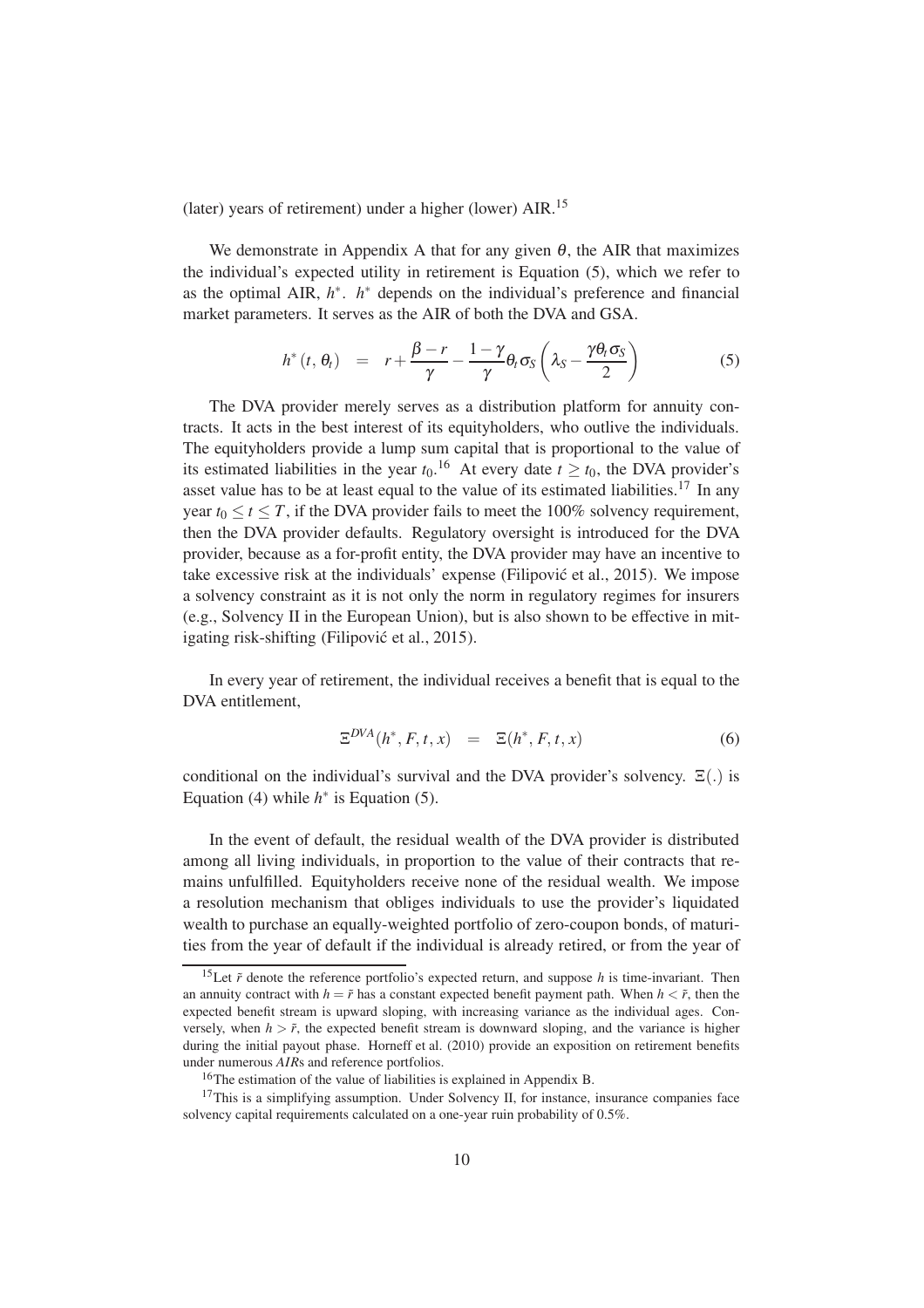retirement, until the year of maximum age. Assuming that the bond issuer poses no default risk, then the individual has a guaranteed income until death, but receives no mortality credit. If the individual dies before the maximum age, the face value of the bonds that mature subsequently is not bequeathed. This resolution to insolvency is harsh on the individuals because it eliminates the mortality credit, but it reflects the empirical evidence that individuals substantially discount the value of an annuity that poses default risk [\(Wakker et al.](#page-42-8), [1997;](#page-42-8) [Zimmer et al., 2009\)](#page-43-0).

#### 2.3.2 Group Self-Annuitization (GSA)

Similar to the DVA, the GSA is parameterized by the optimal AIR,  $h^*$ , and is indexed to a reference portfolio with the investment policy  $\theta$ . The aged-*x* individual receives  $A(h^*, 0, t, x)^{-1}$  contract(s) for every unit of contribution at time *t*. In any year  $t \geq t_R$ , the GSA's entitlement depends on the reference portfolio's value at time *t*,  $W_t^{Ref}(\theta)$ .

The description of the GSA thus far is identical to a DVA contract with zero loading,  $F = 0$ . The GSA's distinctive feature is that the entitlements are adjusted according to its funding status. Let the funding ratio at time *t*, *FR<sup>t</sup>* , be the ratio of the GSA's value of assets, taking into account the investment return from the preceding year, over the best estimated value of its liabilities.<sup>18</sup> For any year *t* in retirement,  $t_R \le t \le T$ , the individual is entitled to  $\mathbb{E}^{GSA}(h^*, 0, t, x)$ .

<span id="page-14-1"></span>
$$
\Xi^{GSA}(h^*, 0, t, x) = \Xi(h^*, 0, t, x) \times \frac{FR_t}{1}
$$
\n
$$
= \frac{\exp(-h^*(t, \theta_t) \times (t - t_R))}{A(h^*, 0, t_0, x)} \frac{W_t^{Ref}(\theta)}{W_{t_0}^{Ref}(\theta)} FR_t
$$
\n(7)\n
$$
FR_t = \text{Funding Ratio in year } t
$$

The first two terms of Equation [\(7\)](#page-14-1) are identical to the entitlement for a DVA contract with zero loading, Equation [\(4\)](#page-12-0). The final term of Equation [\(7\)](#page-14-1) represents the adjustment. If  $FR_t$  is smaller (larger) than 1, then the GSA entitlement,  $\Xi^{GSA}$ , is lower (higher) than the DVA entitlement,  $\mathbb{E}^{DVA}$ , in year *t*. Equation [\(7\)](#page-14-1) ensures that the GSA is 100% funded in any year.

## <span id="page-14-0"></span>3 Model Calibration

We consider three groups of individuals, distinguished by their risk aversion levels,  $\gamma = 2, 5$ , and 8.<sup>19</sup> Individuals are otherwise homogenous. They have an

<sup>&</sup>lt;sup>18</sup>Estimation of the GSA liabilities is identical to the estimation of liabilities of the DVA provider. See Appendix [B](#page-45-0) for details.

<sup>&</sup>lt;sup>19</sup>Using survey responses from the Health and Retirement Study on the US population, [Kimball et al. \(2008](#page-40-6)) estimate that the mean risk aversion level among individuals is 8.2, with a standard deviation of 6.8.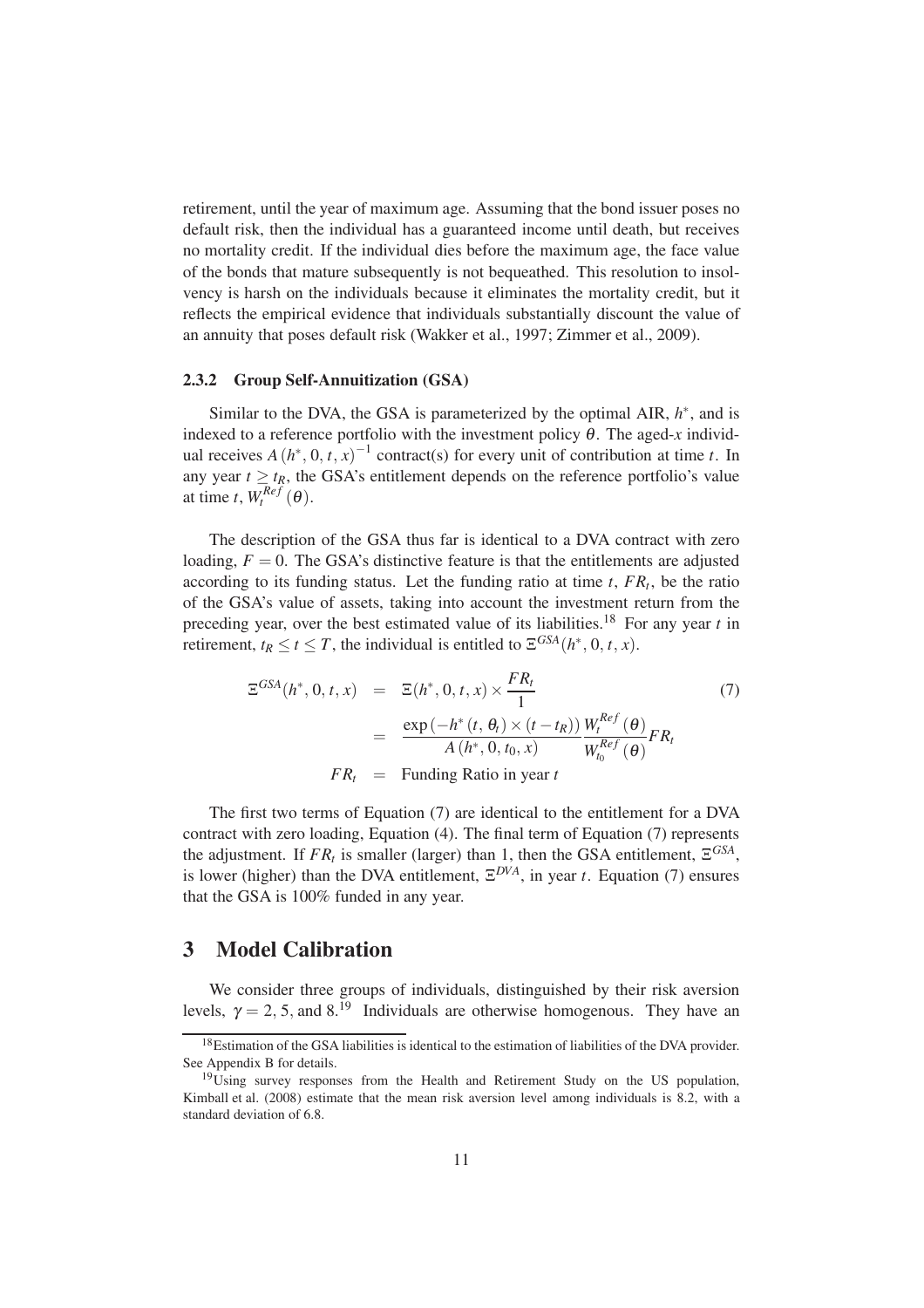annual subjective discount factor of 3%,<sup>20</sup> are aged 25 at time  $t_0 = 0$ , and use a lump sum that is normalized to one, to either purchase DVA, or join the GSA at time  $t_0$ . Both contracts stipulate payment of annual retirement benefits from age 66 until age 95, conditional on the individual's survival in any year, according to the contract specification in Section [2.3.](#page-11-1)

The portfolio to which the DVA and GSA are indexed is either fully invested in the money market account ( $\theta = 0$ ), or 20% invested in equities and 80% in the money market account ( $\theta = 20\%$ ). These allocations yield the optimal AIR range of 3-4% (Table [1\)](#page-18-0) that is not only observed in the annuity market [\(Brown et al.,](#page-38-11) [2001](#page-38-11)), but also typically considered in the related literature [\(Koijen et al.](#page-40-7), [2011](#page-40-7); [Maurer et al., 2013\)](#page-40-1). In Section [6.1.2,](#page-27-0) we explore alternative investment policies and demonstrate that they uphold the same results as when  $\theta = 0$ , 20%.

We assume that the DVA provider's equityholders provide a lump sum capital at date  $t_0$  that is 10% of the contract's best estimate price. The level of equity capital contribution is set such that the annuity provider's leverage ratio is 90%. It reflects the average leverage ratio of US life insurers between 1998-2011.<sup>21</sup>

To provide descriptive calculations on individual welfare under the GSA and the DVA, we calibrate the financial market and life expectancy models to US data. These parameters constitute our baseline case.

#### <span id="page-15-0"></span>3.1 Financial Market

We adopt a constant risk-free rate of  $r = 3.6\%$ . The stock index has an annualized standard deviation of  $\sigma_s = 15.8\%$ , and an instantaneous Sharpe ratio of  $\lambda_s = 0.467$ . This implies that the stock risk premium is  $\lambda_s \sigma_s = 7.39\%$ . These parameters reflect the performance of the market-capitalization-weighted index of US stocks and the yield on the three-month US Treasury bill over between January 1985 and May 2016.

 $20$ While field experiments reveal a wide range of implied subjective discount factor (e.g., see Table 1 in [Frederick et al.](#page-39-6), [2002\)](#page-39-6), we choose a value that is commonly adopted in welfare analysis. For example, in similar analyses on retirement income, [Feldstein and Ranguelova](#page-39-7) [\(2001](#page-39-7)) and [Hanewald et al. \(2013\)](#page-39-0) adopt a subjective discount factor of around 2%.

<sup>&</sup>lt;sup>21</sup>Leverage Ratio  $\equiv 1 -$  Value of Equity/Value of Assets. Based on the A.M. Best data used in [Koijen and Yogo \(2015\)](#page-40-8), the leverage ratio of US life insurers between 1998 to 2011 is 91.36% on average. Assuming that assets are composed of premium and equity capital only, and normalizing Premium = 1, we have Leverage Ratio =  $1 -$ Equity $/(1 +$ Equity), which we use to solve for Equity when the Leverage Ratio  $\approx 90\%$ .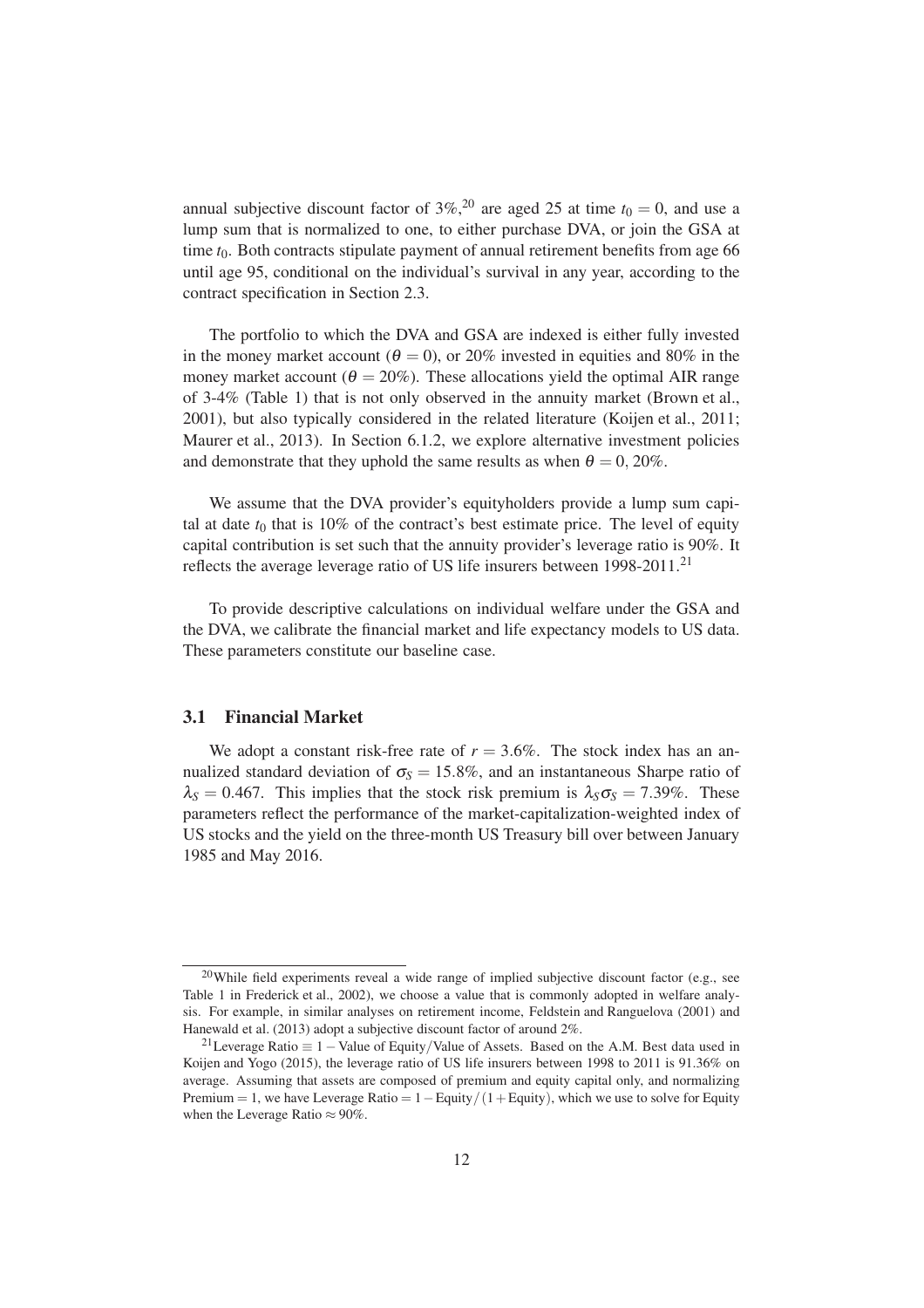#### <span id="page-16-1"></span>3.2 Longevity Risk Model

We estimate the [Lee and Carter \(1992\)](#page-40-3) model using US female death counts,  $D_{x,t}$ , and the exposure to risk,  $E_{x,t}$ , both estimated over the full population (Human Mortality Database from 1980 to  $2013$ ).<sup>22</sup> The mortality rate for age group *x* in year *t* is  $D_{x,t}/E_{x,t}$ . By relying on population mortality data, we eschew adverse selection that plagues the annuity market, i.e., the individuals who purchase an annuity typically have a longer average lifespan than the general population [\(Mitchell and McCarthy, 2002](#page-41-10); [Finkelstein and Poterba, 2004](#page-39-8)).

Estimation of the [Lee and Carter \(1992\)](#page-40-3) model proceeds in three steps. First,  $k_t$  is estimated using Singular Value Decomposition. In the second step,  $a_x$  and  $b_x$ are estimated by Ordinary Least Squares on each age group, *x*. In the third step,  $k_t$  is re-estimated by iterative search to ensure that the predicted number of deaths coincides with the data. For identification of the model, we impose the constraints  $\sum_{x} b_x = 1$  and  $\sum_{t} k_t = 0$ .

The estimated model is used for forecasting by assuming that the mortality index  $k_t$  follows a random walk with drift.

<span id="page-16-0"></span>
$$
k_t = c + k_{t-1} + \delta_t
$$
  
\n
$$
\delta \sim \mathcal{N}\left(0, \sigma_{\delta}^2\right)
$$
 (8)

Forecasts of the log of the central death rates for any year  $t', t' \geq t$ , are given by  $\mathbb{E}_t \left[ \log \left( m_{x,t'} \right) \right] = a_x + b_x \hat{k}_{t'}$ , with  $\hat{k}_{t'} = (t'-t)c + k_t$ . The realized log of the mortality rate incorporates the independently and identically normally distributed error terms  $\varepsilon_x \sim \mathcal{N}\left(0, \sigma_x^2\right)$  and  $\delta \sim \mathcal{N}\left(0, \sigma_\delta^2\right)$ , where  $\varepsilon_{x,t_1}$  and  $\delta_{t_2}$  are uncorrelated for any  $t_1, t_2 \in [t_0, T]$  and *x*. Therefore, the conditional expected forecast error of  $log(m_{x,t})$  is zero.

We estimate that  $\hat{c} = -1.047$ , which implies a downward trend for  $k_t$ , while the estimate of  $\sigma_{\delta}$  is  $\widehat{\sigma_{\delta}} = 1.744$ . In Figure [1,](#page-17-0) we present the estimates for *a<sub>x</sub>*, *b<sub>x</sub>* and  $\sigma_x$ .  $a_x$  is increasing in age. Estimates for  $b_x$  suggest that the change in the sensitivity of age groups to the time trend,  $k$ , is not monotone across ages. As for  $\sigma_x$ , it decreases in age non-monotonically until around age 85. With these estimates, 83.8% of the variation in the data is explained.

In Figure [2,](#page-18-1) we display a fan plot of the fraction of living individuals by age, between 25 and 95, with the population at age 25 normalized to one. The maximum and minimum realizations have a wide range. At its widest at age 88, the difference is as large as 30%.

 $22$ This fitting period is selected using the method of [Booth et al. \(2002](#page-37-5)). It involves determining the longest period when the assumption of linearity of the mortality index  $k_t$  (Equation [\(8\)](#page-16-0)) holds, via a loss of fit ratio.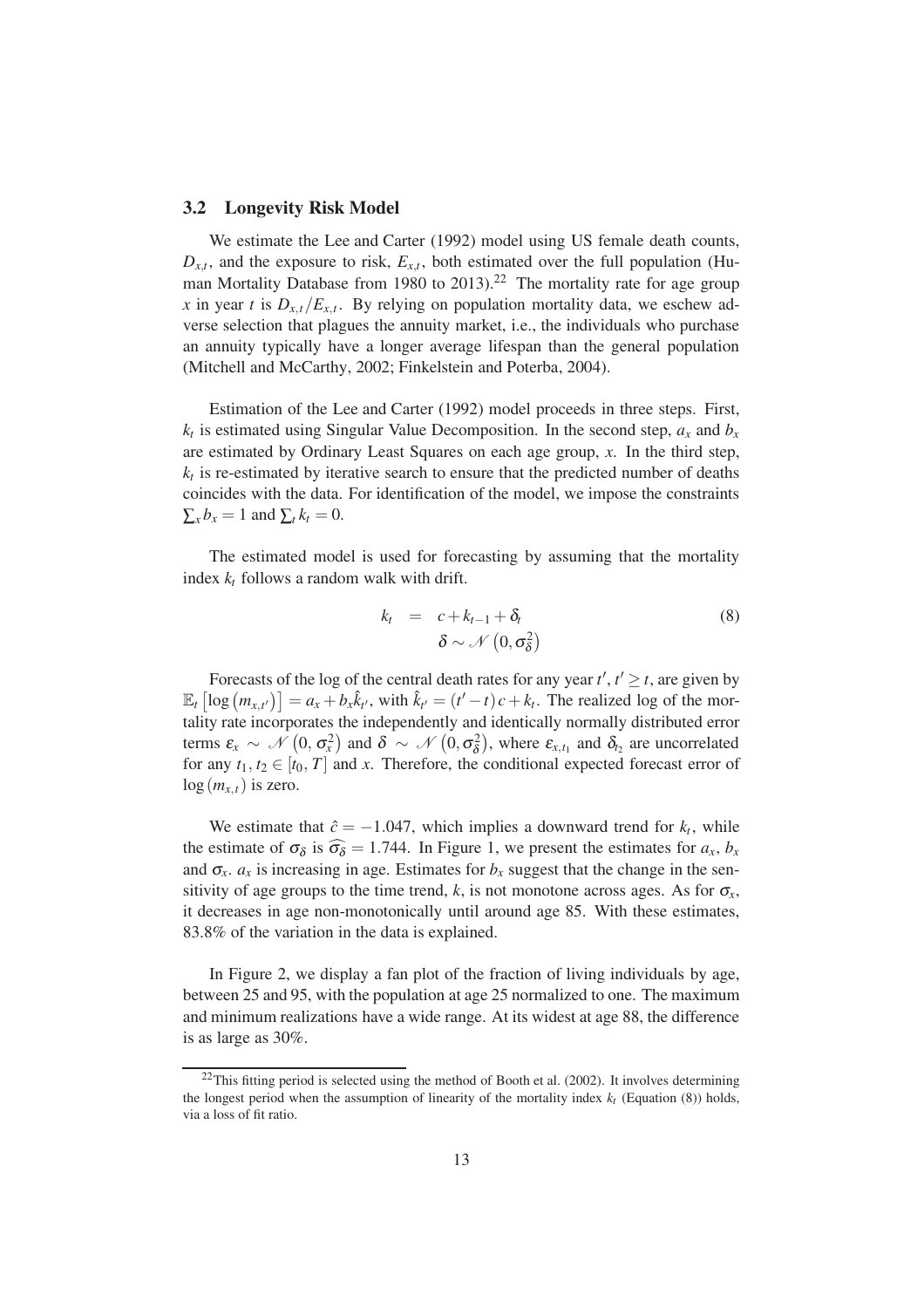<span id="page-17-0"></span>Figure 1: [Lee and Carter \(1992\)](#page-40-3) Mortality Model Parameter Estimates The top panel shows the estimates for  $a<sub>x</sub>$ , the middle panel displays the estimates for  $b_x$ , whereas the bottom panel presents the estimates of  $\sigma_x$ , for the [Lee and Carter \(1992\)](#page-40-3) model as specified by Equation [\(1\)](#page-10-0). The calibration sample is the US Female Mortality data from 1980 to 2013, from the Human Mortality Database. The estimate of *c* is  $-1.047$  and that of  $\sigma_{\delta}$  is 1.744. 83.8% of variation of the sample is explained by these estimates.

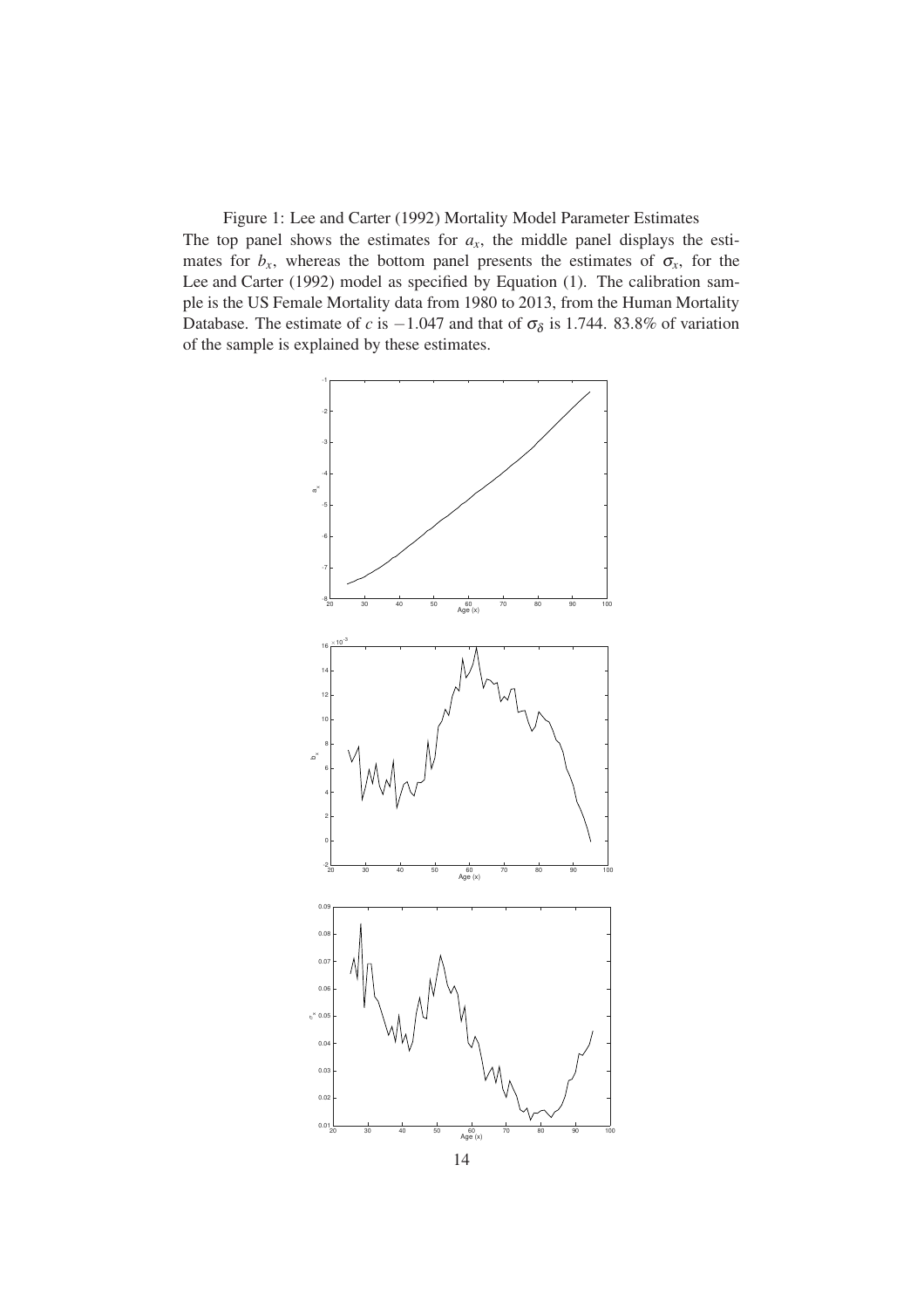<span id="page-18-1"></span>Figure 2: [Lee and Carter \(1992](#page-40-3)) Mortality Model: Fan Plot This figure presents the fan plot of the simulated fraction of living individuals (i.e., the population of 25-year-olds is normalized to one) over 10,000 replications when longevity is modeled according to [Lee and Carter](#page-40-3) [\(1992](#page-40-3)), using estimates in Figure [1.](#page-17-0) Darker areas indicate higher probability mass.



#### 3.3 Contract Characteristics

In order to develop intuition and grasp the contracts' definition, we discuss the characteristics of the GSA and the DVA under the calibrated parameters. Table [1](#page-18-0) presents the optimal AIRs as given by Equation [\(5\)](#page-13-0), and evaluated at the parameters outlined in Sections [3.1](#page-15-0) and [3.2.](#page-16-1)

## <span id="page-18-0"></span>Table 1: Baseline Case: Optimal AIR,  $h^*$  (%)

This table shows the optimal AIR, Equation [\(5\)](#page-13-0), of the DVA and GSA contracts by the individuals' risk aversion parameter, γ. The underlying portfolio to which the contracts are indexed is either 100% invested in the money market account ( $\theta = 0$ ), or 20% in the risky stock index and 80% in the money market account ( $\theta = 20\%$ ).

| θ      |      |      |      |
|--------|------|------|------|
| $(\%)$ |      | 5    | 8    |
| 0      | 3.31 | 3.50 | 3.54 |
| 20     | 4.00 | 4.48 | 4.48 |

Figure [3](#page-20-0) is a box plot of the benefits that individuals receive under the DVA and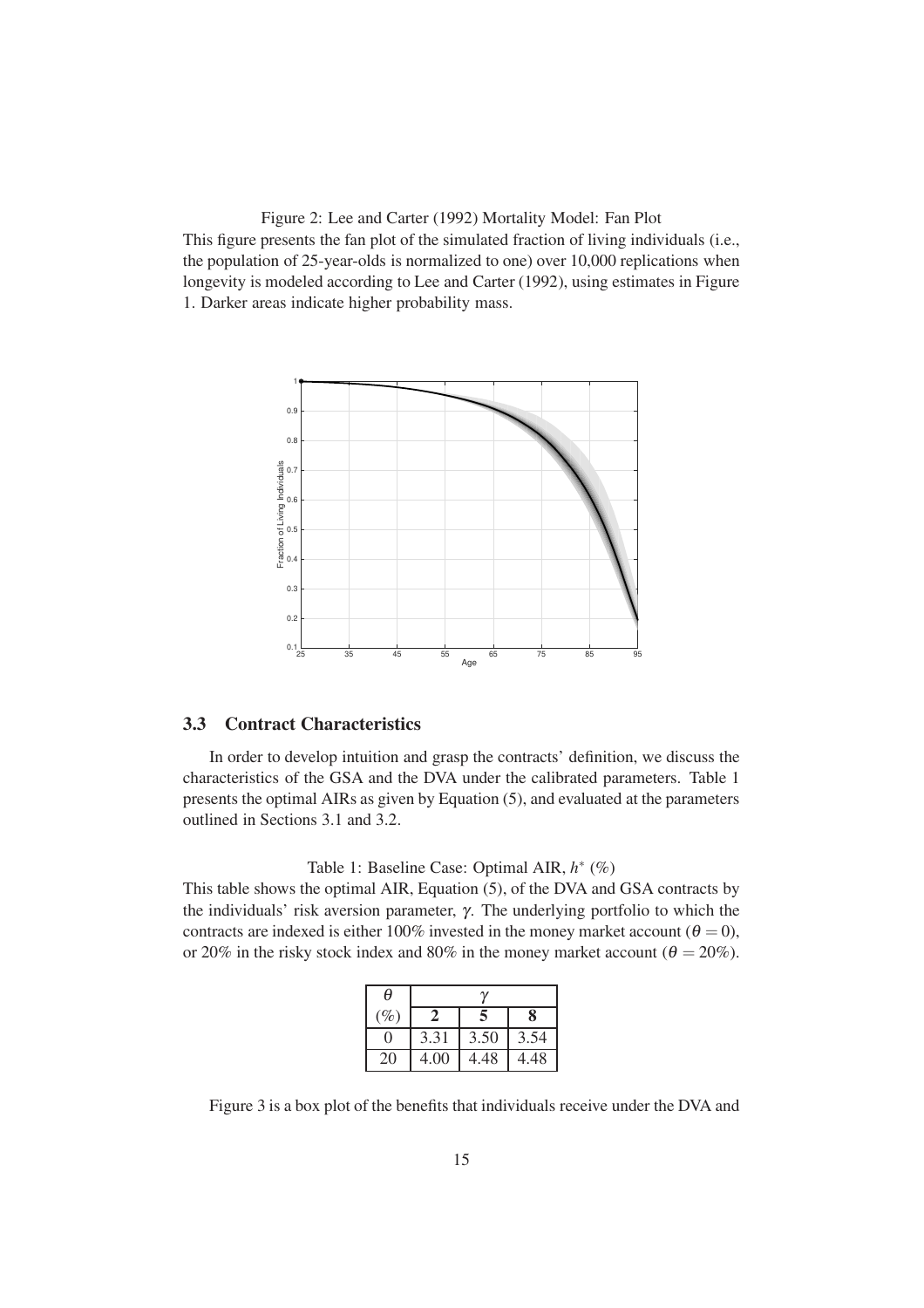the GSA. The median benefits of both contracts grow along the retirement horizon because the optimal AIR is lower than the constant financial market return. For the DVA, the median value is also the maximum, because the surplus from life expectancy misestimates belongs to the equityholders.

The GSA yields more instances of positive than negative adjustments to benefits that are 1.5-time larger than the range between its 75*th* and 25*th* percentiles. We infer this from the relative density of "+" symbols above and under the box (Figure [3,](#page-20-0) top panel). When the individual attains the maximum age of 95, benefits as large as 25% more than the median could occur. In contrast, in the worse scenario at the same age, the reduction in benefits relative to the median is 12.5% at most. This asymmetric effect on benefits arises from the non-linearity of the [Lee and Carter](#page-40-3) [\(1992](#page-40-3)) model. For error terms of the same magnitude (i.e.,  $\{\varepsilon_{x,t}\}_{t=1}^T$  $t_{t=t_0}$  in Equation [\(1\)](#page-10-0) and  $\{\delta_t\}_{t=1}^T$ *t*<sup>*t*</sup><sub>*t*=*t*<sub>0</sub></sub> in Equation [\(8\)](#page-16-0), for any *x* ∈  $\mathbb{Z} \cap$  [25, 95]), overestimation of the log of the central death rates generates a larger entitlement adjustment than underestimation does. When the DVA provider defaults, the individual is at risk of receiving a much lower benefit. The worst case under the DVA entails up to a 30% lower benefit relative to the median at the maximum age.

The box plots indicate that while both contracts offer comparable benefits at the median, those of the GSA have higher standard deviations across scenarios due to the entitlement adjustments, but upward adjustments are more prevalent than downward ones. The DVA offers less volatile benefits, but is susceptible to severe low benefit outcomes when the provider defaults. These are the main features that the individuals weigh in utility terms.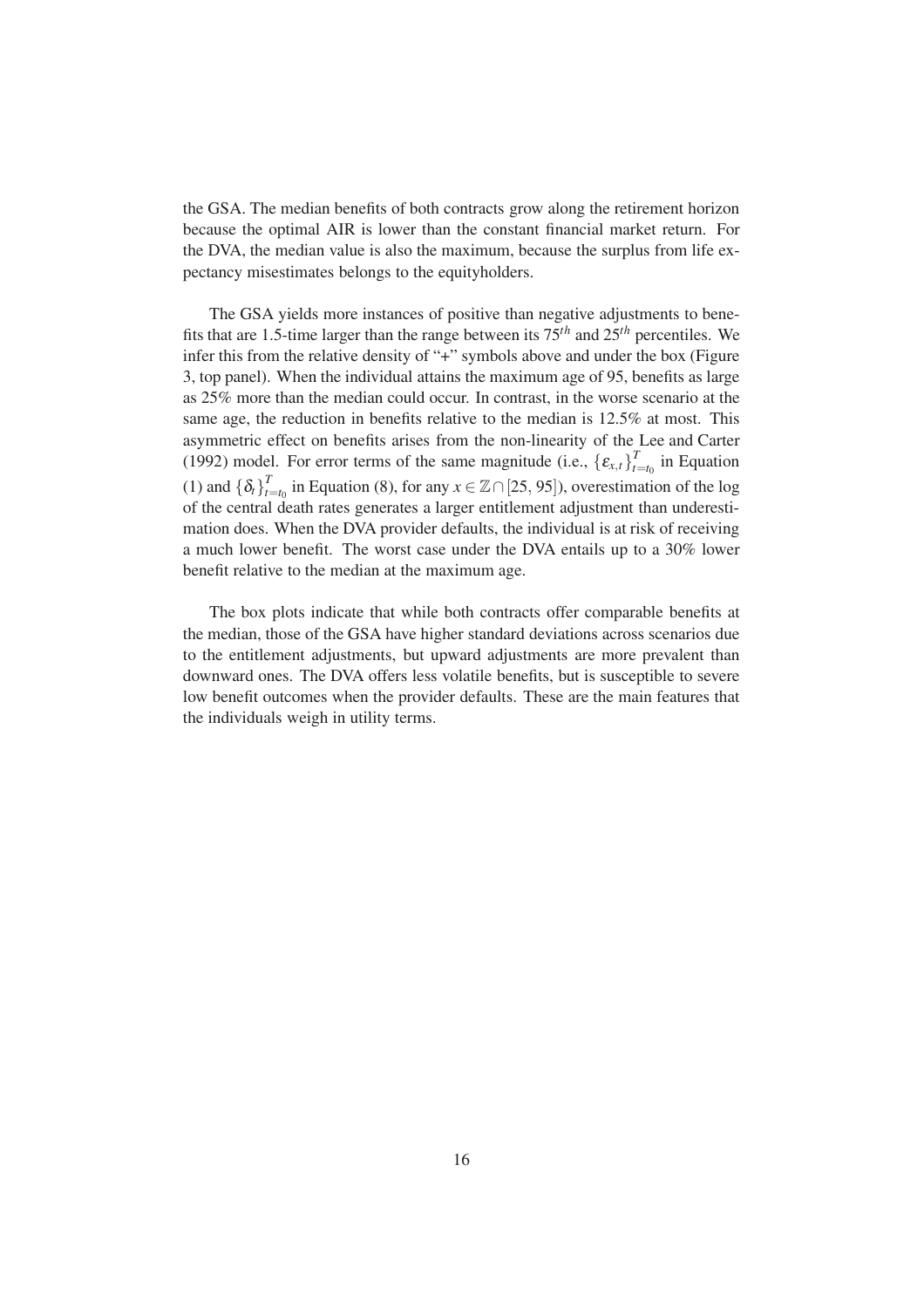<span id="page-20-0"></span>Figure 3: Baseline Case: Box Plots of GSA and DVA Benefits The figure presents the box plot of benefits, for the GSA (top panel), and the DVA (bottom panel), for an individual with a risk aversion level of  $\gamma = 5$ , at ages 66, 80 and 95. The underlying portfolio is invested in the money market account only. The line in the middle of the box is the median, while the edges of the box represent the 25*th* and 75*th* percentiles. The height of the box is the interquartile range, i.e., the interval between the 25*th* and 75*th* percentiles. The "+" symbols represent data points that are 1.5 times larger than the interquartile range.

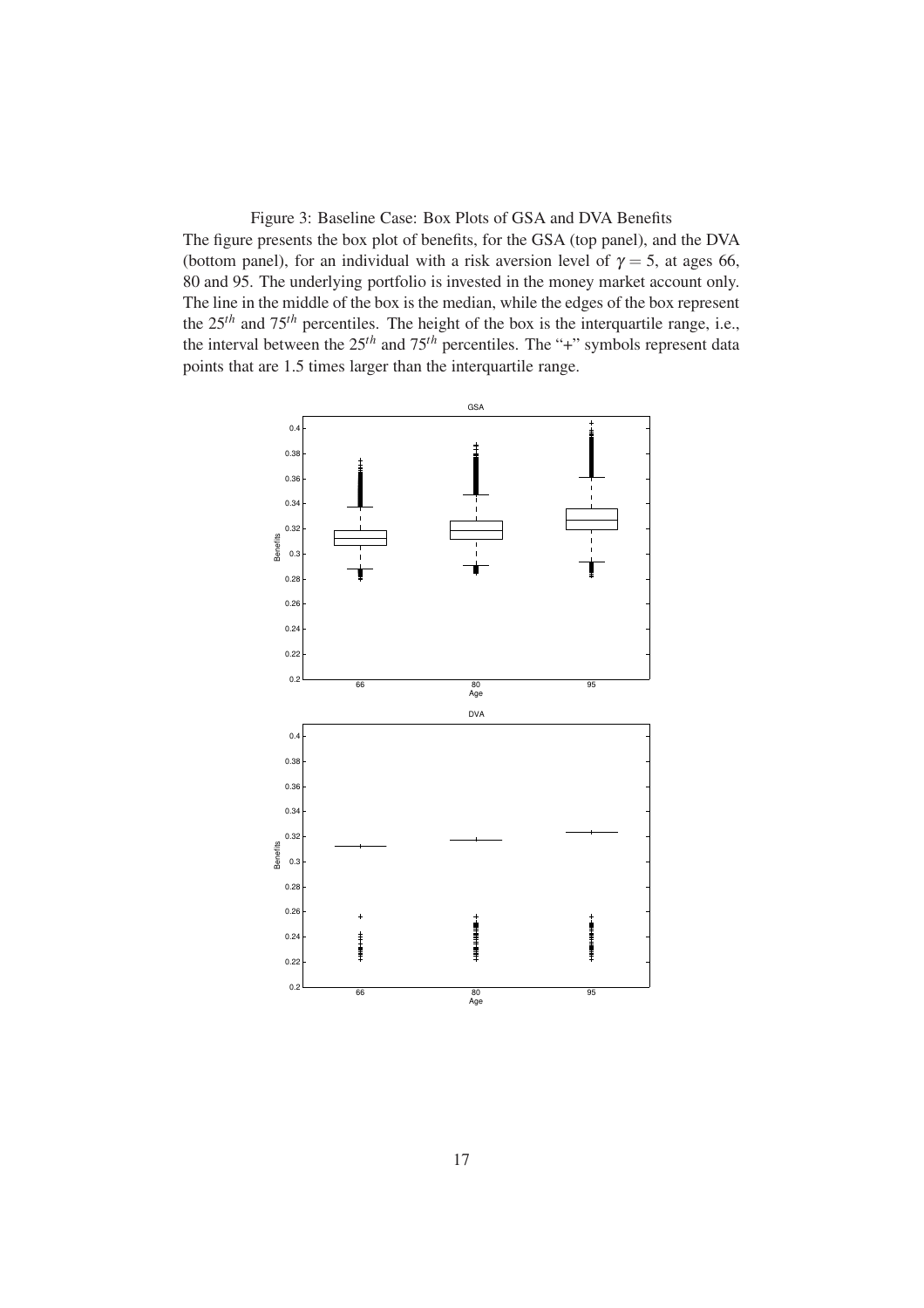# <span id="page-21-0"></span>4 The Individual's Perspective

We investigate two settings distinguished by the existence of stock market risk. In both, there is systematic longevity risk, but in one instance, there is no investment in the stock market,  $\theta = 0$ , and so the financial return is constant at *r*, whereas in the other,  $\theta = 20\%$  is invested in the risky stock index while the remaining 80% is allocated to the money market account. All results are based on simulations with 500,000 replications unless specified otherwise. The code that produces all figures and estimates in Sections [4](#page-21-0) to [6](#page-26-1) are available from the authors upon request.

### 4.1 Cumulative Default Rate

We measure the DVA provider's default rates with the Cumulative Default Rate, an estimate of the probability that the DVA provider defaults during the individuals' planning horizon.

Let  $D_t$  be the indicator function that the DVA provider has defaulted in any year *t*<sup> $′$ </sup>, *t*<sup>0</sup> ≤ *t* ≤ *t* ≤ *T*. For example, if the DVA provider defaults in the year *t*<sup>\*</sup>, then  $D_t = 1$  for  $t \geq t^*$  and  $D_t = 0$  for  $t < t^*$ . Additionally,  $D_{t_0} \equiv 0$  because the contracts are sold at their best estimate price, and the equity contribution is non-negative.

The marginal default rate in year  $t$ ,  $d(t)$  is the probability that the annuity provider defaults in year *t*, conditional on not having defaulted in previous years.

<span id="page-21-1"></span>
$$
d(t) = \text{Marginal Default Rate in year } t
$$
  
= 
$$
\frac{\mathbb{E}[D_t]}{1 - \mathbb{E}[D_t]}
$$
 (9)

We define the Cumulative Default Rate as

<span id="page-21-2"></span>Cumulative Default Rate = 
$$
1 - \Pi_{t=t_0}^T (1 - d(t))
$$
 (10)  

$$
d(t) = \text{Equation (9)}
$$

The default rates in the baseline case are at most 0.01% (Table [2\)](#page-23-2). As the AIR determines whether the bulk of benefits are due earlier or later in retirement, when combined with the fact that longevity forecast errors are larger at longer horizons, the DVA provider's default rates are inversely related to the AIRs. A higher AIR results in a payment schedule with benefits mostly due earlier in retirement. As such, the longevity estimates are accurate when most of the benefits are paid. Conversely, if the AIR is low, benefit payments are deferred to the end of retirement, when life expectancies are most vulnerable to forecasting errors. Therefore, for a fixed level of equity capital, the DVA provider is less susceptible to defaults when the AIR is higher.<sup>23</sup> For the risk aversion levels  $\gamma = 2, 5, 8$ , the optimal AIR is

 $^{23}$ From the regulator's perspective, the notion of an annual probability of default, instead of a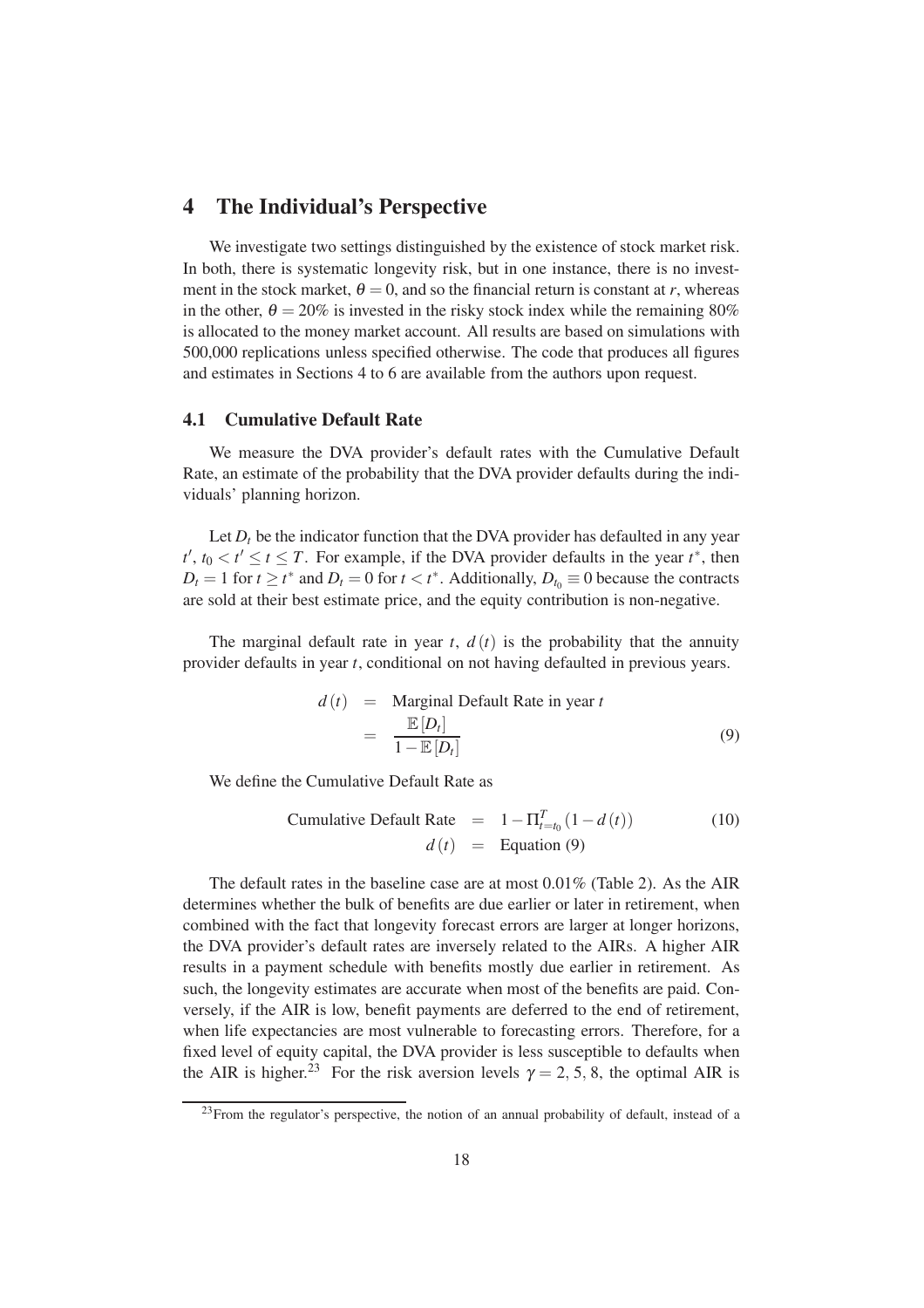increasing in  $\gamma$  (Table [1\)](#page-18-0), hence the default rates are decreasing in  $\gamma$  (Table [2\)](#page-23-2) for both  $\theta = 0$ , 20%. Similarly, the default rates are lower when  $\theta = 20\%$  than when  $\theta = 0\%$  for all levels of  $\gamma$  because the optimal AIRs are higher under  $\theta = 20\%$ .

#### 4.2 Individual Preference for Contracts

We quantify the individuals' preference for the contracts via the Certainty Equivalent Loading (CEL). This is the level of loading on the DVA (i.e., *F* in Equation [\(3\)](#page-12-1)), that equates an individual's expected utility under the DVA and the GSA. The CEL satisfies Equation [\(11\)](#page-22-0). A positive (negative) CEL suggests that the individual prefers the DVA (GSA).

<span id="page-22-0"></span>
$$
\mathbb{E}\left[U\left(\frac{\Xi^{DVA}|_{F=0}}{1+CEL}\right)\right] = \mathbb{E}\left[U\left(\Xi^{GSA}\right)\right] \tag{11}
$$

 $\mathbb{E}^{DVA}|_{F=0}$  is the retirement benefits of a DVA with zero loading ( $F=0$  for Equation [\(6\)](#page-13-1)).  $\Xi^{GSA}$  is the retirement benefits of a GSA, [\(7\)](#page-14-1).  $U(.)$  is the utility function, Equation [\(2\)](#page-11-0). Confidence intervals for the CELs are estimated via the Delta Method, for which more details are in Appendix [C.](#page-49-0)

Table [3](#page-23-0) presents the CEL in the baseline case. The CELs are negative for all risk aversion levels. This implies that individuals prefer the GSA over the DVA, but only marginally. If the DVA contracts were to be sold at a discount of between 0.052% and 0.350%, then individuals would be indifferent between the two contracts. The CEL is increasing in the risk aversion level, γ. This is because more risk-averse individuals have greater preference for the DVA benefits' lower standard deviation across scenarios.

cumulative one may be more salient. We explore the "Maximum Annual Conditional Probability of Default", defined as  $\max_{\{t = t_0, ..., T\}} d(t)$ , and find that the maximum annual default rate in the baseline case is 0.0008%. This suggests that the 10% buffer capital is sufficient to restrict default rates of DVA providers who are exposed to only systematic longevity risk to existing regulatory limits (e.g., Solvency II for insurers in Europe).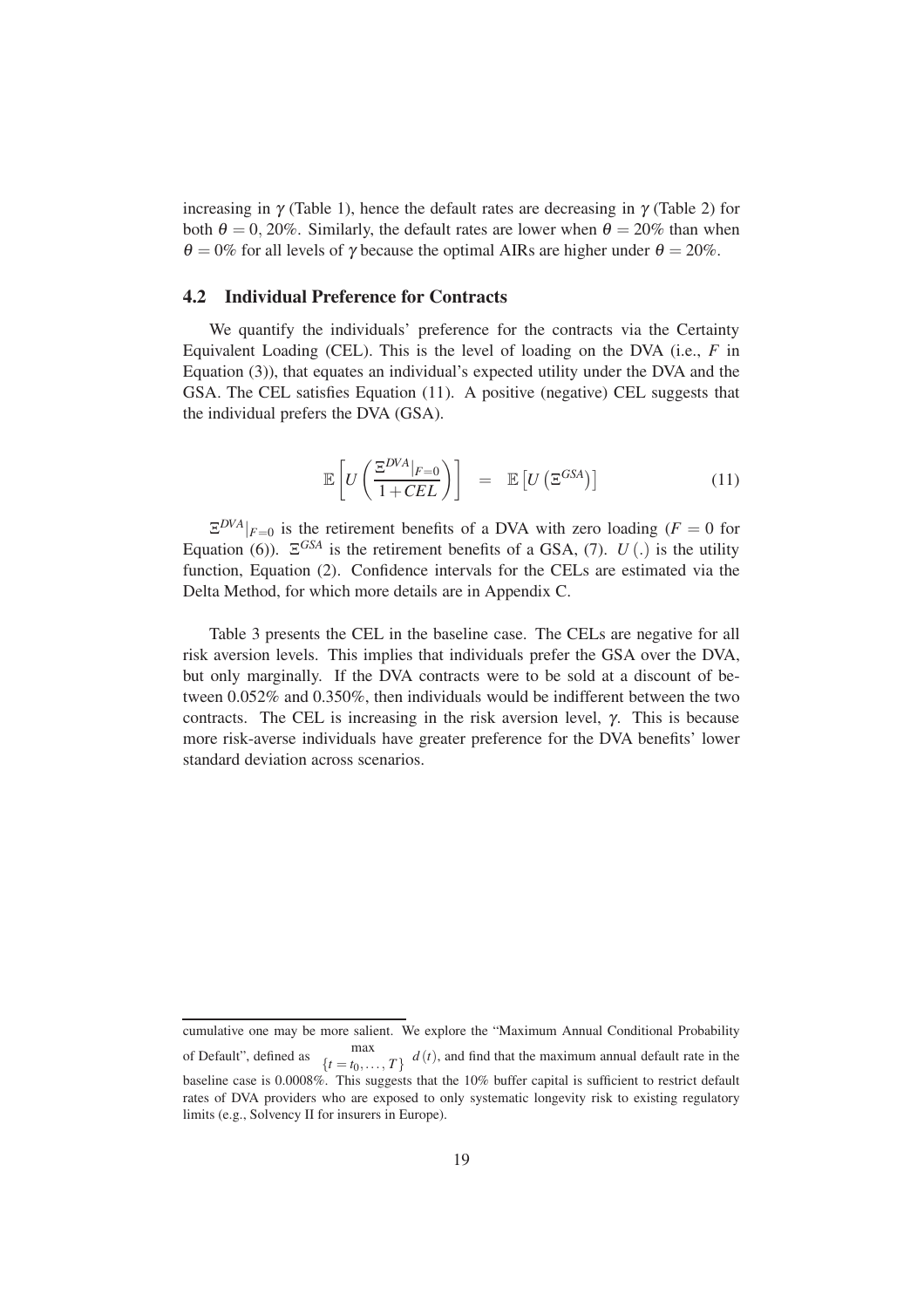<span id="page-23-2"></span>Table 2: Baseline Case: Cumulative Default Rates (%)

This table displays the Cumulative Default Rates, Equation [\(10\)](#page-21-2), of the DVA provider who sells zero-loading variable annuity contracts with a 40-year deferral period, and has equity capital valued at 10% of the liabilities in the year that the contract was sold. The underlying portfolio to which the DVA and GSA are indexed is either fully invested in the money market account ( $\theta = 0$ ), or 20% in the stock index, and 80% in the money market account ( $\theta = 20\%$ ).

| θ                |        |        |        |
|------------------|--------|--------|--------|
| $(\%)$           |        |        | 8      |
| $\left( \right)$ | 0.0102 | 0.0084 | 0.0082 |
| 20               | 0.0070 | 0.0038 | 0.0038 |

<span id="page-23-0"></span>Table 3: Baseline Case: Certainty Equivalent Loading (CEL) (%) This table presents the CEL, Equation [\(11\)](#page-22-0), by the risk aversion levels ( $\gamma$ ). Individuals aged 25 purchase either the DVA or join the GSA with a lump sum capital normalized to one. The reference portfolio is either fully invested in the money market account ( $\theta = 0$ ), or is  $\theta = 20\%$  invested in the stock index and 80% in the money market account. The expected utilities to which the CELs are associated are computed over individuals' retirement between ages 66 and 95. The equityholder's capital is 10% of the present value of liabilities at the date when the contract is sold. The default rates that ensue at this level of equity capitalization are shown in Table [2.](#page-23-2) The 99% confidence intervals estimated by the Delta Method are in parentheses.

| θ        |                    |                    |                    |
|----------|--------------------|--------------------|--------------------|
| $\%$     |                    |                    |                    |
| $\theta$ | $-0.350$           | $-0.200$           | $-0.055$           |
|          | $[-0.362, -0.339]$ | $[-0.211, -0.188]$ | $[-0.067, -0.044]$ |
|          | $-0.349$           | $-0.200$           | $-0.052$           |
| 20       | $[-0.361, -0.338]$ | $[-0.216, -0.184]$ | $[-0.088, -0.016]$ |

# <span id="page-23-1"></span>5 The Equityholders' Perspective

To evaluate the equityholders' risk-return tradeoff on systematic longevity risk exposure, we consider the Sharpe ratio and the Jensen's alpha of providing capital to the annuity provider, against those of investing the same amount of capital in the reference portfolio over the same time period.<sup>24</sup> As in Section [4,](#page-21-0) the annuity

<sup>&</sup>lt;sup>24</sup>The stochastic discount factor,  $\{M_t\}_{t=t_0}^T$ , that follows  $dM_t/M_t = -r dt - \lambda_S dZ_{S,t}$ , allows us to price any contingent claim exposed to stock market risk only: If *Xt* is a (random) cash flow generated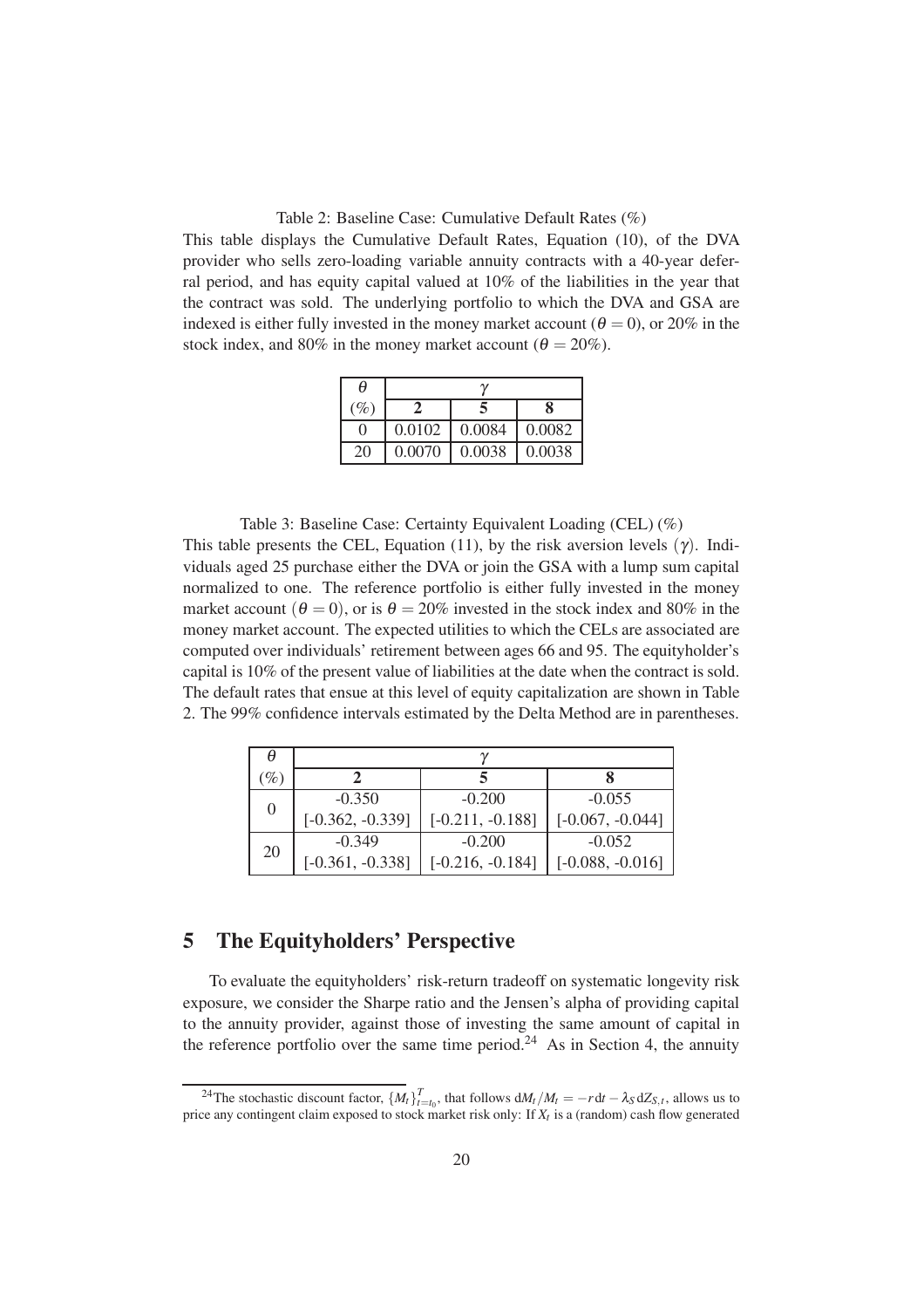provider offers contracts at zero loading.

Equityholders contribute 10% of the DVA provider's best estimate value of liabilities at time  $t_0$ , and receive the terminal wealth of the annuity provider,  $W_T^{(A)}$  $T^{(A)},$ as a dividend. When the value of liabilities is normalized to one, the continuously compounded annualized return of capital provision in excess of the risk-free rate of return is  $R^{(A_{\text{exs}})} = \log (W_T^{(A)})$  $T(T^{(A)}/0.1)$   $\left(T - t_0\right) - r$ . We evaluate the equityholders' profitability via the Sharpe ratio,  $SR = \mathbb{E}\left[R^{(A_{\text{ex}})}\right] / \sigma^{(A_{\text{ex}})}$ , and we compute the Sharpe ratio's confidence intervals in accordance with [Mertens \(2002\)](#page-40-9).

The Jensen's alpha,  $\alpha$ , is given by Equation [\(12\)](#page-24-0) [\(Jensen](#page-40-10), [1968](#page-40-10)).

<span id="page-24-0"></span>
$$
R^{(A_{\text{exs}})} = \alpha + \beta R^{(S_{\text{exs}})} + u \tag{12}
$$

 $R^{(S_{\text{ext}})}$  is the annualized return of the stock index in excess of the return on the money market account, and  $u$  is the error term. We estimate Equation [\(12\)](#page-24-0) by Ordinary Least Squares.  $\alpha$  assesses the investment performance of providing capital to the annuity provider, relative to that of the market portfolio, on a risk-adjusted basis. A positive  $\alpha$  suggests that systematic longevity risk exposure enhances the equityholders' risk-return tradeoff. When  $\theta = 0$ ,  $\beta = 0$  due to the assumption that the mortality evolution is uncorrelated with the financial market dynamics. If in Equation [\(12\)](#page-24-0),  $R^{(A_{\text{ext}})}$  is replaced by the annualized return in excess of the risk-free rate of return for the reference portfolio, then  $\alpha = 0$  and  $\beta = \theta$ . This is because the reference portfolio has identical financial market risk exposure as capital provision, but is not exposed to systematic longevity risk.

When  $\theta = 0$ , the annualized excess return of capital provision is between  $-0.008$  and  $-0.007\%$ , and the standard deviation is 3.9% (Table [4,](#page-26-0) top panel). Relative to the zero excess return from investing in the money market account, equity capital provision is inferior, but the difference is economically insignificant. When  $\theta = 20\%$ , investing in the DVA provider yields an expected excess return of 1.44% (Table [4,](#page-26-0) bottom panel). This is of no material difference with the expected excess return on the identical financial market portfolio, i.e.,  $\theta \lambda_S \sigma_S - \theta^2 \sigma_S^2/2 = 1.43\%$ when  $\theta = 20\%$ . However, the standard deviation of excess returns is considerably higher when equityholders are exposed to systematic longevity risk (i.e.,  $\approx$  5%, Table [4,](#page-26-0) bottom panel), than when their investment is subject to stock market risk only (i.e.,  $\theta \sigma_s = 3.17\%$  with  $\theta = 20\%$ ). Consequently, investing in the financial market only is associated with a Sharpe ratio that is around 50% higher than the

by a contingent claim at time *t*, then its price at time  $t_0$  is  $\mathbb{E}_{t_0} \left[ \int_{t=t_0}^T (M_t/M_{t_0}) X_t dt \right]$ . However, when such pricing is carried out for claims due on a long horizon, and the market price of stock risk (i.e., the Sharpe ratio) exceeds its volatility, the price depends on extreme sample paths along which the claim's return explodes [\(Martin](#page-40-11), [2012](#page-40-11)). As the claims are susceptible to severe underpricing when the Monte Carlo replication sample size is small, we refrain from valuing contingent claims when comparing the equityholders' investment opportunities.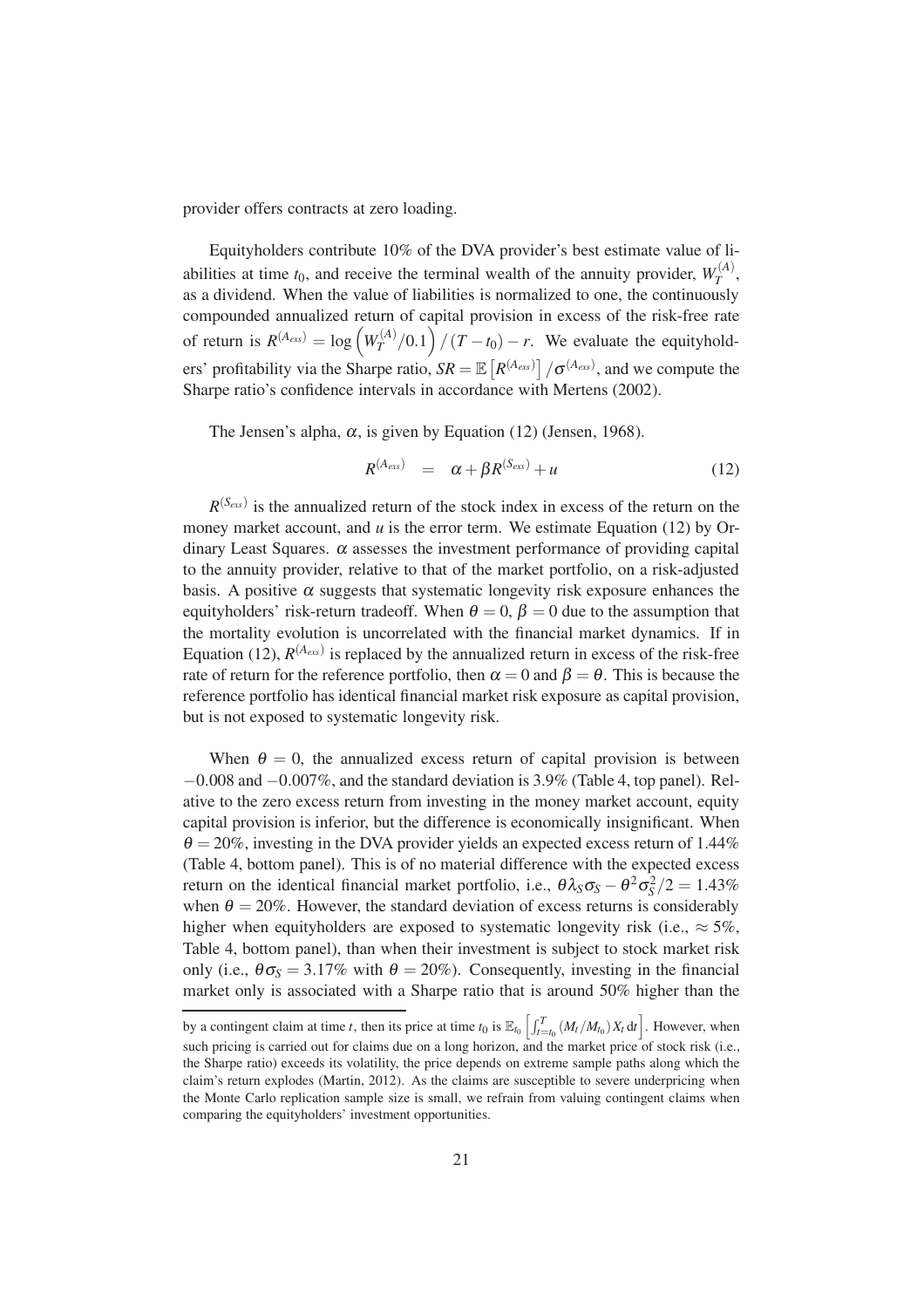Sharpe ratio of providing capital to the DVA provider (i.e., 0.29 in Table [4,](#page-26-0) bottom panel, as compared to  $\lambda_s - \theta \sigma_s/2 = 0.45^{25}$  when  $\theta = 20\%$ ). Thus, if equityholders were risk-neutral, then the excess returns imply that they would be indifferent between either investment opportunity. If equityholders were risk averse, then by the Sharpe ratio, investing in systematic longevity risk worsens the equityholders' risk-return tradeoff when the annuity provider sells the contracts at zero loading. The negative Jensen's alpha of -0.0001 corroborates this inference. Any positive loading is infeasible, because it intensifies individuals' preference for the GSA. Therefore, the annuity provider is incapable of adequately compensating its equityholders for exposure to systematic longevity risk.

The box plot in Figure [4](#page-25-0) indicates that the medians of the excess returns from either investing in the DVA provider, or in the portfolio having the same investment policy as the DVA contract reference portfolio are comparable. While excess returns on the financial market only are less volatile across scenarios, their maximum is lower than the best excess returns attainable via capital provision. Therefore, systematic longevity risk exposure allows the equityholders to achieve higher excess returns in the best scenario, but entails greater downside risk due to the possible default of the DVA provider.

<span id="page-25-0"></span>Figure 4: Box Plot of Equityholders' Annualized Excess Return (%):  $\theta = 20\%$ This figure presents the box plot of the equityholders' annualized return in excess of the risk-free rate (%), from either capital provision to the DVA provider (left), or investing in the reference portfolio (right). The reference portfolio is 20% invested in the risky stock index and 80% in the money market account.



 $25$ This is the discrete Sharpe ratio, which is the parameter we estimate using simulation replications, as opposed to the instantaneous Shape ratio,  $\lambda_S$  [\(Nielsen and Vassalou, 2004](#page-41-11)).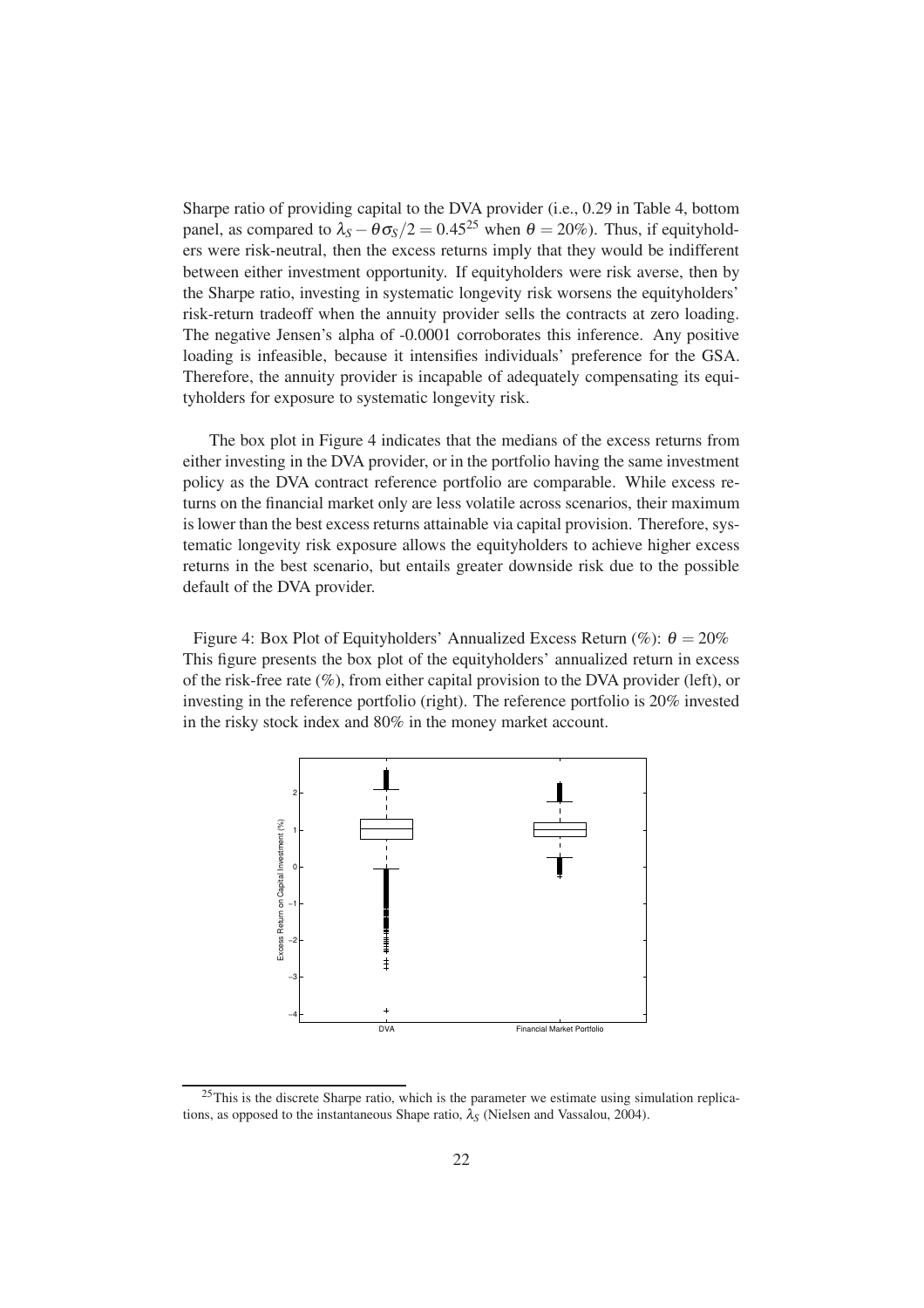<span id="page-26-0"></span>Table 4: Baseline Case: Equityholders' Investment Performance Statistics This table displays the equityholders' mean annualized return in excess of the riskfree rate of return ( $\mathbb{E}\left[R^{(A_{\text{ex}})}\right],$  %), standard deviation of annualized excess return  $(\sigma^{(A_{\text{ex}})}, \%)$ , the Sharpe ratio (SR) and Jensen's alpha ( $\mathbb{E}[\alpha], \%$ ), Equation [\(12\)](#page-24-0), of capital provision to the DVA provider. The underlying portfolio is either invested in the money market account only ( $\theta = 0$ , top panel), or is 20% invested in the risky stock index, and 80% invested in the money market account ( $\theta = 20\%$ , bottom panel). The 99% confidence intervals are in parentheses.

| $\theta = 0$          |                      |                      |                      |  |
|-----------------------|----------------------|----------------------|----------------------|--|
| <b>Statistic</b>      | $\gamma$             |                      |                      |  |
|                       | $\mathbf 2$          | 5                    | 8                    |  |
| $ R^{(A_{exs})}$<br>E | $-0.008$             | $-0.007$             | $-0.007$             |  |
| $(\%)$                | $[-0.010, -0.006]$   | $[-0.009, -0.005]$   | $[-0.008, -0.005]$   |  |
| $\sigma^{(A_{exs})}$  | 3.96                 | 3.91                 | 3.89                 |  |
| $(\%)$                | [3.95, 3.40]         | [3.90, 3.91]         | [3.88, 3.90]         |  |
| <b>SR</b>             | $-0.002$             | $-0.0017$            | $-0.0017$            |  |
|                       | $[-0.0056, 0.0016]$  | $[-0.0054, 0.0019]$  | $[-0.0053, 0.0020]$  |  |
| $\mathbb{E}[\alpha]$  | $-0.0001$            | $-0.0001$            | $-0.0001$            |  |
| $(\%)$                | $[-0.0001, -0.0001]$ | $[-0.0001, -0.0001]$ | $[-0.0001, -0.0001]$ |  |

|--|--|

| <b>Statistic</b>               |                      |                      |                      |  |
|--------------------------------|----------------------|----------------------|----------------------|--|
|                                | 2                    | 5                    | 8                    |  |
| $R^{(A_{exs})}$<br>$\mathbb E$ | 1.44                 | 1.44                 | 1.44                 |  |
| $(\%)$                         | [1.44, 1.44]         | [1.44, 1.45]         | [1.44, 1.45]         |  |
| $\sigma^{(A_{exs})}$           | 5.04                 | 4.95                 | 4.95                 |  |
| $(\%)$                         | [5.03, 5.06]         | [4.94, 4.96]         | [4.94, 4.96]         |  |
| <b>SR</b>                      | 0.29                 | 0.29                 | 0.29                 |  |
|                                | [0.29, 0.29]         | [0.29, 0.29]         | [0.29, 0.29]         |  |
| $\mathbb{E}[\alpha]$           | $-0.0001$            | $-0.0001$            | $-0.0001$            |  |
| $(\%)$                         | $[-0.0001, -0.0001]$ | $[-0.0001, -0.0001]$ | $[-0.0001, -0.0001]$ |  |

# <span id="page-26-1"></span>6 Sensitivity Analysis

## 6.1 Features that indirectly affect default rates

For model features that only indirectly affect the DVA provider's default rates via the optimal  $\text{AIR}$ ,  $^{26}$  such as the contract's length of the deferral period and stock market risk exposure, the baseline case results hold.

<sup>&</sup>lt;sup>26</sup>Refer to footnote [15.](#page-12-0)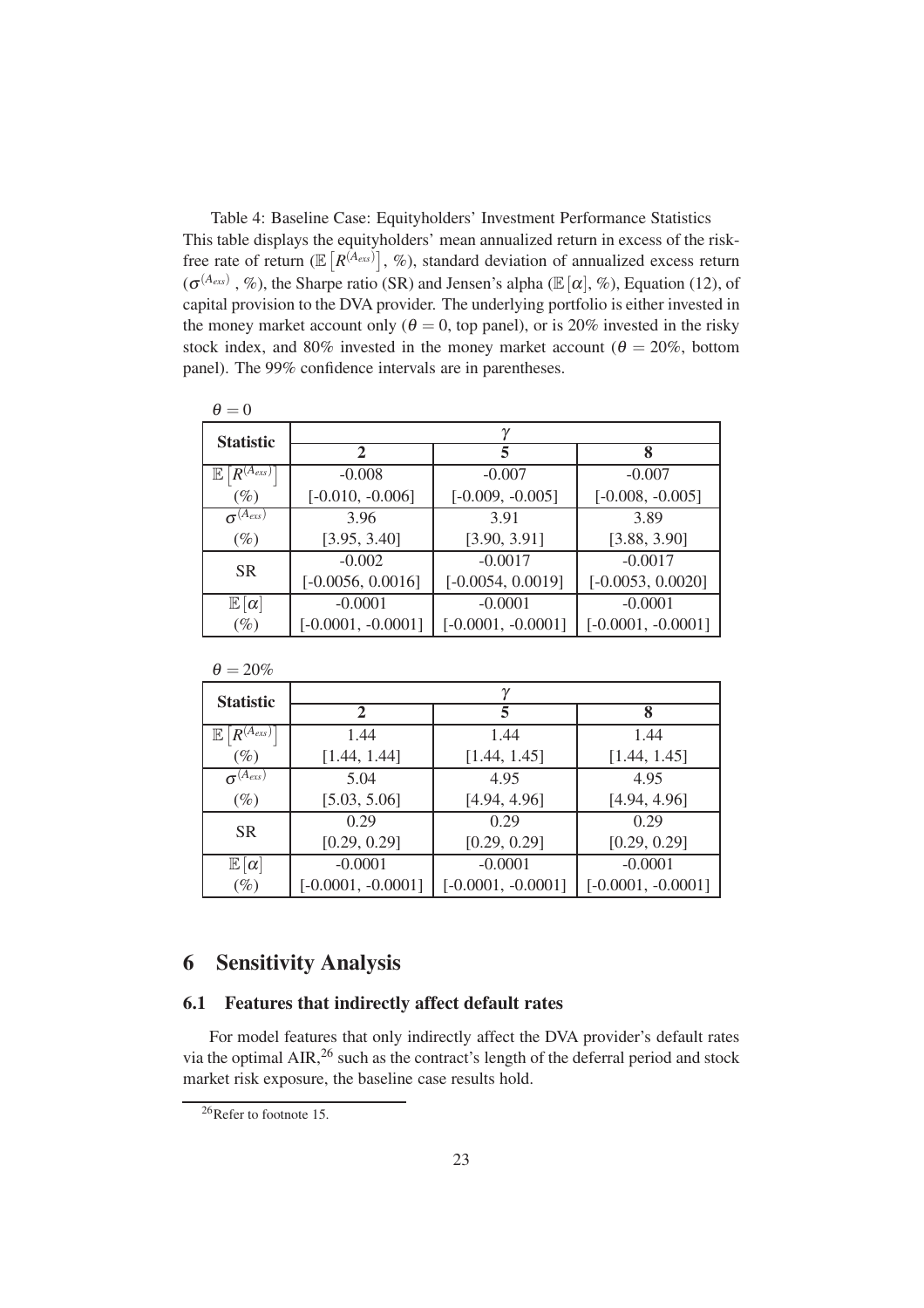#### 6.1.1 Deferral Period

As the accuracy of longevity forecast depends on its horizon, the preference for either contract may be sensitive to the age when the individual annuitizes. In the baseline case, individuals are aged 25 when purchasing a DVA contract or participating in the GSA. As retirement benefit payments commence at age 66, the deferral period is 40 years. When the deferral period is shorter, survival probability forecasts are more accurate. Thus, we expect smaller differences in the average level and standard deviation of benefits between contracts. However, this does not necessarily imply that the CEL estimates would be closer to zero, because the time-preference discounting, as governed by the subjective discount factor,  $\beta$  in Equation [\(2\)](#page-11-0), plays a larger role when retirement is imminent. Thus, while the difference between the benefits would be smaller, the effect in terms of utility would be greater. By shortening the deferral period to 20 years, we find that the effect due to shorter time-discounting dominates the more accurate survival probability forecast; the CEL estimates are negative across all γs.

#### <span id="page-27-0"></span>6.1.2 Stock Exposure

As long as the allocation to the stock index corresponds to an optimal AIR with similar default rates as those in the baseline case.

We consider four alternative exposures to the stock index. The first three are constant allocations over the planning horizon:  $\theta_1 = 40\%$ ,  $\theta_2 = 60\%$ ,  $\theta_3 = \frac{\lambda_3}{\gamma \sigma^2}$  $\frac{\lambda_S}{\gamma \sigma_S}$ . θ<sub>3</sub> corresponds to the individual's optimal exposure to stocks (See Appendix  $\overrightarrow{A}$ ). For the least risk-averse individual ( $\gamma = 2$ ),  $\theta_3$  is 147.2%. The moderately risk-averse individual ( $\gamma = 5$ ) optimally invests 58.9% in the stock index whereas the most risk-averse individual ( $\gamma = 8$ ) optimally invests 36.8% in stocks. The fourth exposure that we consider is an age-dependent allocation that begins with around 90% allocation to stocks at age 25, and gradually diminishes to a minimum of about 30% post-retirement until the maximum age,  $\theta_4 = {\theta_{4,x}}_{x=25}^{95}$ .<sup>27</sup>

For all <sup>θ</sup>s, the optimal AIRs that are set according to Equation [\(5\)](#page-13-0) are higher than those in the baseline case. Due to the inverse relationship between the default rate and the AIR, the default rates are marginally smaller than those in the baseline case. Consequently, individuals prefer the GSA to a similar extent as in the baseline case.

 $^{27}$ This glidepath allocation is based on the 2014 Target-Date Fund industry average [\(Yang et al.](#page-43-3), [2016\)](#page-43-3). A decreasing exposure to stocks as the individual grows older is consistent with popular financial advice [\(Viceira](#page-42-9), [2001](#page-42-9)). In theory, when the investment opportunity set is constant, horizondependent investment strategies are optimal in situations where, for instance, the individual receives labor income [\(Viceira, 2001;](#page-42-9) [Cocco et al., 2005](#page-38-12)), or where the individual's risk aversion parameter is time dependent [\(Steffensen, 2011](#page-42-10)).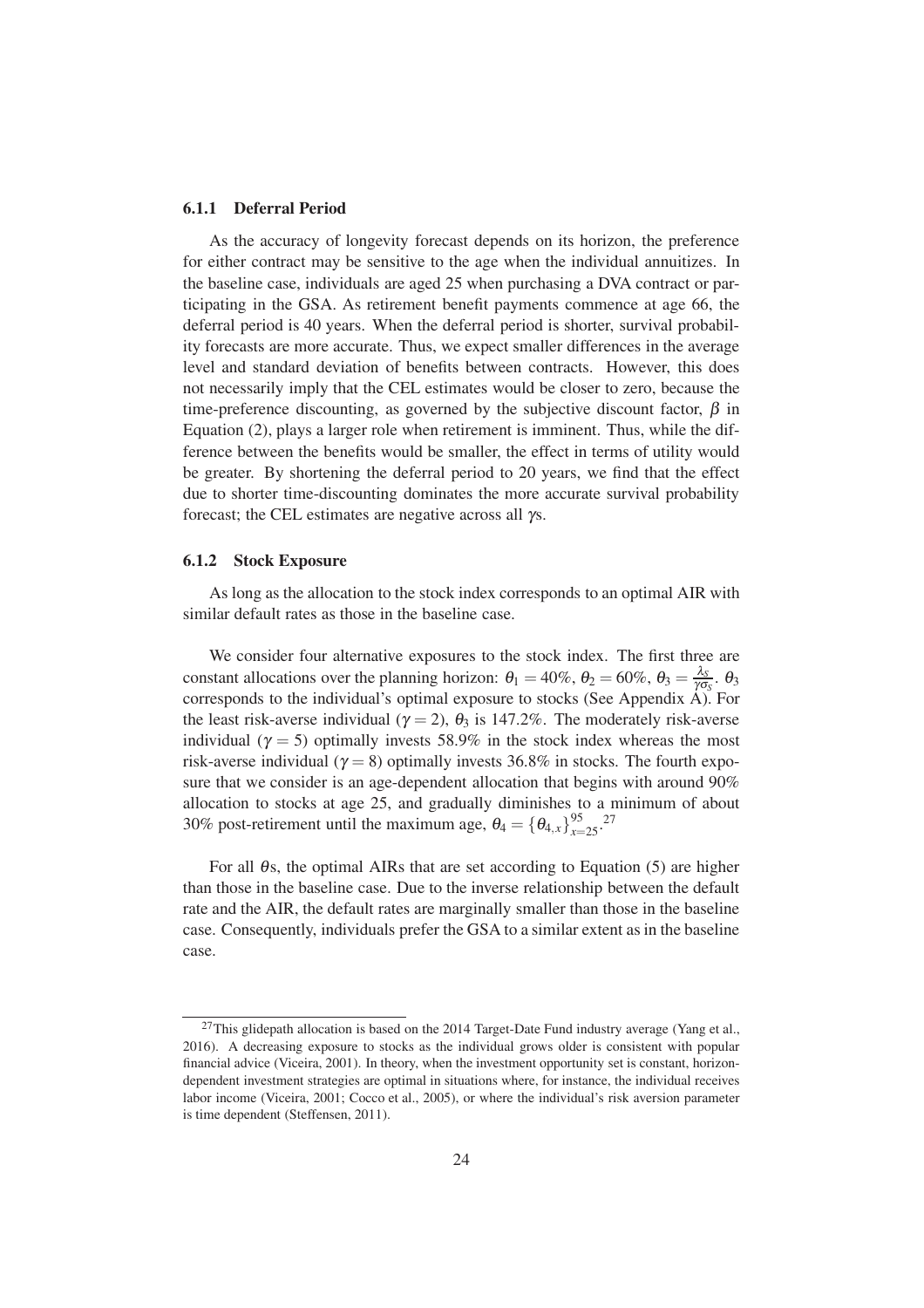#### 6.2 Features that directly affect default rates

The DVA provider's default rates are directly affected by systematic longevity risk when equity capital is kept constant, or alternately, the level of equity capital when systematic longevity risk is held constant. Systematic longevity risk manifests via the standard deviation of the error term governing the longevity model's time trend  $(\sigma_{\delta})$ , the standard deviation of the age-dependent errors on the mortality matrix  $(\sigma_r)$ , and parameter uncertainty of the time trend's drift term, *c*.

#### 6.2.1 Consequential

The level of equity capital and  $\sigma_{\delta}$  have consequential effects on the default rates. A lower level of equity capital or a higher  $\sigma_{\delta}$  increases the CDR, hence individuals prefer the GSA more, as indicated by the CELs that are decreasing in CDRs (Figures [5](#page-29-0) and [6\)](#page-30-0).<sup>28</sup> Moreover, the extent to which individuals prefer the GSA relative to the DVA with respect to their risk aversion levels varies with the CDR, i.e., the curves intersect. At low levels of CDR, risk averse individuals have a weaker preference for the GSA relative to a more risk averse individual. This is due to the appeal of more stable benefits under a DVA from a sound provider. When there is a small amount of default risk of about 0.5%, more risk averse individuals soon find the DVA to be less attractive than the GSA. Individuals' preference for the DVA diminishes in the CDR regardless of whether the high default rates are induced by heightened systematic longevity risk or less equity capital. Additionally, individuals have a slight preference for the GSA over a zero-default-risk DVA, as seen from a negative CEL when CDR is zero. This is due to the asymmetric effect that longevity time-trend shocks in the [Lee and Carter \(1992\)](#page-40-3) model have on the benefit adjustments. A negative shock which causes life expectancy decline results in larger upward benefit adjustment than the downward benefit adjustment that a positive shock of the same magnitude entails.

<sup>&</sup>lt;sup>28</sup> Figure [6](#page-30-0) contains only  $\sigma_{\delta}$  that generates positive CDRs. Situations when  $\sigma_{\delta}$  is small such that 10% equity capital is sufficient to ensure no default are discussed in Appendix [E.](#page-50-0)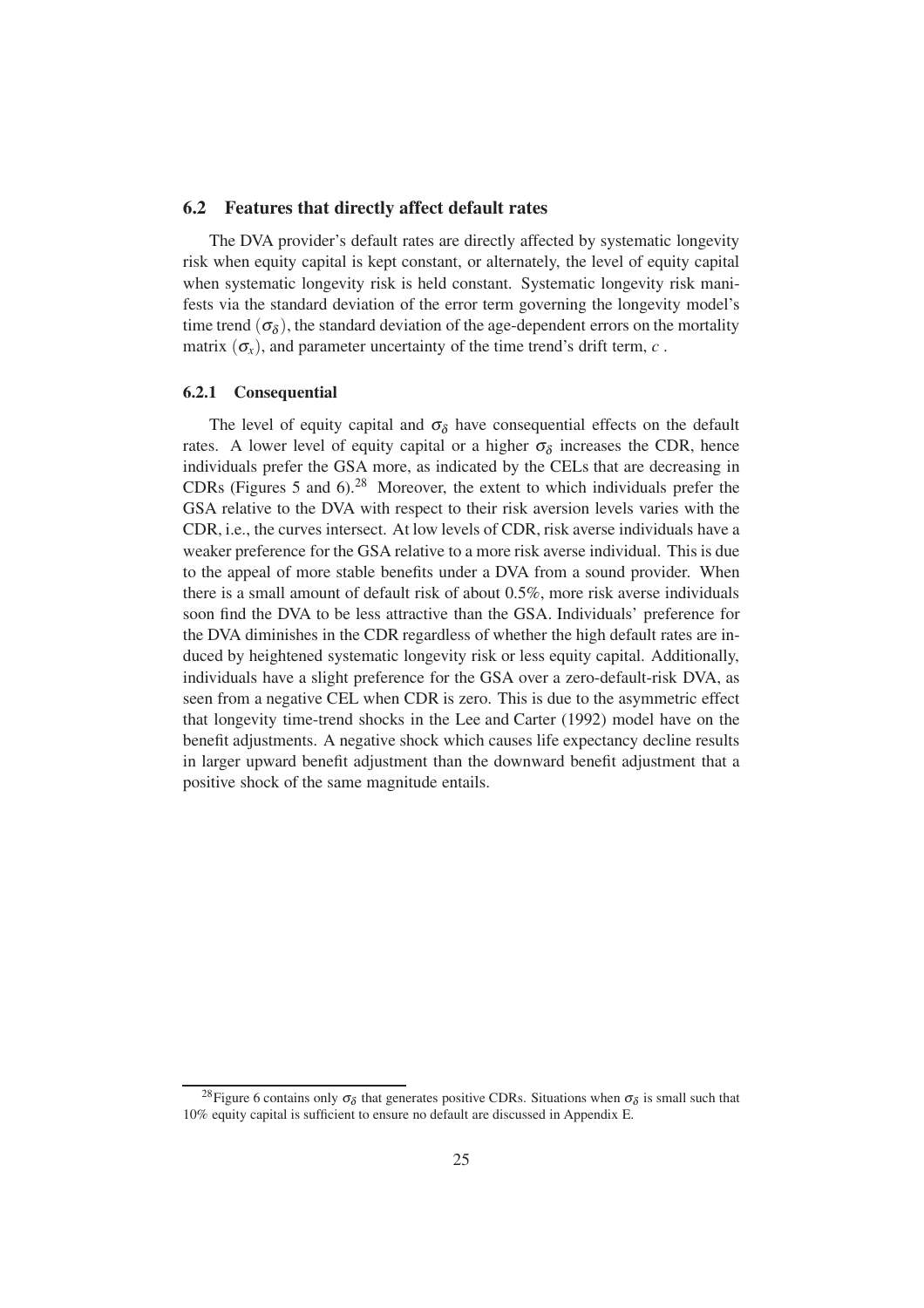<span id="page-29-0"></span>Figure 5: CEL and CDR: By Changing Level of Equity Capital

This figure presents the CEL and CDR for the base case's risk aversion levels, γ. The CDR is altered by changing the level of equity capital from 0 to 12.5% of the contract's best estimate value. The top panel is for  $\theta = 0\%$ , whereas the bottom panel is for  $\theta = 20\%$ . The data points are based on simulations with 100,000 replications.

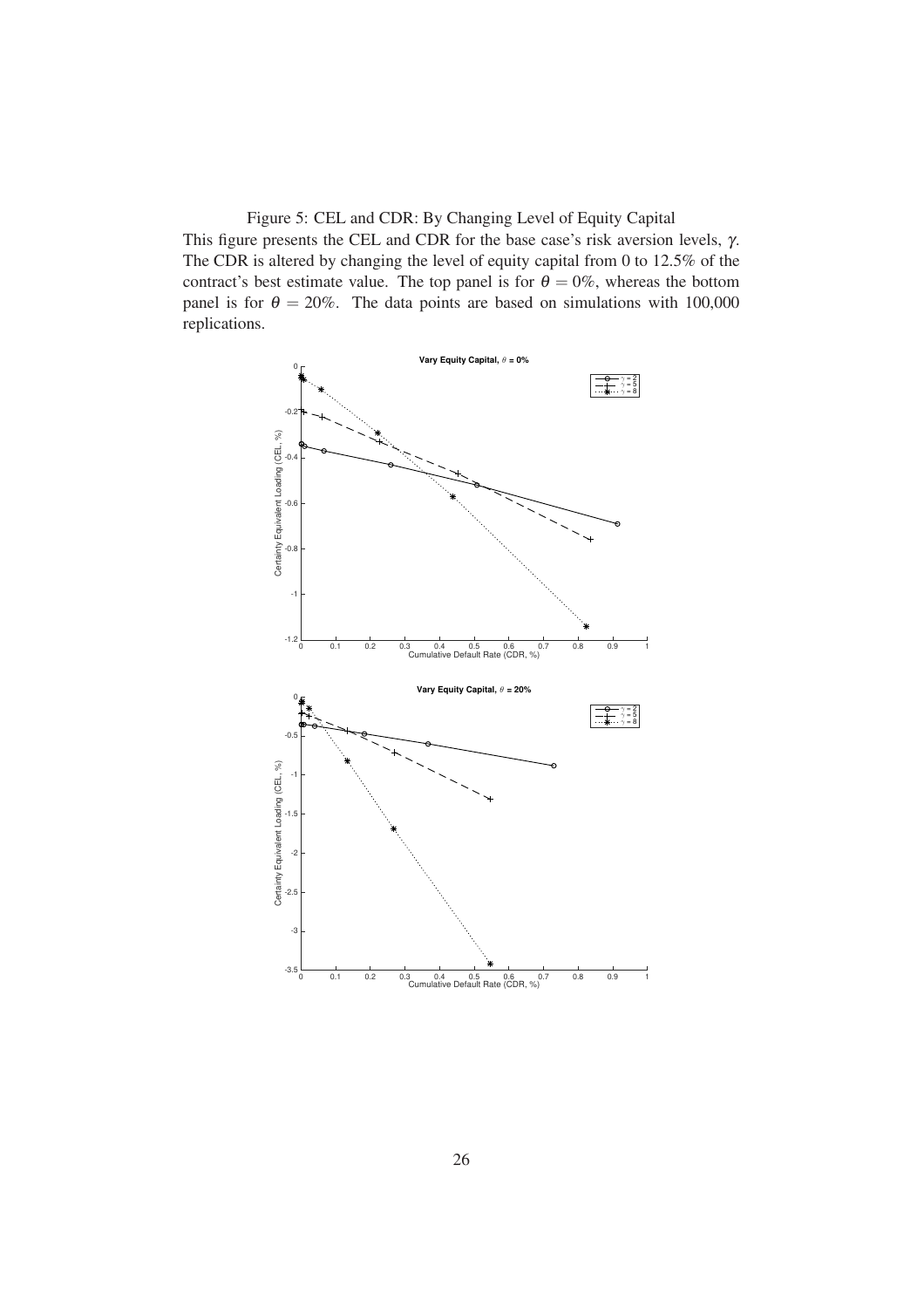<span id="page-30-0"></span>Figure 6: CEL and CDR: By Changing  $\sigma_{\delta}$ , higher CDRs

This figure presents the CEL and CDR for the base case's risk aversion levels, γ. The CDR is altered by changing  $\sigma_{\delta}$  from 0 to 2 times the calibrated value in the base case. The top panel is for  $\theta = 0\%$ , whereas the bottom panel is for  $\theta = 20\%$ . The data points are based on simulations with 100,000 replications.



#### 6.2.2 Inconsequential

The standard deviation of errors on the mortality matrix  $(\sigma_x)$  and drift parameter uncertainty affect the default rates only marginally. Hence, the baseline results are unchanged.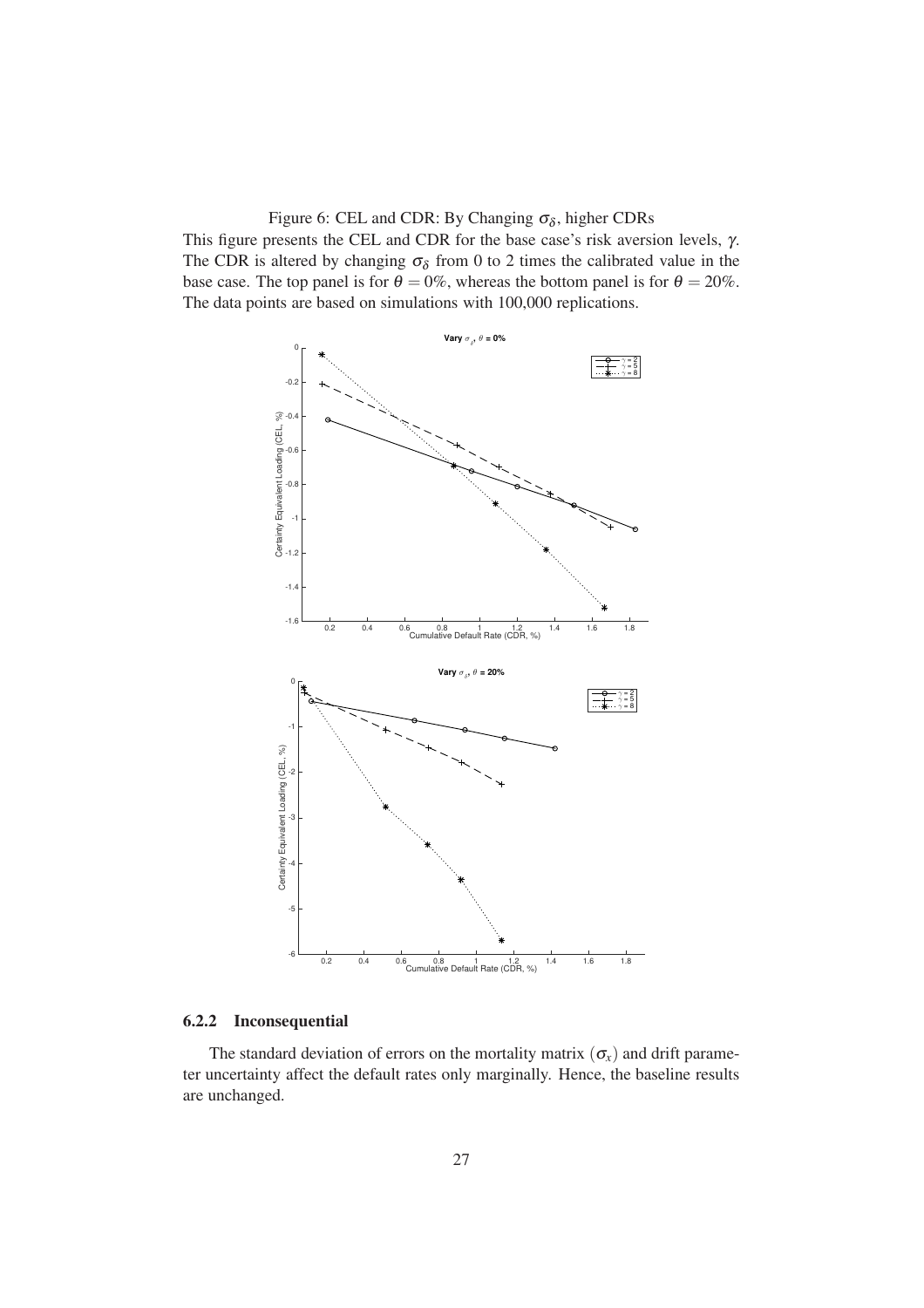The time trend in the [Lee and Carter](#page-40-3) [\(1992](#page-40-3)) model accounts for the bulk of the uncertainty surrounding systematic longevity evolution. Thus, even when  $\sigma_{\rm x}$  is five times as large as the calibrated values, CDRs and CELs deviate little from those in the baseline case.

When there is uncertainty around the drift parameter, the DVA is disadvantaged by a higher default probability. However, the GSA's appeal also diminishes as entitlement adjustments have a wider variation, especially near the maximum age. Neither of these drawbacks is sufficiently decisive to sway individual preferences. Therefore, the CELs differ only marginally from those in the baseline case. The incorporation of parameter uncertainty is described in Appendix [D.](#page-50-1)

### 6.3 Alternate Longevity Model

We next explore the choice of the longevity model by replacing the [Lee and Carter \(1992](#page-40-3)) model with the [Cairns et al.](#page-38-9) [\(2006](#page-38-9)) model, which produces a wider range of survival probabilities at old age. We calibrate the [Cairns et al.](#page-38-9) [\(2006](#page-38-9)) model over the same sample of mortality data as that in Section [3.2.](#page-16-1) Figure [7](#page-32-0) presents the fan plot of the simulated fraction of living individuals under the [Cairns et al.](#page-38-9) [\(2006](#page-38-9)) model. The maximum range of the fraction of 25-year-olds still alive at older ages is 45% (i.e., at age 91), 50% more than the maximum range under the [Lee and Carter \(1992\)](#page-40-3) model (i.e., 30% interval at age 88; Figure [2\)](#page-18-1). This wider range translates into greater variability in benefits for the GSA, and higher default rates for the DVA provider.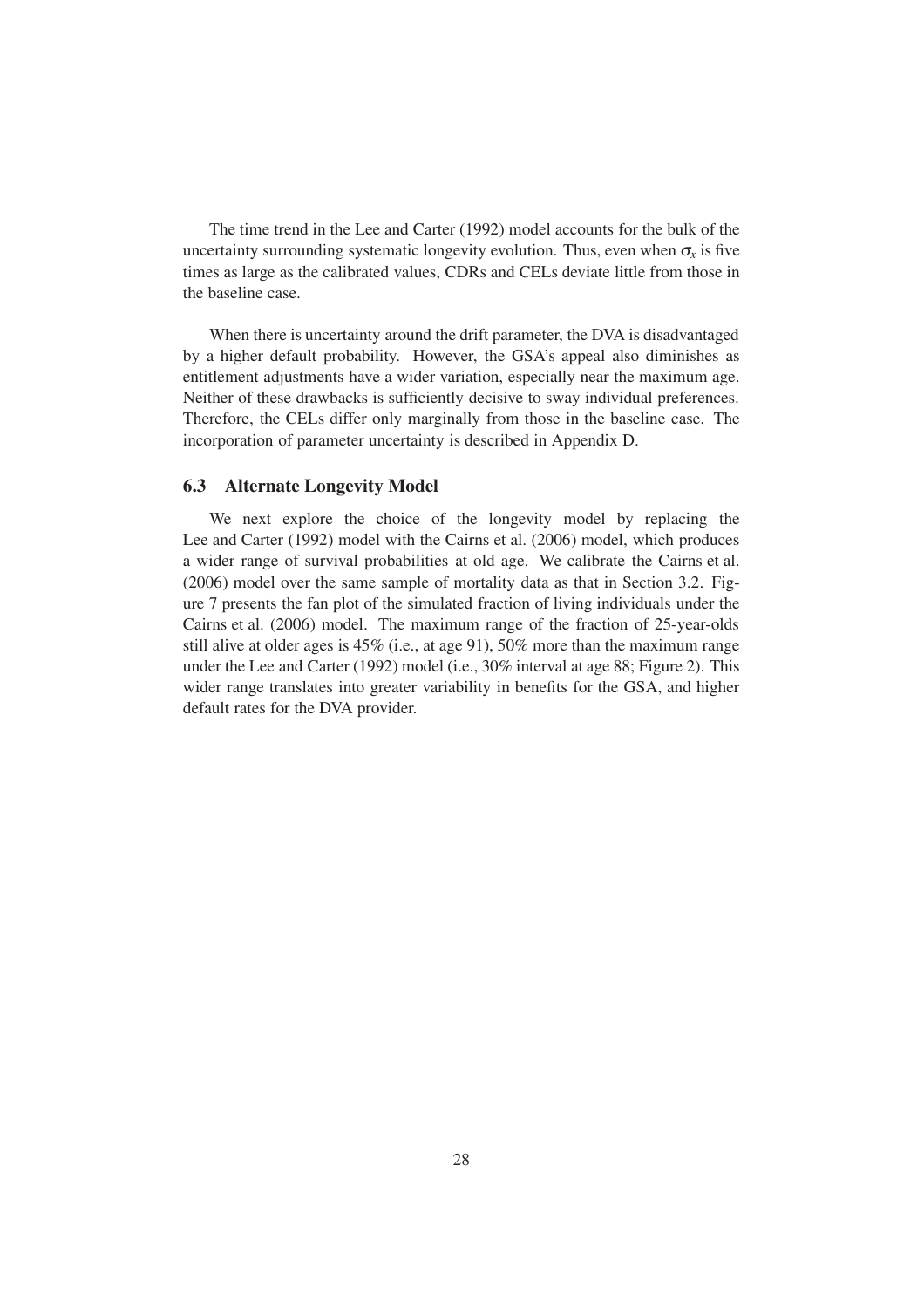<span id="page-32-0"></span>Figure 7: [Cairns et al. \(2006](#page-38-9)) Mortality Model: Fan Plot This figure presents the fan plot of the simulated fraction of living individuals (i.e., the population of 25-year-olds is normalized to one) over 10,000 replications when longevity is modeled according to the [Cairns et al. \(2006](#page-38-9)) model. The model is calibrated on US female death counts from 1980 to 2013 taken from the Human Mortality Database. Darker areas indicate higher probability mass.



With either the [Lee and Carter \(1992\)](#page-40-3) or the [Cairns et al. \(2006](#page-38-9)) model, the rise in GSA benefits with age is accompanied by more uncertainty surrounding the benefits. However, the [Cairns et al. \(2006\)](#page-38-9) model produces greater uncertainty as the individual ages, as seen by comparing the top panels in Figures [3](#page-20-0) and [8.](#page-33-0) This generates greater individual preference for the DVA under the [Cairns et al. \(2006\)](#page-38-9) model.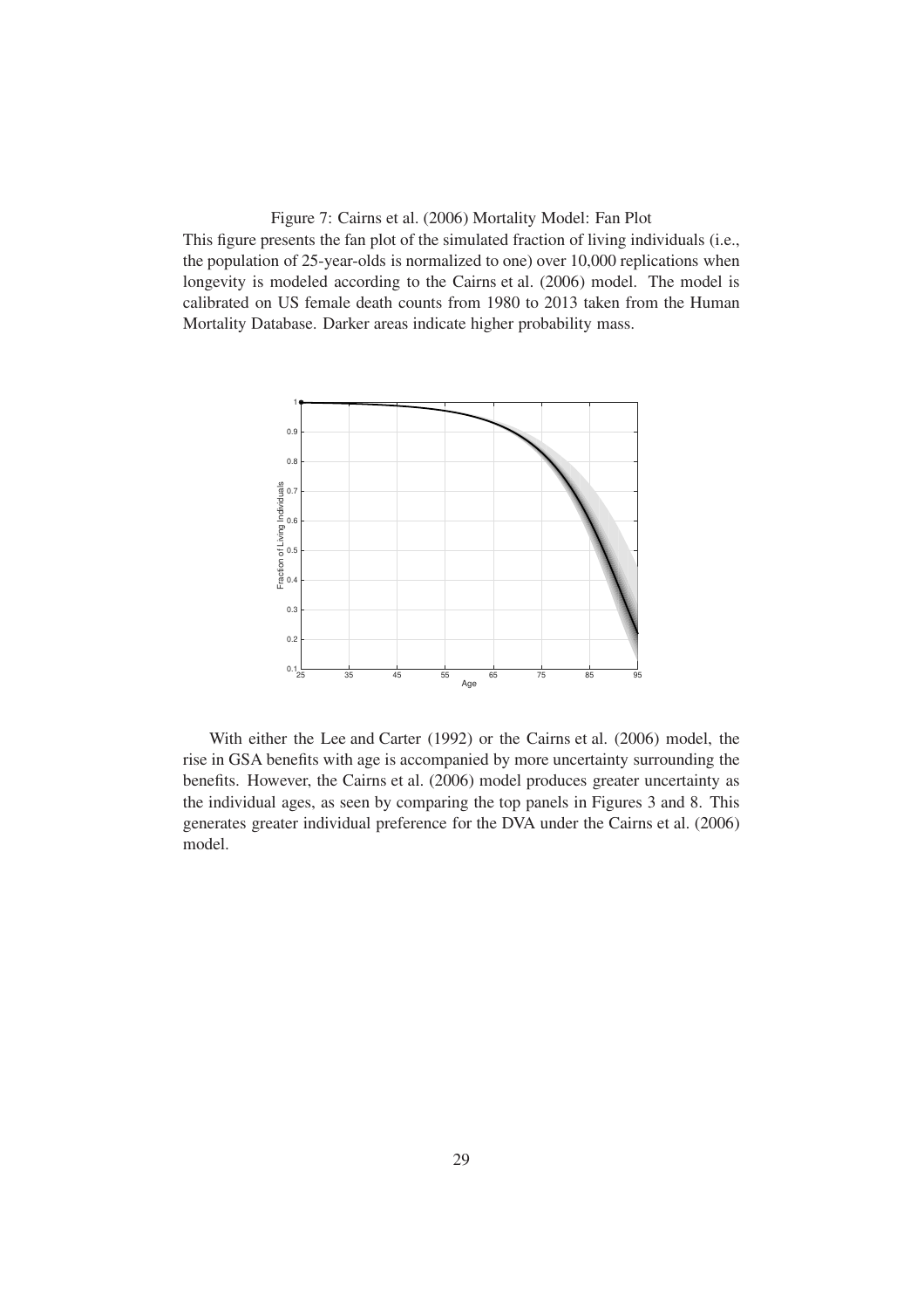<span id="page-33-0"></span>Figure 8: [Cairns et al. \(2006](#page-38-9)) Mortality Model: Box Plots of GSA and DVA Benefits

The figure presents the box plots of benefits for the GSA (top panel) and the DVA (bottom panel), for an individual with a risk aversion level of  $\gamma = 5$ , at ages 66, 80 and 95. The underlying portfolio is invested in the money market account only. The line in the middle of the box is the median, while the edges of the box represent the 25*th* and 75*th* percentiles. The height of the box is the interquartile range, i.e., the interval between the  $25<sup>th</sup>$  and  $75<sup>th</sup>$  percentiles. The "+" symbols represent data points 1.5 times larger than the interquartile range.



For a fixed level of equity capital, the [Cairns et al. \(2006\)](#page-38-9) model yields higher default rates because of the heightened uncertainty surrounding old age survival. If we maintain the baseline case's 90% leverage ratio, the default rates under the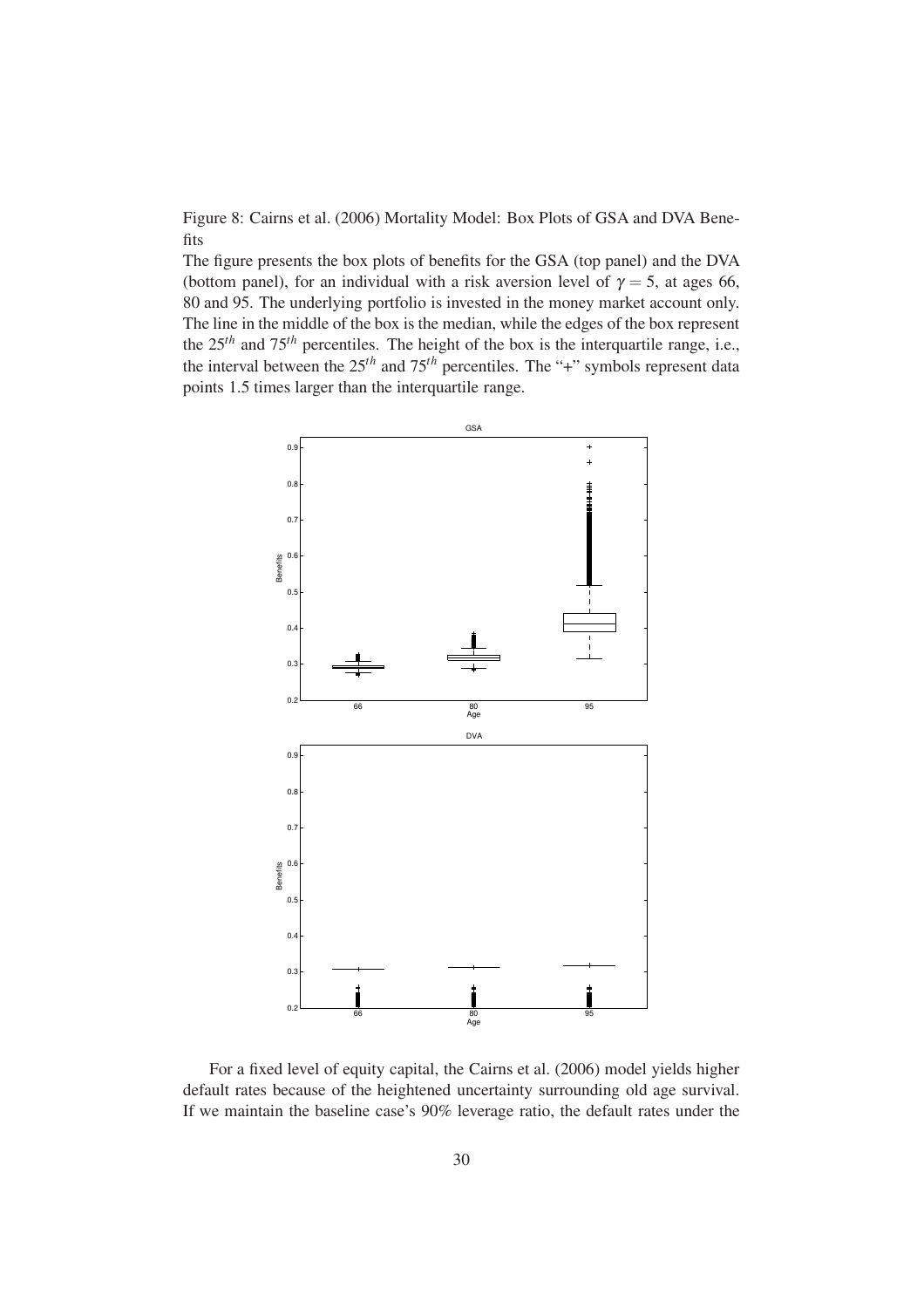[Cairns et al.](#page-38-9) [\(2006](#page-38-9)) model are between  $0.48\%$  to  $2.21\%$  (Table [5\)](#page-34-0), substantially higher than the at-most 0.01% default rates when the [Lee and Carter \(1992\)](#page-40-3) model is adopted (Table [2\)](#page-23-2). Consequent to more defaults, individuals have a lower preference for the DVA (Table [5,](#page-34-0) bottom panel), as the CEL estimates are more negative than those in the baseline case (Table [3\)](#page-23-0). Therefore, individuals prefer the DVA contract under the [Cairns et al. \(2006\)](#page-38-9) model only if the associated default risk is curtailed. Regardless of whether equityholders provide enough capital to eliminate default risk, the Sharpe ratio of equity provision is lower than the ratio of abstaining from systematic longevity risk exposure. The Jensen's alpha of equity provision is positive but economically insignificant.

The top panel presents the Cumulative Default Rates, Equation [\(10\)](#page-21-2), whereas the bottom panel displays the CEL, Equation [\(11\)](#page-22-0), when life expectancy follows the [Cairns et al. \(2006\)](#page-38-9) model, calibrated to the same sample as the [Lee and Carter](#page-40-3) [\(1992](#page-40-3)) model. All other parameters are identical to those in the baseline case. The 99% confidence intervals are in parentheses.

| A      |        |        |        |
|--------|--------|--------|--------|
| $(\%)$ |        |        |        |
|        | 2.2120 | 1.8082 | 1.7120 |
| 20     | 0.9676 | 0.4808 | 0.4756 |

 $CET$  ( $\emptyset$ )

Cumulative Default Rates (%)

| CEL $(70)$ |                    |                    |                    |
|------------|--------------------|--------------------|--------------------|
| Ĥ          |                    |                    |                    |
| $(\%)$     |                    |                    |                    |
| $\theta$   | $-0.950$           | $-0.660$           | $-0.975$           |
|            | $[-0.970, -0.930]$ | $[-0.690, -0.630]$ | $[-1.025, -0.924]$ |
| 20         | $-0.877$           | $-0.503$           | $-1.515$           |
|            | $[-0.906, -0.847]$ | $[-0.571, -0.436]$ | $[-1.763, -1.268]$ |

Additionally, the choice of the longevity model underlies the inference of [Maurer et al. \(2013\)](#page-40-1). While we find that individuals marginally prefer the GSA, [Maurer et al. \(2013\)](#page-40-1) observe the opposite (positive CEL for the contract indexed to systematic longevity; Table 7 of [Maurer et al.](#page-40-1), [2013\)](#page-40-1). When we assume that no default occurs, as do [Maurer et al.](#page-40-1) [\(2013](#page-40-1)), we are able to reconcile our results to theirs. For instance, individuals who are moderately risk-averse to risk-averse,  $\gamma = 5$  and 8, prefer the DVA; Table [6,](#page-35-1) top panel. The most risk-averse individual is willing to pay as much as 1% in loading to shed systematic longevity risk. Despite that, when the annuity provider sets the loading to be equal to the CEL, the accompanying Sharpe ratio remains inferior to the Sharpe ratio of investing in only the

<span id="page-34-0"></span>Table 5: [Cairns et al. \(2006\)](#page-38-9) Mortality Model with Default: Cumulative Default Rates  $(\% )$  and CEL  $(\% )$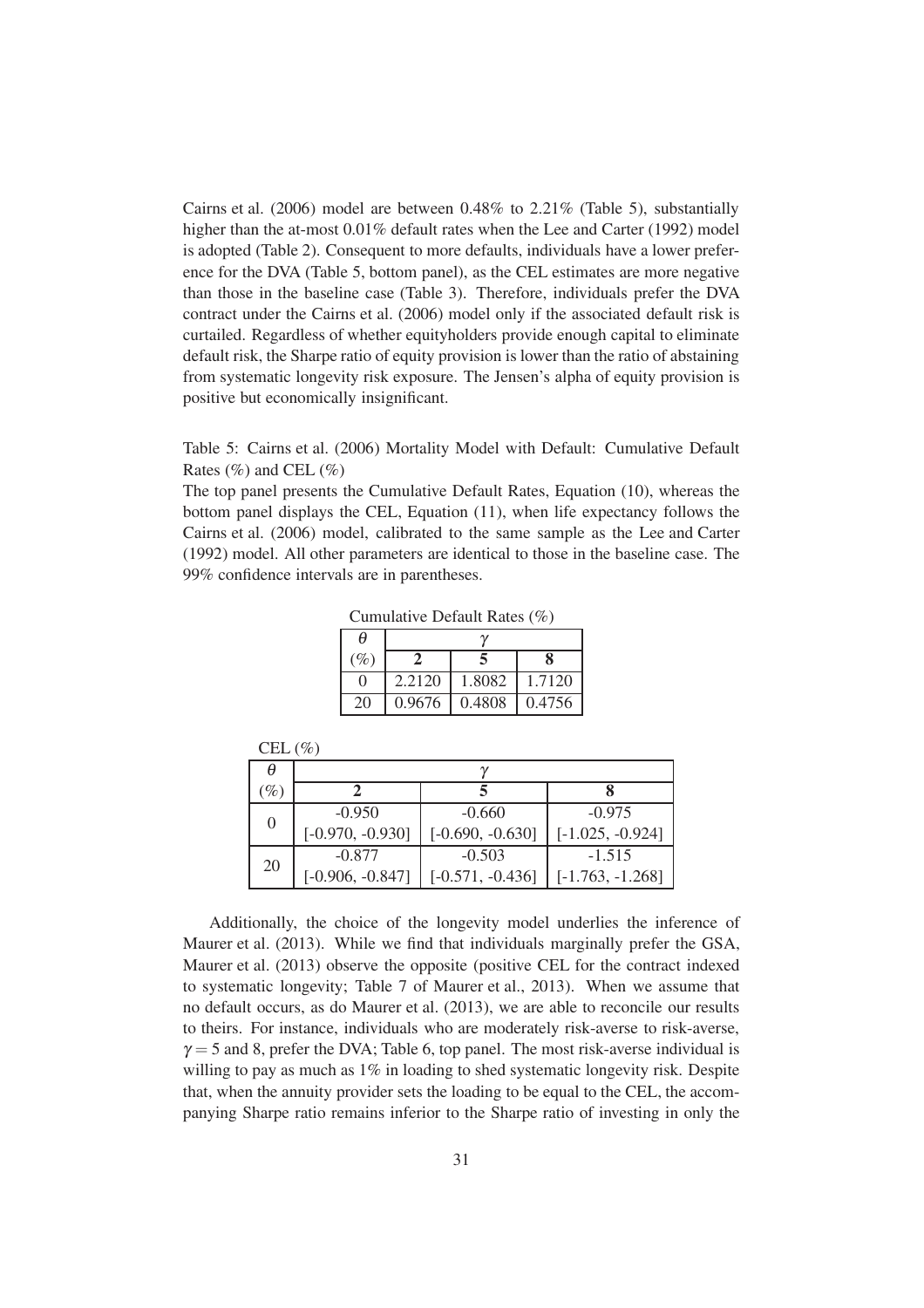financial market, i.e., 0.45 when  $\theta = 20\%$ , whereas the Jensen's alpha is positive but economically insignificant (Table [6,](#page-35-1) bottom panel). Therefore, while individual preference is sensitive to the choice of the longevity model, the extent that individuals are willing to pay to insure against systematic longevity risk is insufficient to entice equityholders to gain exposure to that risk.

<span id="page-35-1"></span>Table 6: [Cairns et al. \(2006](#page-38-9)) Mortality Model with No Default: Certainty Equivalent Loading (CEL) (%) and Investment Performance Statistics

The top panel presents the CEL, Equation [\(11\)](#page-22-0), when life expectancy follows the [Cairns et al. \(2006\)](#page-38-9) model, calibrated to the same sample as the [Lee and Carter](#page-40-3) [\(1992](#page-40-3)) model. The bottom panel shows the Sharpe ratio (SR) and Jensen's alpha  $(\alpha)$ , Equation [\(12\)](#page-24-0), when the loading is set at the CEL estimates in the top panel. Equity capital is sufficiently high such that no default occurs. All other parameters are identical to those in the baseline case. The 99% confidence intervals are in parentheses.

| CEL $(\% )$ |  |
|-------------|--|
| A           |  |
| $(O_0)$     |  |

| U               |                    |                |                |
|-----------------|--------------------|----------------|----------------|
| $\mathscr{D}_o$ |                    |                |                |
| 0               | $-0.089$           | 0.528          | 1.019          |
|                 | $[-0.099, -0.079]$ | [0.519, 0.537] | [1.011, 1.028] |
| 20              | $-0.092$           | 0.461          | 0.874          |
|                 | $[-0.101, -0.082]$ | [0.448, 0.475] | [0.835, 0.913] |

Sharpe Ratio and Jensen's Alpha: No Default Risk, Loading = CEL

| θ      | <b>Statistic</b>     | $\gamma$         |                  |                  |
|--------|----------------------|------------------|------------------|------------------|
| $(\%)$ |                      |                  | 5                | 8                |
|        | SR                   | 0.0206           | 0.0481           | 0.0701           |
|        |                      | [0.0170, 0.0242] | [0.0444, 0.0517] | [0.0665, 0.0738] |
|        | $\mathbb{E}[\alpha]$ | 0.0001           | 0.0002           | 0.0002           |
|        | $(\%)$               | [0.0001, 0.0001] | [0.0002, 0.0002] | [0.0002, 0.0002] |
|        | <b>SR</b>            | 0.4337           | 0.4362           | 0.4379           |
| 20     |                      | [0.4337, 0.4337] | [0.4362, 0.4362] | [0.4379, 0.4379] |
|        | $\mathbb{E}[\alpha]$ | 0.0001           | 0.0001           | 0.0002           |
|        | $(\%)$               | [0.0001, 0.0001] | [0.0001, 0.0001] | [0.0002, 0.0002] |

# <span id="page-35-0"></span>7 Conclusion

We investigate systematic longevity risk management in retirement planning in the presence of two alternatives: individuals participate in a collective scheme that adjusts retirement income according to longevity evolution, or purchase a variable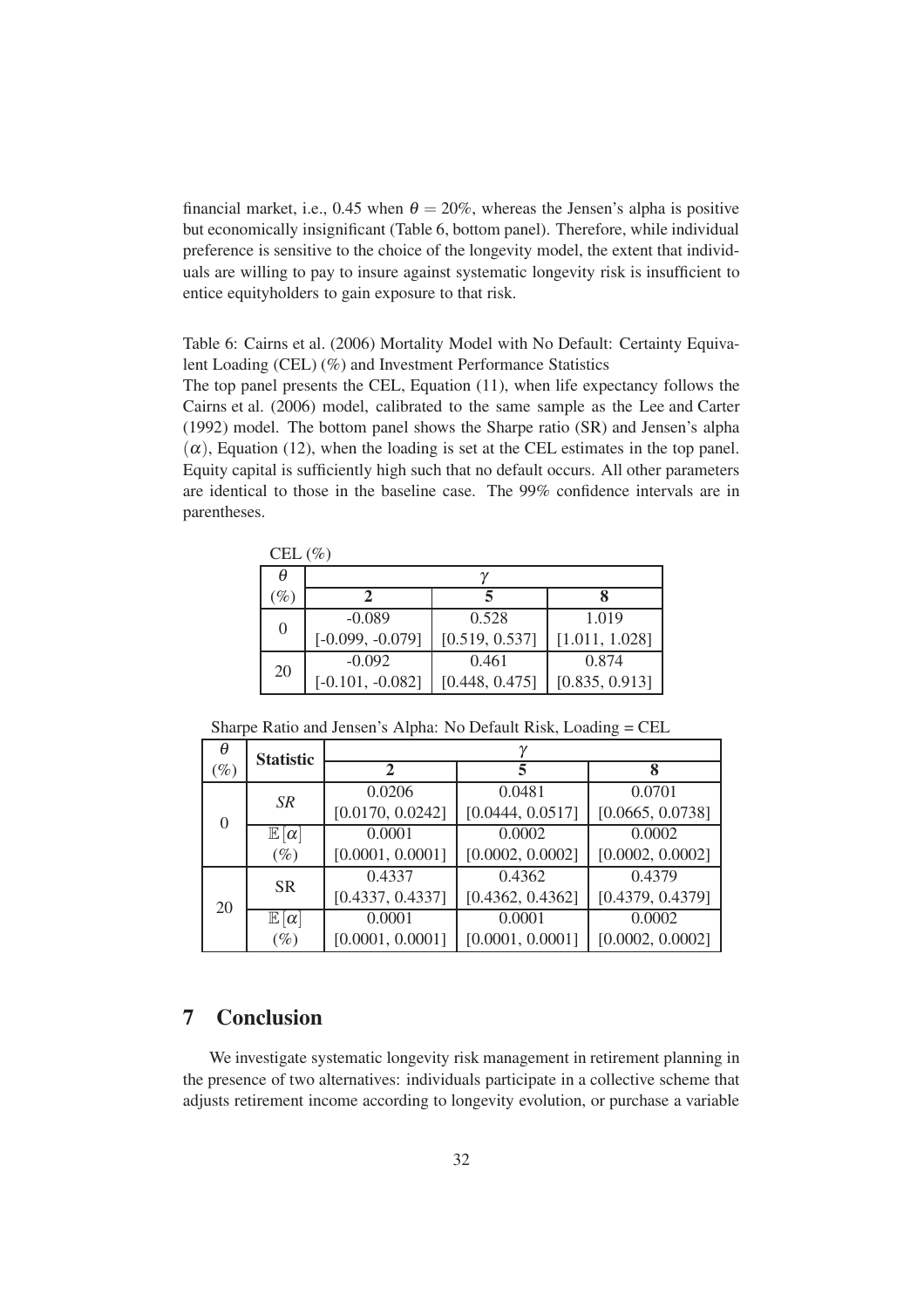annuity contract offered by an equityholder-backed annuity provider. Our model features the perspective of not only the individuals, who evaluate their welfare in retirement, but also of the equityholders, who weigh their risk-return tradeoff from systematic longevity risk exposure.

Due to the entitlement adjustments arising from errors in survival probability forecasts, the collective scheme provides more volatile benefits than those of an annuity contract. However, the collective scheme also offers a slightly higher average level of benefits, because for errors of the same magnitude, over- and underestimating the log central death rates produce asymmetric effects.

The annuity contract provider relies on limited equity capital to subsume forecasting errors, and so is subject to default risk. Although the annuity contract shields individuals from downward entitlement adjustments up to a limit, it deprives individuals of any upward adjustments, as these gains belong to the equityholders.

We find that individuals marginally prefer the collective scheme over the annuity contract priced at its best estimate. This implies that the annuity provider is unable to charge a positive loading on the contract, subsequently failing to compensate its equityholders who bear longevity risk. Therefore, when individuals have the choice to form a collective scheme, the annuity provider who has no advantage at managing systematic longevity risk, and who has to fully hedge financial market risk would not exist in equilibrium. Our finding is robust to individuals' risk aversion level, the contract deferral period, and stock market risk exposure. Individuals' desire for an annuity contract diminishes in the provider's default risk regardless of whether the underlying determinant of default risk is the magnitude of systematic longevity risk or the level of equity capital. When faced with higher systematic longevity risk, individuals are willing to purchase an annuity contract with no default risk, but the loading that individuals offer remains insufficient to compensate equity holders for taking systematic longevity risk.

The results advocate for collective mechanisms in pension provision, which exist in a handful of countries (e.g., Collective Defined Contribution in the Netherlands, Target Benefit Plans in Canada). The pressing issue of population aging, and the gradual maturation of the longevity risk derivatives market, is likely to spur reform. For example, the US Chamber of Commerce (2016) recommends new plan designs to enhance the private retirement system. Our results also highlight the difficulty for insurers to offer long-term guarantees on non-diversifiable risks such as systematic longevity, while offering an attractive remuneration to their shareholders.

A limitation of our work is the exclusion of channels that may reduce the insurer's effective longevity exposure, such as synergies in product offering (e.g.,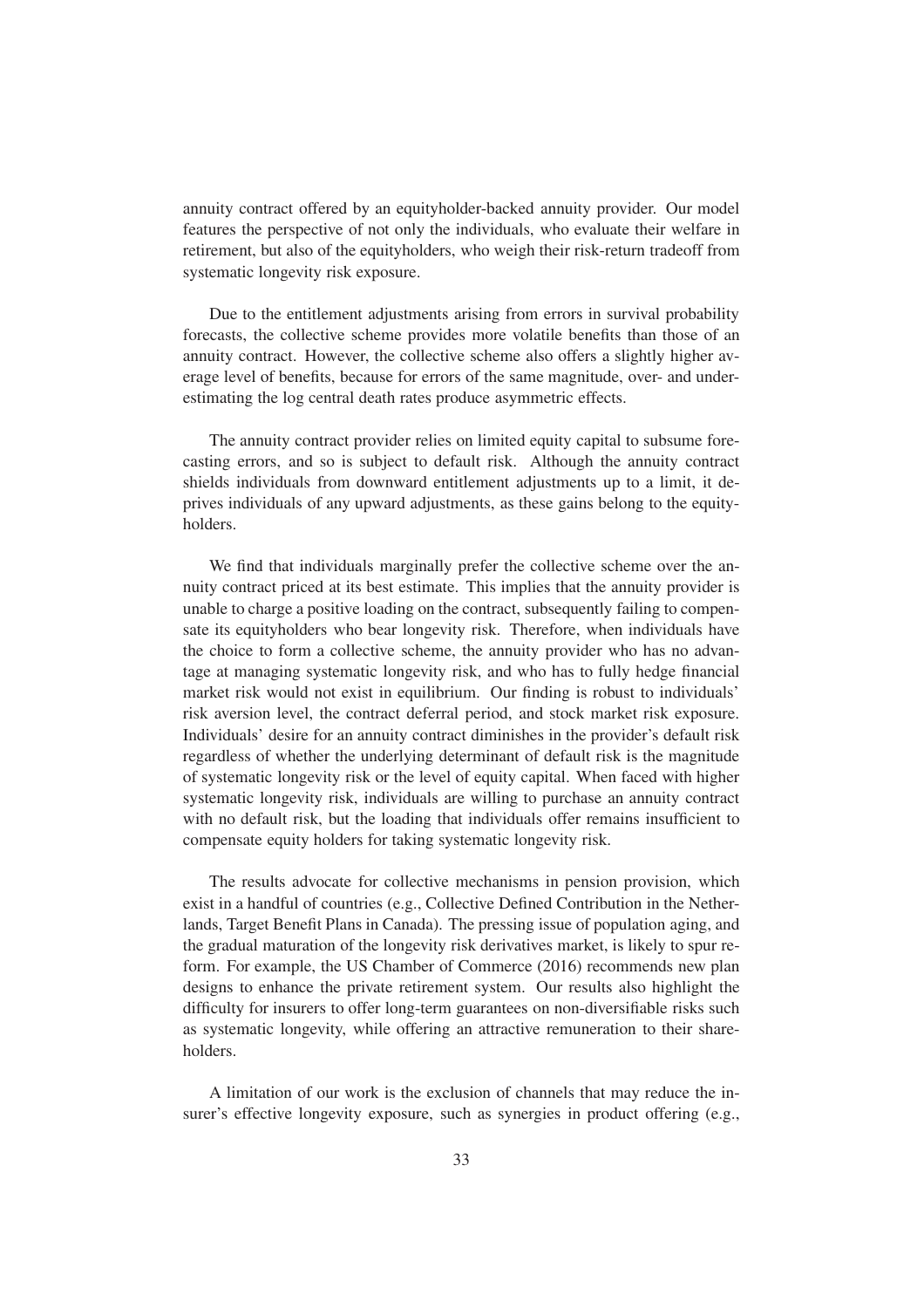natural hedging of systematic longevity risk via the sale of annuities and life insurance contracts; [Gatzert and Wesker](#page-39-9), [2012;](#page-39-9) [Wong et al.](#page-42-11), [2017\)](#page-42-11), access to reinsurance [\(Baione et al., 2017](#page-37-6)) and shadow insurance [\(Koijen and Yogo, 2016](#page-40-12)). There are also alternative resolutions in the case of default, and other factors that may influence annuitization decisions, such as bequest motives, medical expenses, social security, uninsurable income, etc. [\(Lockwood](#page-40-13), [2012;](#page-40-13) [Pashchenko](#page-41-12), [2013](#page-41-12); [Peijnenburg et al.](#page-41-13), [2017;](#page-41-13) [Ai et al.](#page-37-7), [2017;](#page-37-7) [Yogo](#page-43-4), [2016\)](#page-43-4). Additionally, when the number of individuals is not large enough to assume away idiosyncratic longevity risk, it may become a larger risk driver of benefits relative to the systematic component of longevity risk. Examining these features in future research would enrich our knowledge of retirement planning.

# References

- <span id="page-37-8"></span>Aase, K. K. (2015). Life insurance and pension contracts I: The time additive life cycle model. *ASTIN Bulletin 45*(1), 1–47.
- <span id="page-37-7"></span>Ai, J., P. L. Brockett, L. L. Golden, and W. Zhu (2017). Health state transitions and longevity effects on retirees' optimal annuitization. *Journal of Risk and Insurance 84*(S1), 319–343.
- <span id="page-37-3"></span>Ang, A. and A. Maddaloni (2003). Do demographic changes affect risk premiums? Evidence from international data. NBER Working Paper No. 9677, National Bureau of Economic Research.
- <span id="page-37-4"></span>Arnott, R. D. and D. B. Chaves (2012). Demographic changes, financial markets, and the economy. *Financial Analysts Journal 68*(1), 23–46.
- <span id="page-37-6"></span>Baione, F., P. De Angelis, M. Menzietti, and A. Tripodi (2017). A comparison of risk transfer strategies for a portfolio of life annuities based on RORAC. *Journal of Applied Statistics 44*(10), 1875–1892.
- <span id="page-37-2"></span>Beetsma, R. M., W. E. Romp, and S. J. Vos (2012). Voluntary participation and intergenerational risk sharing in a funded pension system. *European Economic Review 56*(6), 1310–1324.
- <span id="page-37-1"></span>Blackburn, C., K. Hanewald, A. Olivieri, M. Sherris, et al. (2017). Longevity risk management and shareholder value for a life annuity business. *ASTIN Bulletin 47*(1), 43–77.
- <span id="page-37-5"></span>Booth, H., J. Maindonald, and L. Smith (2002). Applying Lee-Carter under conditions of variable mortality decline. *Population Studies 56*(3), 325–336.
- <span id="page-37-0"></span>Bovenberg, L., R. S. Koijen, T. Nijman, and C. Teulings (2007). Saving and investing over the life cycle and the role of collective pension funds. *De Economist 155*(4), 347–415.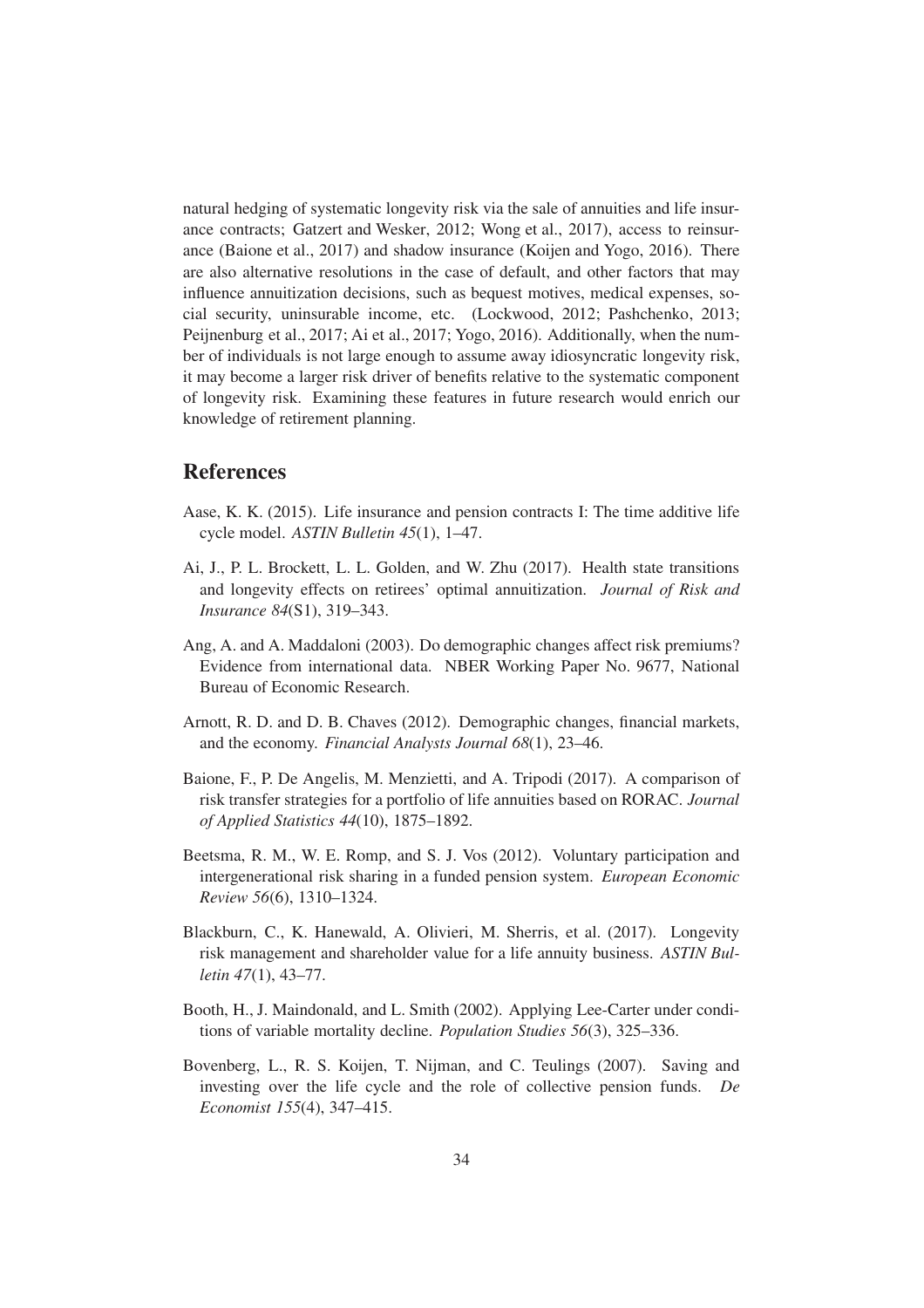- <span id="page-38-2"></span>Boyle, P., M. Hardy, A. Mackay, and D. Saunders (2015). Variable payout annuities. Working paper, Pension Section Research Committee.
- <span id="page-38-11"></span>Brown, J. R., O. S. Mitchell, and J. M. Poterba (2001). The role of real annuities and indexed bonds in an individual accounts retirement program. In *Risk Aspects of Investment-based Social Security Reform*, pp. 321–370. University of Chicago Press.
- <span id="page-38-9"></span>Cairns, A. J., D. Blake, and K. Dowd (2006). A two-factor model for stochastic mortality with parameter uncertainty: Theory and calibration. *Journal of Risk and Insurance 73*(4), 687–718.
- <span id="page-38-10"></span>Cairns, A. J., D. Blake, K. Dowd, G. D. Coughlan, D. Epstein, and M. Khalaf-Allah (2011). Mortality density forecasts: An analysis of six stochastic mortality models. *Insurance: Mathematics and Economics 48*(3), 355–367.
- <span id="page-38-13"></span>Casella, G. and R. L. Berger (2002). *Statistical Inference* (Second ed.). Duxbury.
- <span id="page-38-4"></span>Chen, A. and P. Hieber (2016). Optimal asset allocation in life insurance: The impact of regulation. *ASTIN Bulletin 46*(3), 605–626.
- <span id="page-38-6"></span>Chen, D. H., R. M. Beetsma, D. W. Broeders, and A. A. Pelsser (2017). Sustainability of participation in collective pension schemes: An option pricing approach. *Insurance: Mathematics and Economics 74*, 182 – 196.
- <span id="page-38-7"></span>Chen, D. H., R. M. Beetsma, E. H. Ponds, and W. E. Romp (2016). Intergenerational risk-sharing through funded pensions and public debt. *Journal of Pension Economics and Finance 15*(2), 127–159.
- <span id="page-38-12"></span>Cocco, J. F., F. J. Gomes, and P. J. Maenhout (2005). Consumption and portfolio choice over the life cycle. *Review of Financial Studies 18*(2), 491–533.
- <span id="page-38-8"></span>Cox, S. H. and Y. Lin (2007). Natural hedging of life and annuity mortality risks. *North American Actuarial Journal 11*(3), 1–15.
- <span id="page-38-5"></span>Cui, J., F. de Jong, and E. Ponds (2011). Intergenerational risk sharing within funded pension schemes. *Journal of Pension Economics and Finance 10*(1), 1–29.
- <span id="page-38-0"></span>Davidoff, T., J. R. Brown, and P. A. Diamond (2005). Annuities and individual welfare. *American Economic Review 95*(5), 1573–1590.
- <span id="page-38-1"></span>Denuit, M., S. Haberman, and A. Renshaw (2011). Longevity-indexed life annuities. *North American Actuarial Journal 15*(1), 97–111.
- <span id="page-38-3"></span>Donnelly, C., M. Guillén, and J. P. Nielsen (2013). Exchanging uncertain mortality for a cost. *Insurance: Mathematics and Economics 52*(1), 65–76.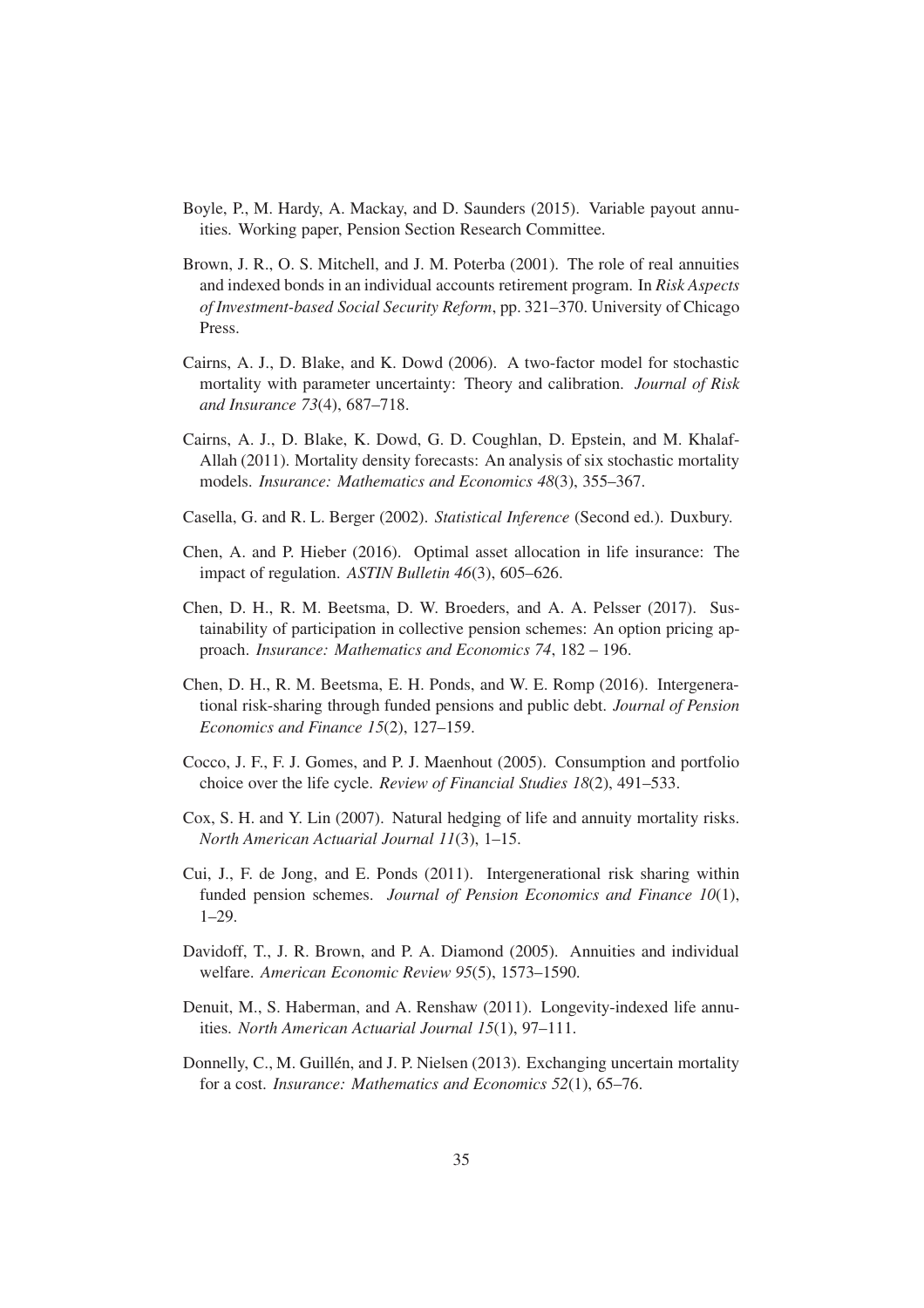- <span id="page-39-4"></span>Dowd, K., D. Blake, and A. J. Cairns (2011). A computationally efficient algorithm for estimating the distribution of future annuity values under interest-rate and longevity risks. *North American Actuarial Journal 15*(2), 237–247.
- <span id="page-39-3"></span>Erb, C. B., C. R. Harvey, and T. E. Viskanta (1994). Forecasting international equity correlations. *Financial Analysts Journal 50*(6), 32–45.
- <span id="page-39-7"></span>Feldstein, M. and E. Ranguelova (2001). Individual risk in an investment-based social security system. *American Economic Review 91*(4), 1116–1125.
- <span id="page-39-1"></span>Filipović, D., R. Kremslehner, and A. Muermann (2015). Optimal investment and premium policies under risk shifting and solvency regulation. *Journal of Risk and Insurance 82*(2), 261–288.
- <span id="page-39-8"></span>Finkelstein, A. and J. Poterba (2004). Adverse selection in insurance markets: Policyholder evidence from the UK annuity market. *Journal of Political Economy 112*(1), 183–208.
- <span id="page-39-6"></span>Frederick, S., G. Loewenstein, and T. O'Donoghue (2002). Time discounting and time preference: A critical review. *Journal of Economic Literature*, 351–401.
- <span id="page-39-11"></span>Froot, K. A. (2007). Risk management, capital budgeting, and capital structure policy for insurers and reinsurers. *Journal of Risk and Insurance 74*(2), 273– 299.
- <span id="page-39-12"></span>Gatzert, N., I. Holzmüller, and H. Schmeiser (2012). Creating customer value in participating life insurance. *Journal of Risk and Insurance 79*(3), 645–670.
- <span id="page-39-9"></span>Gatzert, N. and H. Wesker (2012). The impact of natural hedging on a life insurer's risk situation. *The Journal of Risk Finance 13*(5), 396–423.
- <span id="page-39-2"></span>Gollier, C. (2008). Intergenerational risk-sharing and risk-taking of a pension fund. *Journal of Public Economics 92*(5), 1463–1485.
- <span id="page-39-0"></span>Hanewald, K., J. Piggott, and M. Sherris (2013). Individual post-retirement longevity risk management under systematic mortality risk. *Insurance: Mathematics and Economics 52*(1), 87–97.
- <span id="page-39-5"></span>Horneff, W. J., R. H. Maurer, O. S. Mitchell, and M. Z. Stamos (2010). Variable payout annuities and dynamic portfolio choice in retirement. *Journal of Pension Economics and Finance 9*(2), 163–183.
- <span id="page-39-10"></span>Huang, H., M. A. Milevsky, and T. S. Salisbury (2012). Optimal retirement consumption with a stochastic force of mortality. *Insurance: Mathematics and Economics 51*(2), 282–291.
- Human Mortality Database (2015). University of California, Berkeley (USA), and Max Planck Institute for Demographic Research (Germany). Last Accessed: 2015-03-31.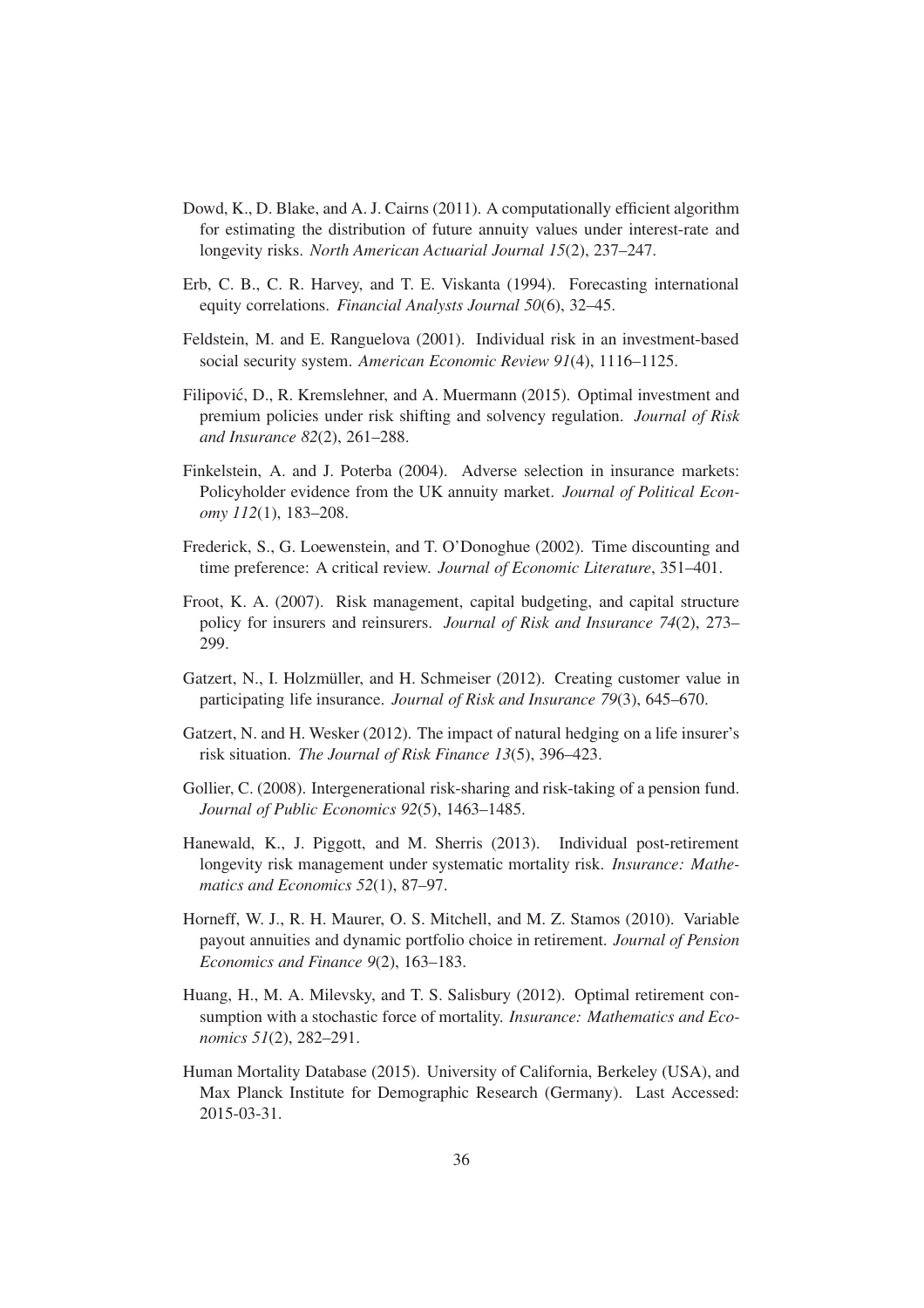- Investment Company Institute (2016). The US Retirement Market, Second Quarter 2016 (September). Last Accessed: 2016-10-24.
- <span id="page-40-10"></span>Jensen, M. C. (1968). The performance of mutual funds in the period 1945–1964. *Journal of Finance 23*(2), 389–416.
- <span id="page-40-4"></span>Ji, M. and R. Zhou (2017). Demographic risk in deep-deferred annuity valuation. *Annals of Actuarial Science 11*(2), 1–29.
- <span id="page-40-6"></span>Kimball, M. S., C. R. Sahm, and M. D. Shapiro (2008). Imputing risk tolerance from survey responses. *Journal of the American Statistical Association 103*(483), 1028–1038.
- <span id="page-40-7"></span>Koijen, R. S., T. E. Nijman, and B. J. Werker (2011). Optimal annuity risk management. *Review of Finance 15*(4), 799.
- <span id="page-40-8"></span>Koijen, R. S. and M. Yogo (2015). The cost of financial frictions for life insurers. *American Economic Review 105*(1), 445–75.
- <span id="page-40-12"></span>Koijen, R. S. and M. Yogo (2016). Shadow insurance. *Econometrica 84*(3), 1265– 1287.
- <span id="page-40-0"></span>Koijen, R. S. and M. Yogo (2017). The fragility of market risk insurance. SSRN Working Paper No. 2972295.
- <span id="page-40-3"></span>Lee, R. D. and L. R. Carter (1992). Modeling and forecasting US mortality. *Journal of the American Statistical Association 87*(419), 659–671.
- <span id="page-40-13"></span>Lockwood, L. M. (2012). Bequest motives and the annuity puzzle. *Review of Economic Dynamics 15*(2), 226–243.
- <span id="page-40-2"></span>Luciano, E., L. Regis, and E. Vigna (2015). Single-and cross-generation natural hedging of longevity and financial risk. *Journal of Risk and Insurance 84*(3), 961–986.
- <span id="page-40-11"></span>Martin, I. (2012). On the valuation of long-dated assets. *Journal of Political Economy 120*(2), 346–358.
- <span id="page-40-1"></span>Maurer, R., O. S. Mitchell, R. Rogalla, and V. Kartashov (2013). Lifecycle portfolio choice with systematic longevity risk and variable investment-linked deferred annuities. *Journal of Risk and Insurance 80*(3), 649–676.
- <span id="page-40-5"></span>Maurer, R., O. S. Mitchell, R. Rogalla, and I. Siegelin (2016). Accounting and actuarial smoothing of retirement payouts in participating life annuities. *Insurance: Mathematics and Economics 71*, 268–283.
- <span id="page-40-9"></span>Mertens, E. (2002). Comments on variance of the IID estimator in Lo (2002). Working paper.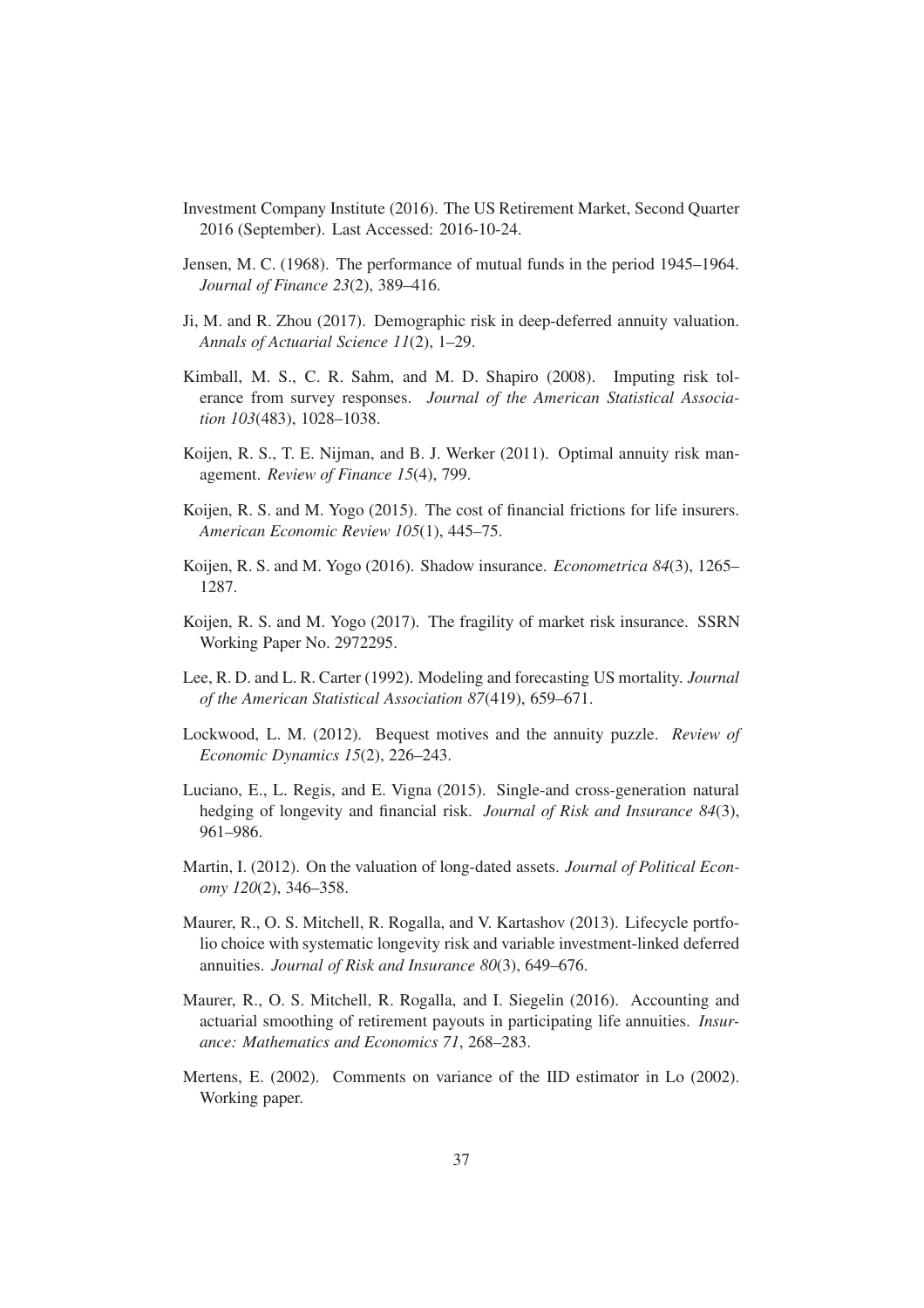- <span id="page-41-14"></span>Merton, R. C. (1969). Lifetime portfolio selection under uncertainty: The continuous-time case. *Review of Economics and Statistics 51*(3), 247–257.
- <span id="page-41-4"></span>Milevsky, M. A. and T. S. Salisbury (2015). Optimal retirement income tontines. *Insurance: Mathematics and Economics 64*, 91–105.
- <span id="page-41-6"></span>Miller, M. H. and F. Modigliani (1961). Dividend policy, growth, and the valuation of shares. *Journal of Business 34*(4), 411–433.
- <span id="page-41-10"></span>Mitchell, O. S. and D. McCarthy (2002). Estimating international adverse selection in annuities. *North American Actuarial Journal 6*(4), 38–54.
- <span id="page-41-5"></span>Modigliani, F. and M. H. Miller (1958). The cost of capital, corporation finance and the theory of investment. *American Economic Review 48*(3), 261–297.
- <span id="page-41-11"></span>Nielsen, L. T. and M. Vassalou (2004). Sharpe ratios and alphas in continuous time. *Journal of Financial and Quantitative Analysis 39*(1), 103–114.
- <span id="page-41-12"></span>Pashchenko, S. (2013). Accounting for non-annuitization. *Journal of Public Economics 98*, 53–67.
- <span id="page-41-13"></span>Peijnenburg, K., T. Nijman, and B. J. Werker (2017). Health cost risk: A potential solution to the annuity puzzle. *Economic Journal 127*(603), 1598–1625.
- <span id="page-41-1"></span>Piggott, J., E. A. Valdez, and B. Detzel (2005). The simple analytics of a pooled annuity fund. *Journal of Risk and Insurance 72*(3), 497–520.
- <span id="page-41-8"></span>Poterba, J. M. (2001). Demographic structure and asset returns. *Review of Economics and Statistics 83*(4), 565–584.
- <span id="page-41-3"></span>Qiao, C. and M. Sherris (2013). Managing systematic mortality risk with group self-pooling and annuitization schemes. *Journal of Risk and Insurance 80*(4), 949–974.
- <span id="page-41-0"></span>Reichling, F. and K. Smetters (2015). Optimal annuitization with stochastic mortality and correlated medical costs. *American Economic Review 105*(11), 3273– 3320.
- <span id="page-41-7"></span>Renshaw, A. E. and S. Haberman (2006). A cohort-based extension to the Lee– Carter model for mortality reduction factors. *Insurance: Mathematics and Economics 38*(3), 556–570.
- <span id="page-41-2"></span>Richter, A. and F. Weber (2011). Mortality-indexed annuities: Managing longevity risk via product design. *North American Actuarial Journal 15*(2), 212–236.
- <span id="page-41-9"></span>Schich, S. (2008). Revisiting the asset-meltdown hypothesis. OECD Journal: Financial Market Trends 15, Organisation for Economic Co-operation and Development.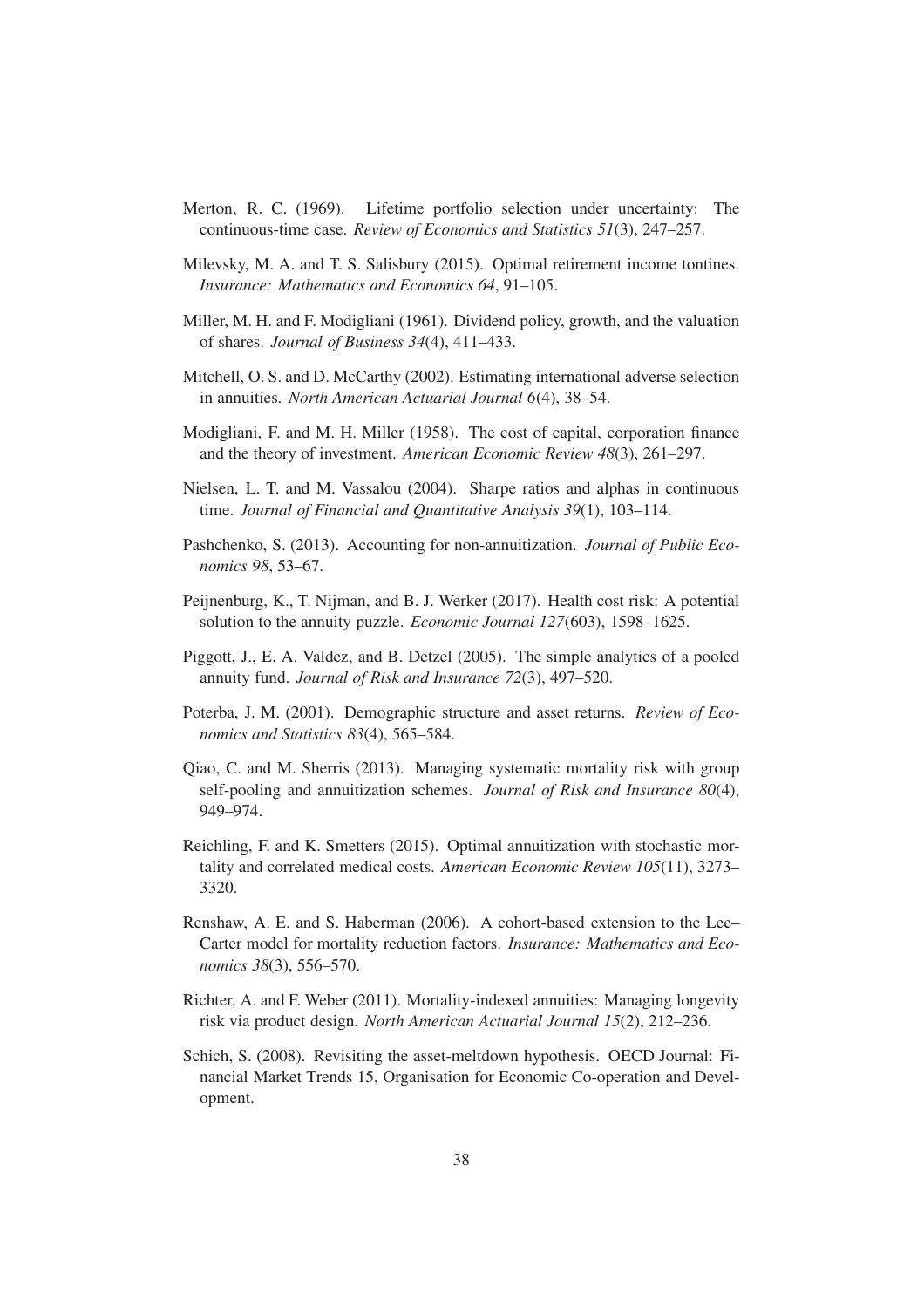- <span id="page-42-3"></span>Stamos, M. Z. (2008). Optimal consumption and portfolio choice for pooled annuity funds. *Insurance: Mathematics and Economics 43*(1), 56–68.
- <span id="page-42-10"></span>Steffensen, M. (2011). Optimal consumption and investment under time-varying relative risk aversion. *Journal of Economic Dynamics and Control 35*(5), 659– 667.
- <span id="page-42-0"></span>Tan, K. S., D. P. Blake, and R. D. MacMinn (2015). Longevity risk and capital markets: The 2013-14 update. *Insurance: Mathematics and Economics 63*, 1– 11.
- <span id="page-42-5"></span>Tsai, J. T., J. L. Wang, and L. Y. Tzeng (2010). On the optimal product mix in life insurance companies using conditional value at risk. *Insurance: Mathematics and Economics 46*(1), 235–241.
- U.S. Chamber of Commerce (2016). Private retirement benefits in the 21st century: Achieving retirement security. Report, United States Chamber of Commerce, Washington, DC.
- <span id="page-42-9"></span>Viceira, L. M. (2001). Optimal portfolio choice for long-horizon investors with nontradable labor income. *Journal of Finance 56*(2), 433–470.
- <span id="page-42-7"></span>Visco, I. (2006, 10). Longevity risk and financial markets. Keynote speech to the 26th SUERF Colloquium, Lisbon, 12-14 October 2006. Last accessed: 2017- 04-20.
- <span id="page-42-8"></span>Wakker, P., R. Thaler, and A. Tversky (1997). Probabilistic insurance. *Journal of Risk and Uncertainty 15*(1), 7–28.
- <span id="page-42-2"></span>Weale, M. and J. van de Ven (2016). Variable annuities and aggregate mortality risk. *National Institute Economic Review 237*(1), 55–61.
- <span id="page-42-4"></span>Weinert, J.-H. and H. Gründl (2017). The modern tontine: An innovative instrument for longevity risk management in an aging society. ICIR working paper series, International Center for Insurance Regulation (ICIR), Goethe University.
- Willis Towers Watson (2017). FTSE 350 defined contribution pension scheme survey 2017. Infographic. Last Accessed: 2017-02-24.
- <span id="page-42-11"></span>Wong, A., M. Sherris, and R. Stevens (2017). Natural hedging strategies for life insurers: impact of product design and risk measure. *Journal of Risk and Insurance 84*(1), 153–175.
- <span id="page-42-6"></span>Xu, J., S. L. Murphy, K. D. Kochanek, and E. Arias (2016). Mortality in the united states, 2015. NCHS Data Brief No. 267, National Center for Health Statistics.
- <span id="page-42-1"></span>Yaari, M. E. (1965). Uncertain lifetime, life insurance, and the theory of the consumer. *Review of Economic Studies 32*(2), 137–150.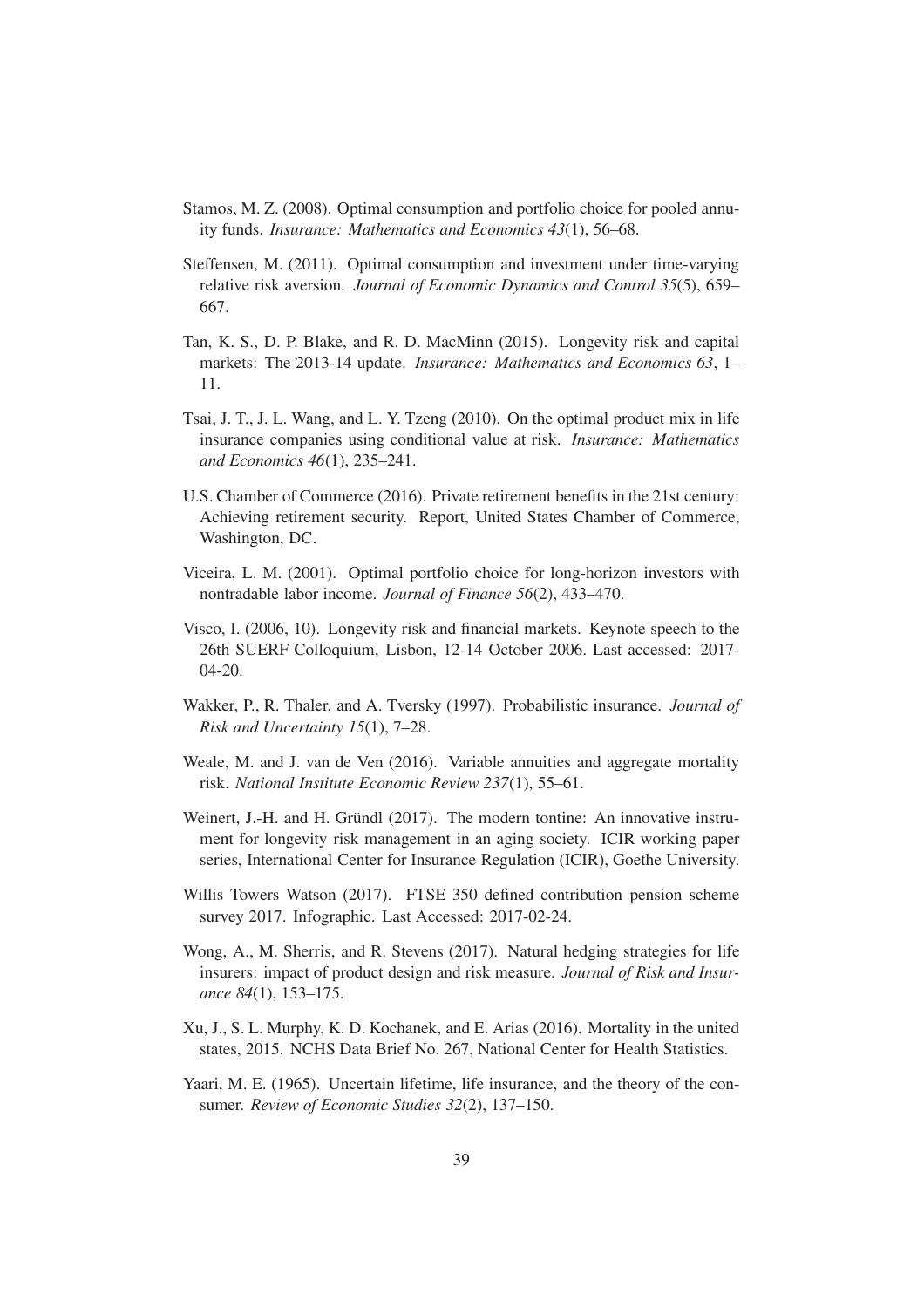- <span id="page-43-3"></span>Yang, J., L. Acheson, J. Holt, G. Rupp, and K. Spica (2016). 2015 Target-Date Fund Landscape. Report, Vanguard Group, Inc. Last Accessed: 2017-03-06.
- <span id="page-43-4"></span>Yogo, M. (2016). Portfolio choice in retirement: Health risk and the demand for annuities, housing, and risky assets. *Journal of Monetary Economics 80*, 17–34.
- <span id="page-43-1"></span>Zhang, S. and J. S.-H. Li (2017). Longevity risk-sharing annuities: Partial indexation in mortality experience. *Asia-Pacific Journal of Risk and Insurance 11*(1).
- <span id="page-43-0"></span>Zimmer, A., C. Schade, and H. Gründl (2009). Is default risk acceptable when purchasing insurance? Experimental evidence for different probability representations, reasons for default, and framings. *Journal of Economic Psychology 30*(1), 11–23.

# <span id="page-43-2"></span>Appendices

# A Rationale of the Contract Definition

The DVA and GSA contracts are not only modeled along the variable annuity contracts studied in the literature [\(Koijen et al., 2011](#page-40-7); [Maurer et al.](#page-40-1), [2013](#page-40-1)), but are also relatable to an individual's optimal consumption and investment.

The problem of optimal consumption and investment is composed of two separate parts: the allocation of initial wealth over each retirement year, and the investment strategy. [Aase \(2015\)](#page-37-8) shows that for an expected-CRRA-utility-maximizing individual facing idiosyncratic longevity and stock market risks, the optimal allocation of initial wealth decays geometrically in the retirement horizon. The AIR in our setting represents precisely this rate of decay.

When individuals are subject to longevity risk, its existence would not change the optimal wealth and asset allocation; complication to the solution arises from the inability to react to longevity evolution [\(Huang et al.](#page-39-10), [2012](#page-39-10)). We, however, assume that the contract's parameters are deterministic (i.e., fixed in the year when it is sold, and the incorporation of new information thereafter is prohibited). Therefore, by an appropriate choice of the AIR,  $h^*$ , the contract described by Equations [\(3\)](#page-12-1) and [\(4\)](#page-12-0) coincides with the optimal decumulation path of the individual.

We next solve the utility maximization problem,  $(13)$ , to obtain the optimal AIR and investment strategy for a contract defined by Equations [\(3\)](#page-12-1) and [\(4\)](#page-12-0).

At time  $t_0$ , the individual purchases the maximum number of variable annuity contracts affordable with a lump sum capital normalized to one. The annuity contract commences benefit payment in year  $t_R$ , until the year  $T$ , conditional on the individual's survival. In the financial market setting as described in Section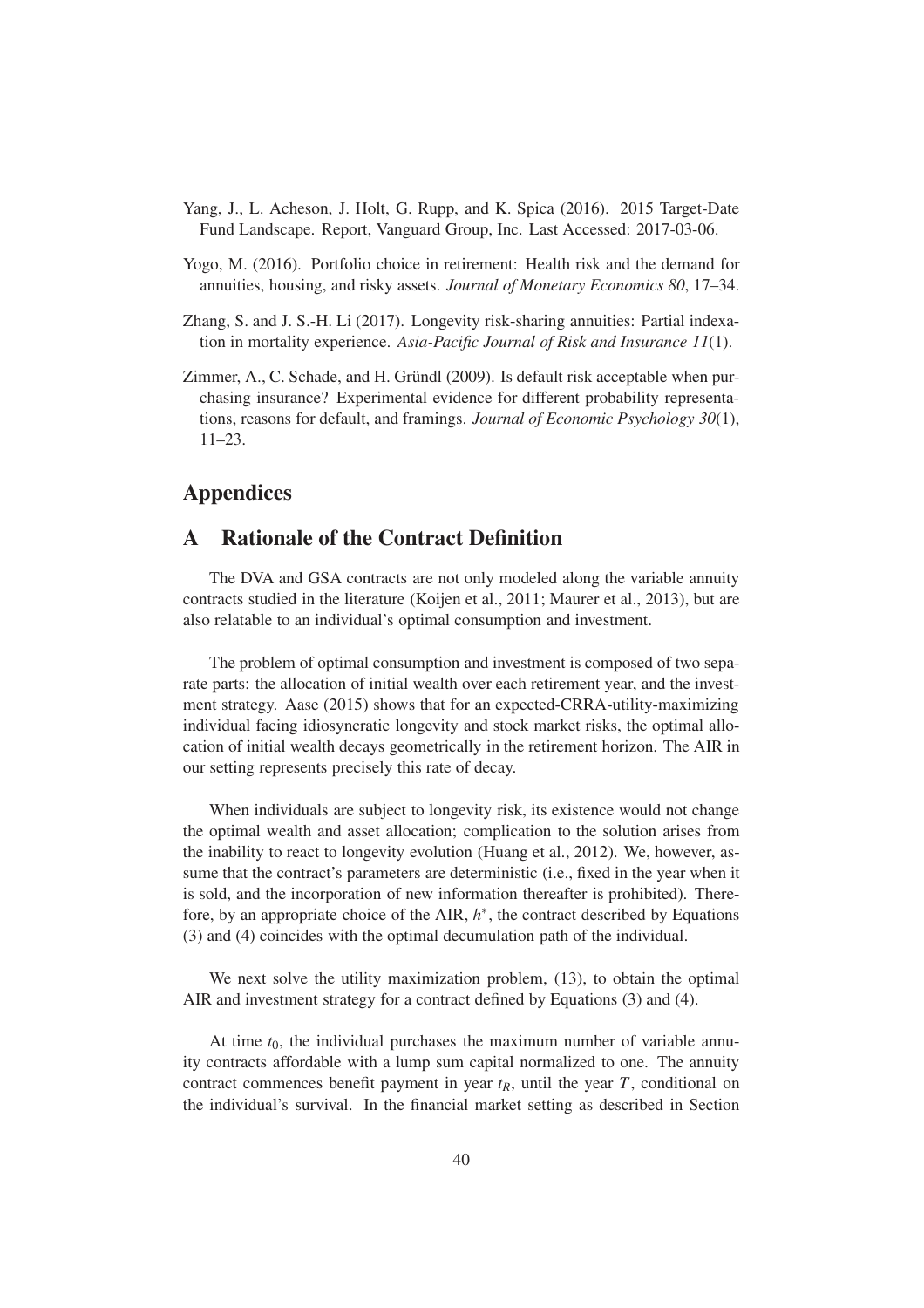[2.1,](#page-9-0) with a deterministic fraction of wealth  $\theta = \{\theta_t\}_{t=1}^T$  $t_{t=t_0}$  invested in the risky stock index, and  $1-\theta$  invested in the money market account, the value of the reference portfolio evolves according to  $dW_t/W_t = (r + \theta_t \lambda \sigma_s) dt + \theta_t \sigma_s dZ_{S,t}$ .

<span id="page-44-0"></span>
$$
\begin{aligned}\n\{\theta_t, h(t, \theta_t)\}_{t=t_R}^T & \mathbb{E}_{t_0} \left[ U(\Xi) \right] \tag{13} \\
&= \mathbb{E}_{t_0} \left[ \int_{t_R}^T e^{-\beta(t-t_0)} \frac{\Xi_t^{1-\gamma}}{1-\gamma} \left( \Pi_{s=t_0}^t \cdot p_{x+(s-t_0)}^{(s)} \right) dt \right] \\
\Xi_t &= \begin{cases}\n\frac{1}{A(h)} \exp\left( -h(t, \theta_t) (t-t_R) \right) \frac{W_t}{W_{t_0}} & \text{if alive in year } t \\
0 & \text{otherwise}\n\end{cases} \\
A(h) &= \int_{t_R}^T \exp\left( -h(t, \theta_t) (t-t_R) \right) \times \\
\mathbb{E}_{t_0} \left[ \left( \Pi_{s=t_0}^t \cdot p_{x+(s-t_0)}^{(s)} \right) \right] dt \\
h(t, \theta_t) &= \text{AIR} \\
\beta &= \text{subjective discount factor} \\
\gamma &= \text{risk aversion parameter} \\
W_t &= \text{value of the reference portfolio with} \\
\text{the investment policy } \theta \\
\mathbb{E}_{t_0} \left[ \Pi_{s=t_0}^t \cdot p_{x+(s-t_0)}^{(s)} \right] &= \frac{t-t_0 p_{x}^{(t_0)}}{1-\gamma} \\
\end{aligned}
$$
\n
$$
(13)
$$

 $A(h)$  is the cost per unit of a zero-loading contract. It is straightforward to verify that the contract has a present expected value of one for any  $h \in \mathbb{R}^{T-t_R}$ , and thus satisfies the budget constraint. Given any  $\theta$ , the first order condition,  $\partial \mathbb{E}_{t_0}[U(\Xi)]/\partial h$ 0 yields the optimal AIR, Equation [\(14\)](#page-44-1).

<span id="page-44-1"></span>
$$
h^*(t, \theta_t) = r + \frac{\beta - r}{\gamma} - \frac{1 - \gamma}{\gamma} \theta_t \sigma_S \left( \lambda_S - \frac{\gamma \theta_t \sigma_S}{2} \right)
$$
  
\n
$$
r = \text{constant short rate}
$$
 (14)

 $\beta$  = subjective discount factor

- $\gamma$  = risk aversion parameter
- $\theta_t$  = fraction of wealth allocated to the stock index at time *t*,  $t_R \le t \le T$
- $\sigma_S$  = standard deviation governing the stock index's dynamics
- $\lambda_S$  = instantaneous Sharpe ratio of the stock index

Equation [\(14\)](#page-44-1) is composed of the risk-free rate, the difference between the subjective discount factor and the risk-free rate, adjusted by the risk aversion parameter, and a term concerning the exposure to the stock index, weighted by the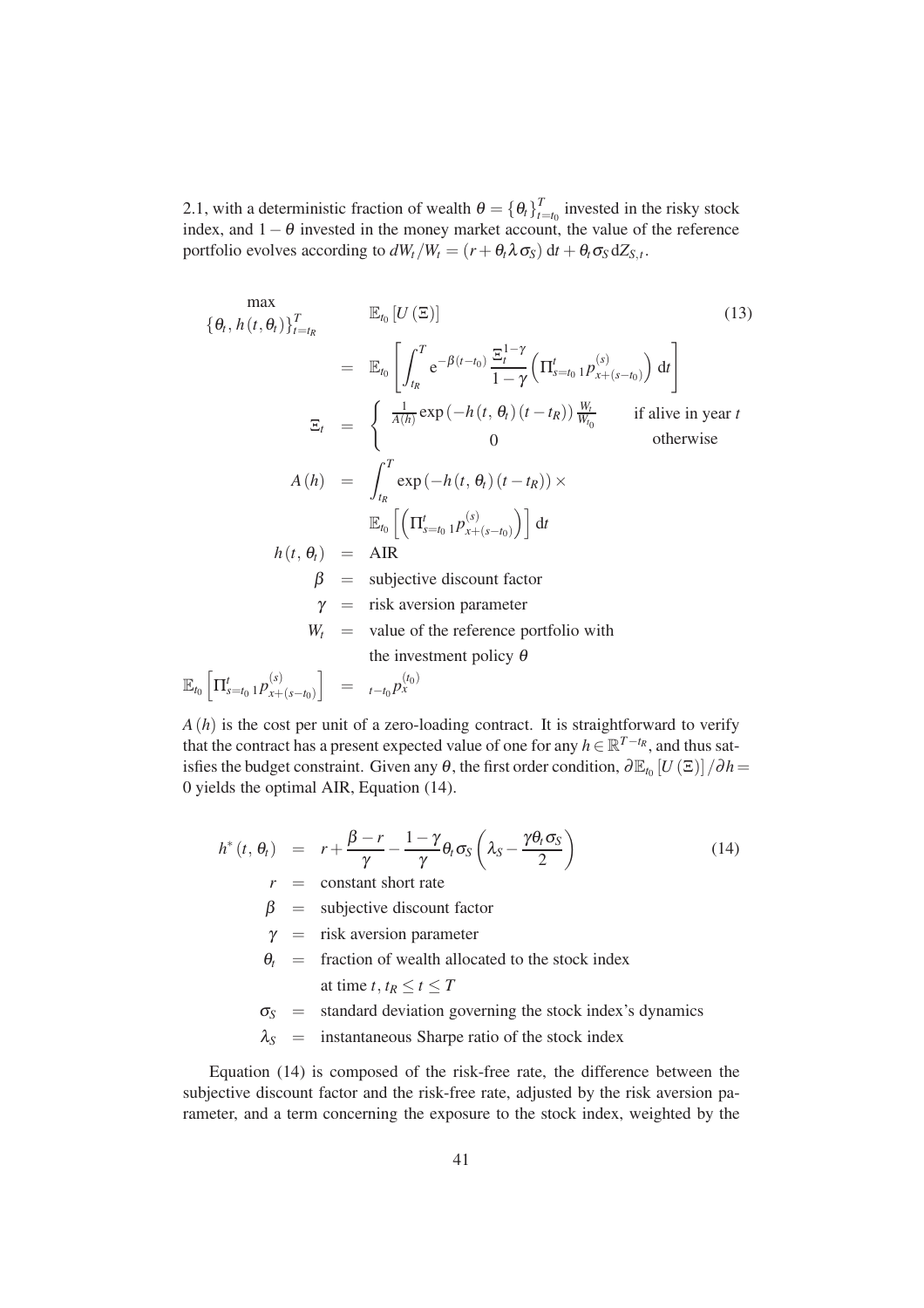risk aversion level.

If the returns on the investment were constant at *r* (e.g., either  $\theta = 0$  or  $\sigma_s = 0$ ), for any given level of risk aversion,  $\gamma$ , the shape of the optimal consumption path depends on the relative magnitude of  $\beta$  and r. An individual who discounts future consumption at a higher rate than the constant interest rate (i.e.,  $\beta > r$ , an impatient individual) prefers a downward sloping consumption path whereas a more patient person (i.e.,  $\beta < r$ ) optimally chooses an upward sloping path. When  $\theta \neq 0$  and  $\sigma_s \neq 0$ , then the risk aversion level, the standard deviation and the market price of stocks also have a role in determining the optimal consumption path.

The first-order condition corresponding to the allocation to the stock index,  $\partial \mathbb{E}_{t_0}[U(\Xi)]/\partial \theta = 0$ , implies the optimal allocation to the risky asset:

$$
\theta^* = \frac{\lambda_S}{\gamma \sigma_S} \tag{15}
$$

The optimal allocation to the stock index,  $\theta^*$ , is independent of time and wealth, and is identical to the optimal investment policy of [Merton](#page-41-14) [\(1969](#page-41-14)).

The variable annuity contract provides the optimal decumulation path when the AIR is set to  $h^*(t, \theta_t^*)$ . By prohibiting the incorporation of new information into the contract definition after its date of sale (i.e., enforcing deterministic, but possibly time-varying contract parameters), longevity risk does not influence the optimal AIR and the optimal portfolio choice.

The conception of the GSA as a collective justifies the assumption that it prioritizes individual welfare (i.e., maximizes individuals' expected utility in retirement). Therefore, the GSA offers an AIR that is in the best interest of the individuals, without conflict among its stakeholders. As for the annuity provider, such contracts are also conceivable. For instance, [Froot \(2007\)](#page-39-11) suggests that insurers should shed all liquid risks for which they have no comparative advantage to outperform (e.g., financial market risk), and devote their entire risk budget to insurance risks (e.g., longevity risk). The selling of variable annuities without any financial guarantee achieves precisely this goal. Besides, [Gatzert et al.](#page-39-12) [\(2012](#page-39-12)) demonstrate that if an insurance company sets contract parameters for a participating life insurance contract such that they maximize the contract's value (e.g., expected utility) to the individual, the individual may be willing to pay more for the contract. Therefore, the provision of contracts defined according to Equations [\(3\)](#page-12-1) and [\(4\)](#page-12-0) under either a cooperative setup or by a for-profit entity is plausible.

# <span id="page-45-0"></span>B Definition of the Book Value of Liabilities

Suppose that the DVA provider or the GSA administrator issues contract(s) to a cohort who is aged *x* at time  $t_0$ , promising entitlements of  $\mathbb{E}^K(h^*, F, t, x)$ ,  $K \in$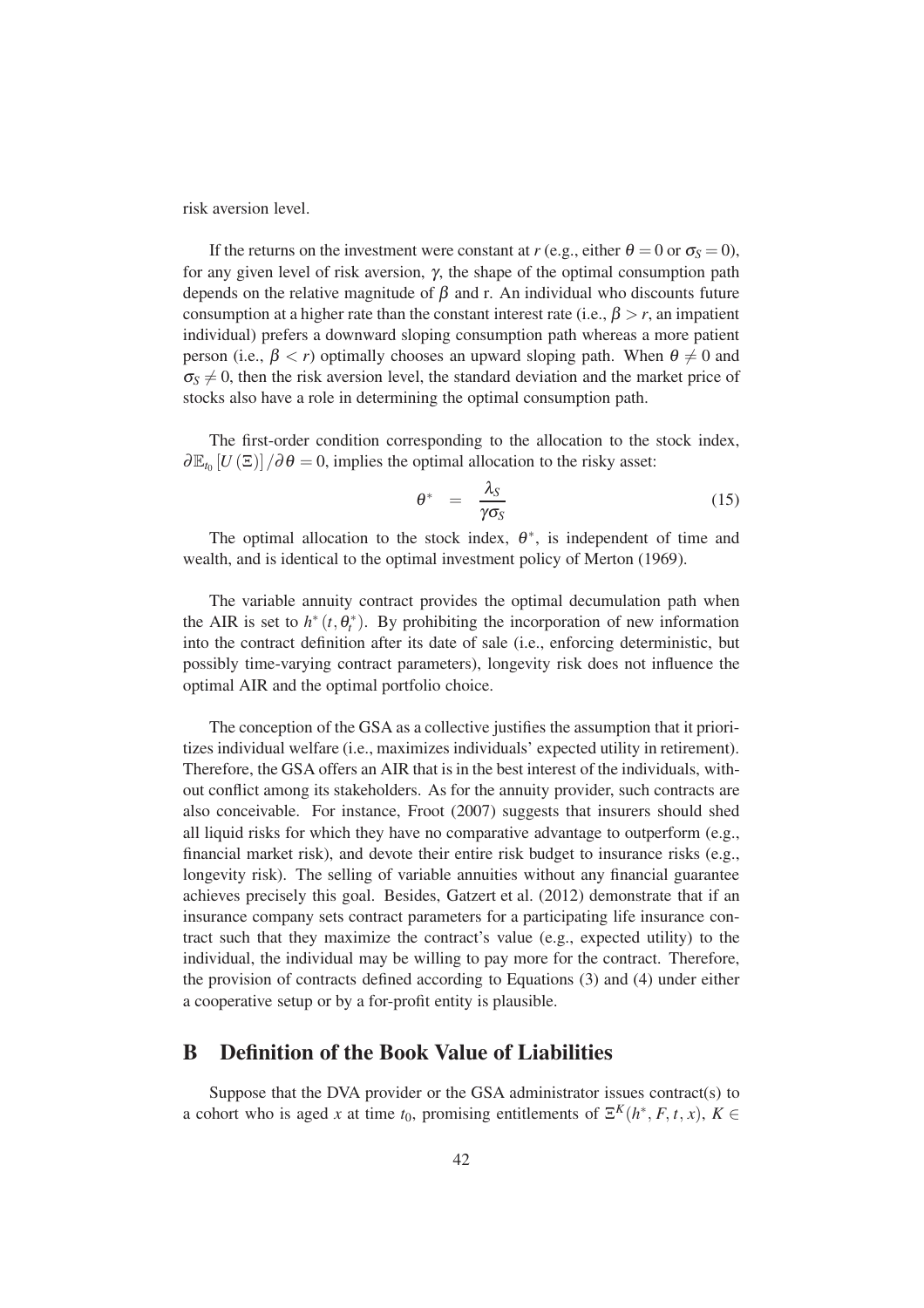$\{DVA, GSA\}$ , in every year *t*,  $t_R \le t \le T$ , conditional on the individual's survival. The estimate of the entity's book value of liabilities at time *t*,  $t_0 \le t \le T$ , is:

<span id="page-46-0"></span>
$$
L_{t} \equiv \Xi^{K}(h^{*}, F, t, x) \int_{s=\max\{t_{R}, t\}}^{T} \exp(-h^{*}(s, \theta)(s-t)) \times
$$
  

$$
s-t P_{x+t-t_{0}}^{(t)} ds
$$
 (16)

 $\sum_{s-t} p_{x+t-t_0}^{(t)}$  = conditional probability in year *t* that a living individual of age *x*+*t* lives for at least *s*−*t* more years  $h^*(t, \theta)$  = Optimal *AIR*, Equation [\(14\)](#page-44-1)  $E^K(h^*, F, t, x)$  = benefit at time *t* for contract  $K \in \{GSA, DVA\}$ 

#### B.1 Illustration of the Case with No Risk

To motivate the definition of Equation [\(16\)](#page-46-0), let us consider a three-period case  $(t = t_0, t_1, t_2)$  in the absence of stock market and longevity risks. Assume that the individual buys exactly one unit of the retirement contract at retirement in year  $t_0$ , lives with certainty to collect the benefits in year  $t_1 = t_0 + 1$ , and dies with certainty before the year  $t_2 = t_1 + 1$ . Suppose that the reference portfolio is fully invested in the money market account, earning an interest rate that is constant at 2%. Furthermore, we adopt a constant AIR,  $h = 3\%$ , and zero contract loading,  $F = 0$ . As there is no uncertainty in this example, Equation [\(16\)](#page-46-0) should yield precisely the value of liabilities at time *t*.

By definition of the DVA contract, there are two payments to be made: one in the year  $t_0$  and another in the year  $t_1$ . The individual receives a payment immediately, in  $t_0$ , that is valued at:

$$
\begin{array}{rcl}\n\Xi\left(h, 0, t_0, x\right) & = & 1 \times \frac{W_{t_0}^{Ref}}{W_{t_0}^{Ref}} e^{-h \times (t_0 - t_0)} \\
& = & 1\n\end{array}
$$

The second payment, in present value at time  $t_1$  is:

<span id="page-46-1"></span>
$$
\mathbb{E}(h, 0, t_1, x) = 1 \times \frac{W_{t_1}^{Ref}}{W_{t_0}^{Ref}} e^{-h \times (t_1 - t_0)} \n= \frac{W_{t_0}^{Ref} e^{0.02}}{W_{t_0}^{Ref}} e^{-h} \n= e^{-h + 0.02} \n= e^{-0.01}
$$
\n(17)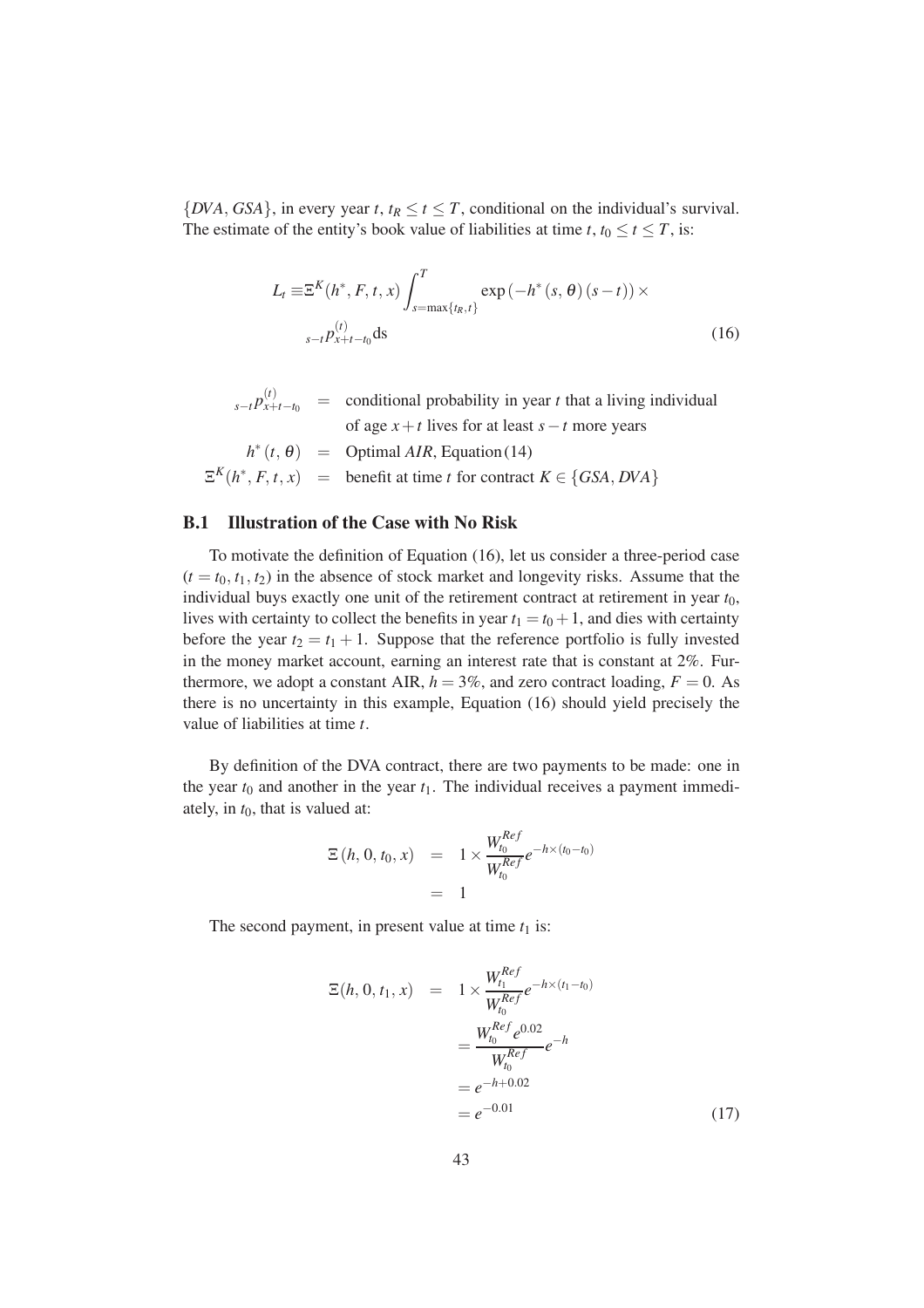Discounting Equation [\(17\)](#page-46-1) by the constant interest rate, we obtain the present value at time  $t_0$ , of the payment due at time  $t_1$ :

$$
PV_{t_0} \left[\Xi(h, 0, t_1, x)\right] = \Xi(h, 0, t_1, x)e^{-0.02 \times (t_1 - t_0)}
$$
  
=  $e^{-0.01 - 0.02}$   
=  $e^{-0.03}$ 

The present value of liabilities at time  $t_0$  is

<span id="page-47-0"></span>
$$
\mathbb{E}\left(h,0,t_0,x\right) + PV_{t_0}\left[\mathbb{E}(h,0,t_1,x)\right] = 1 + e^{-0.03} \tag{18}
$$

It remains to show that Equation [\(16\)](#page-46-0) yields Equation [\(18\)](#page-47-0):

$$
L_t = \Xi(h, 0, t_1, x) \times \left( e^{-h \times 0} {}_0 p_t^{(t)} + e^{-h \times 1} {}_1 p_t^{(t)} \right)
$$
  
=  $1 \times \left( 1 + e^{-h} \right)$   
=  $1 + e^{-0.03}$ 

#### B.2 Illustration of the General Case

We price the liabilities of the pension provision entity by constructing a replicating portfolio for its contractual obligation. We demonstrate that the price of the portfolio that replicates all the cash flows of an annuity contract is Equation [\(16\)](#page-46-0).

In the setting with systematic but no idiosyncratic longevity risk, we consider the liability associated with a contractholder who purchased  $1/A$  unit(s) of contracts when aged *x* in the year  $t_0 = 0$ , retired in the year  $t = t_R$ , while being subject to unknown survival probabilities throughout the horizon, until the maximum age in the year  $t = T$ , when death is certain.

The pension provision entity is contractually obliged to make annual benefit payments from the individual's retirement in the year  $t = t_R$  until he or she attains maximum age in the year  $t = T$ , conditional on her survival. Let  $W_t^{Ref}$  be the price at time *t* of the reference portfolio to which the benefits are indexed,  $t \in [t_0, T]$ .

Absent longevity risk, by purchasing the sum of all the units of the reference portfolio in Column (2) of Table [7](#page-48-0) at time *t*, the annuity provider would be able to fulfill its contractual obligation with certainty. For instance, to meet the payment at time  $t_R$ , the annuity provider purchases  $1/\left(AW_{t_0}^{Ref}\right)$  $\int e^{-h \times 0} t_R - t P_x^{(t_0)}$  units of the reference portfolio at time  $t_0$ . When longevity risk is absent, the conditional expectation, made at time  $t_0$ , of the individual's survival in year  $t_R$  coincides with the realized survival probability, i.e.,  $t_R - t p_x^{(t_0)} = t_R - t p_x$ . The value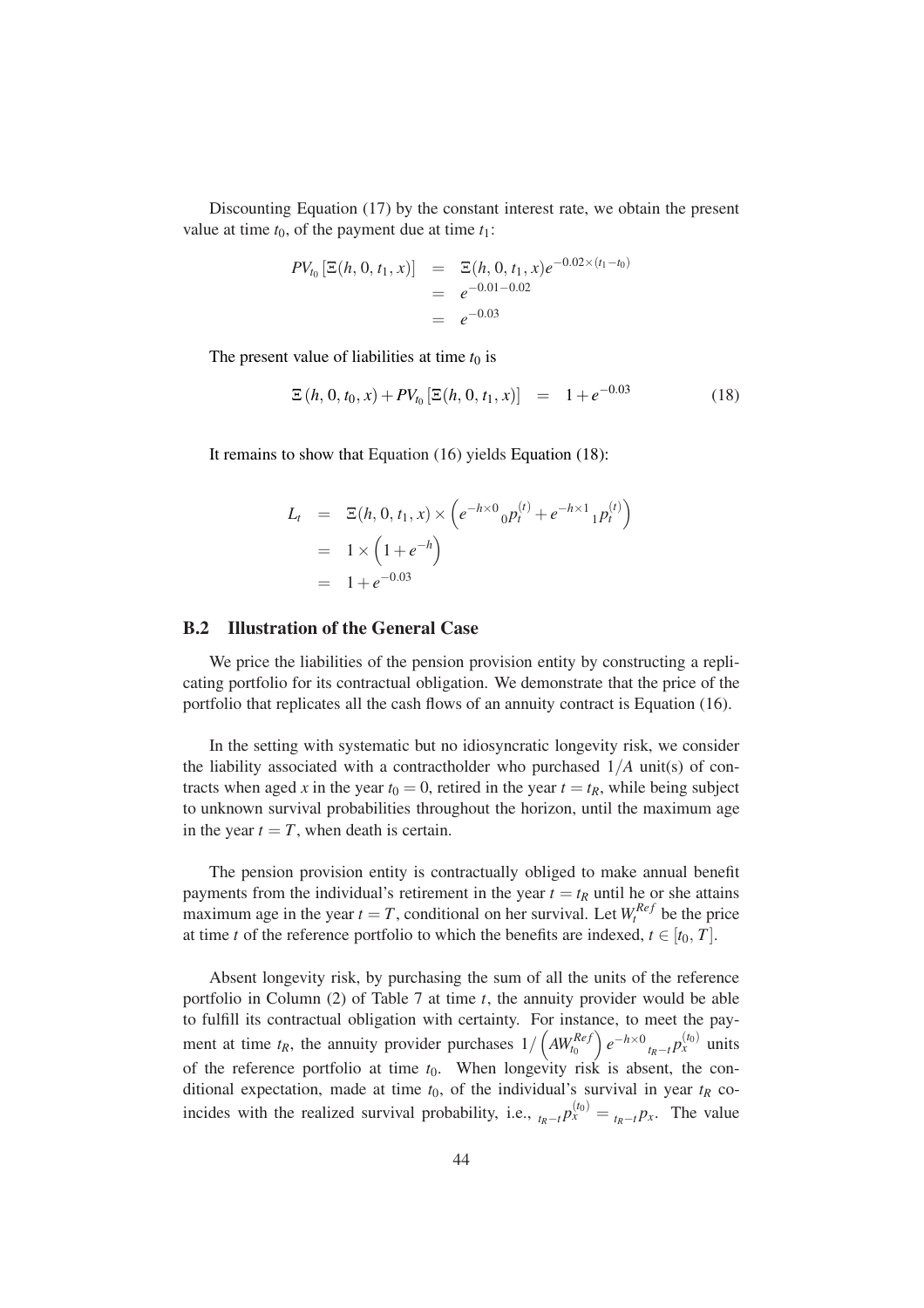Table 7: Future Cash Flow and the Best Replicating Portfolio of the Pension Provision Entity This table shows the value of entitlements due in each year of retirement until maximum age (column (1)), and the corresponding Best Replicating Portfolio in units of the reference portfolio (column (2)). The Best Replicating Portfolio is the conditional expectation of the

<span id="page-48-0"></span>

|                           |             | <b>Benefits in Future Value</b>                                                                                             | <b>Best Replicating Portfolio (constructed at time t)</b>                           |  |
|---------------------------|-------------|-----------------------------------------------------------------------------------------------------------------------------|-------------------------------------------------------------------------------------|--|
|                           | <b>Time</b> |                                                                                                                             | Units of the Reference Portfolio to purchase at time $t$                            |  |
| benefits in future value. |             |                                                                                                                             |                                                                                     |  |
|                           | $t_R$       | $\frac{1}{A}\frac{W_{t_R}^{Ref}}{W_{t_R}^{Ref}}e^{-h(t_R-t_R)} \times \prod_{l=t_0}^{t_R-1} {}_{1}p_{x+l-t_0}$              | $\frac{1}{A} \frac{1}{W_{k}^{Ref}} e^{-h(t_R - t_R)} t_R - t P_{k+t-t_0}^{(t)}$     |  |
|                           |             | $\boxed{t_R+1}$ $\frac{1}{A}\frac{W^{ke_f}_{l_R+1}}{w^{Ref}}e^{-h(t_R+1-t_R)} \times \prod_{l=t_0}^{t_R} (1)^{p_{x+l-t_0}}$ | $\frac{1}{A} \frac{1}{W_{k}^{Ref}} e^{-h(t_R+1-t_R)} t_R + 1 - t P_{k+t-t_0}^{(t)}$ |  |
|                           |             | $\boxed{t_R+2}$ $\frac{1}{A} \frac{W_{t_R+2}^{Kef}}{w^{Ref}} e^{-h(t_R+2-t_R)} \times \prod_{l=t_0}^{t_R+1} 1_{l_x+l-t_0}$  | $\frac{1}{A} \frac{1}{W_{k}^{Ref}} e^{-h(t_R+2-t_R)} t_R + 2 - t P_{k+t-t_0}^{(t)}$ |  |
|                           |             |                                                                                                                             |                                                                                     |  |
|                           |             | $\frac{1}{A} \frac{W_T^{Ref}}{W_T^{Ref}} e^{-h \times (T-t_R)} \times \prod_{l=t_0}^{T-1} 1 p_{x+l-t_0}$                    | $\frac{1}{A} \frac{1}{W_{t_0}^{Ref}} e^{-h(T-t_R)} T - t P_{x+t-t_0}^{(t)}$         |  |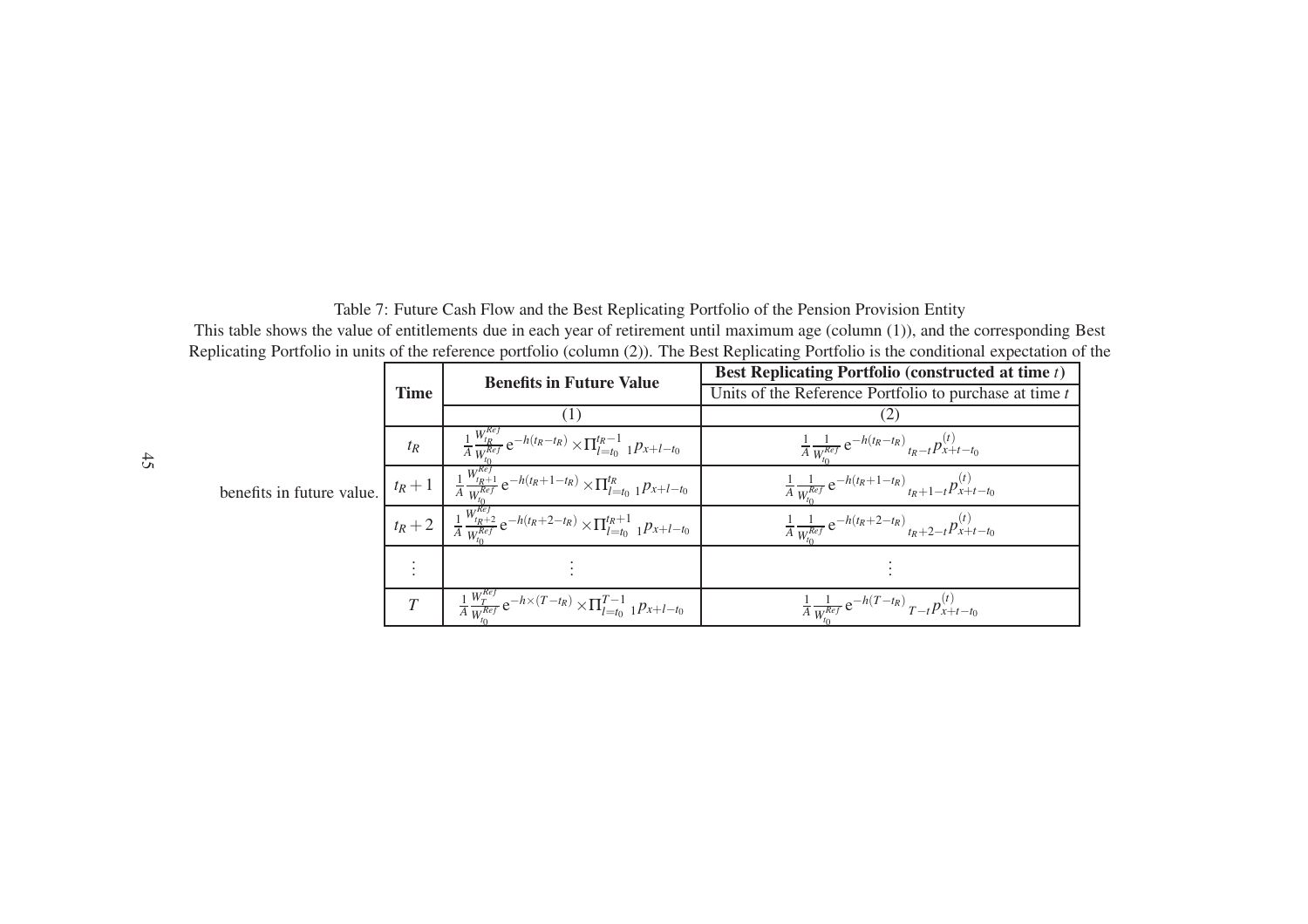of this portfolio will evolve along with the financial market, to be worth exactly 1 *A*  $W_{t_R}^{Ref}$  $W_{t_0}^{Ref}$  $\times \prod_{l=t_0}^{t_R-1}$  $\sum_{l=t_0}^{t_R-1}$  *l*−*t*<sub>0</sub>  $p_{x+}^{(l)}$  $\chi^{(t)}_{x+l-t_0}$ , the payment due at time  $t_R$ . By the same reasoning for the rest of the entries in Column (2), Equation [\(19\)](#page-49-1) is thus the total units of the reference portfolio to be held at any time *t*, such that the pension provision entity fully hedges financial market risk.

<span id="page-49-1"></span>
$$
\int_{s=\max\{t_R,t\}}^T \frac{1}{A} \frac{1}{W_{t_0}^{Ref}} e^{-h(s-t_R)} \,_{s-t} p_{x+t-t_0}^{(t)} \, \mathrm{d}s \tag{19}
$$

Equation [\(19\)](#page-49-1) is an estimate of the liabilities at time *t*, in terms of the *units* of reference portfolio. Each unit is worth  $W_t^{Ref}$  at time *t*. To obtain the *value* of liabilities, we take the portfolio's corresponding value:

<span id="page-49-2"></span>
$$
W_t^{Ref} \times \int_{s=\max\{t_R, t\}}^T \frac{1}{A} \frac{1}{W_{t_0}^{Ref}} e^{-h(s-t_R)} \,_{s-t} p_{x+t-t_0}^{(t)} \, \text{d}s \tag{20}
$$

 $\text{As } E(h, F, t, x) = W_t^{Ref} / \left(AW_{t_0}^{Ref}\right)$  $\int e^{-h(t-t_R)}$  by definition, we can substitute it into Equation [\(20\)](#page-49-2) to get

<span id="page-49-3"></span>
$$
L_t := \mathbb{E}(h^*, F, t, x) \int_{s=\max\{t_R, t\}}^T \exp(-h^*(s, \theta)(s-t)) \times
$$
  

$$
s-t P_{x+t-t_0}^{(t)} ds
$$
 (21)

Equation [\(21\)](#page-49-3) is identical to Equation [\(16\)](#page-46-0).

When there is systematic longevity risk, the Best Replicating Portfolio is identical to column (2) of Table [7,](#page-48-0) but this best estimate may not necessarily provide the exact cash flow to meet the annuity provider's contractual obligations because the realized survival probability may deviate from its conditional expectation made at time *t*, which then triggers the provider's default.

# <span id="page-49-0"></span>C Delta Method

We apply the Delta Method (Theorem 5.5.4 of [Casella and Berger, 2002](#page-38-13)) to estimate the variance of the CELs, which is used to compute their confidence intervals.

Consider the function  $g(x, y) = (x/y)^{1/(\gamma-1)} - 1$ . By the definition of Equa-tion [\(11\)](#page-22-0),  $CEL = g(U(\Xi^{GSA}), U(\Xi^{DVA}))$ . We estimate the CEL by plugging the expected utility into  $g(.)$ ,  $g(E_0[U(\Xi^{G\acute{S}A})], E_0[U(\Xi^{DVA})])$ . Theorem 5.5.24 of [Casella and Berger \(2002\)](#page-38-13) suggests the following estimate for its variance: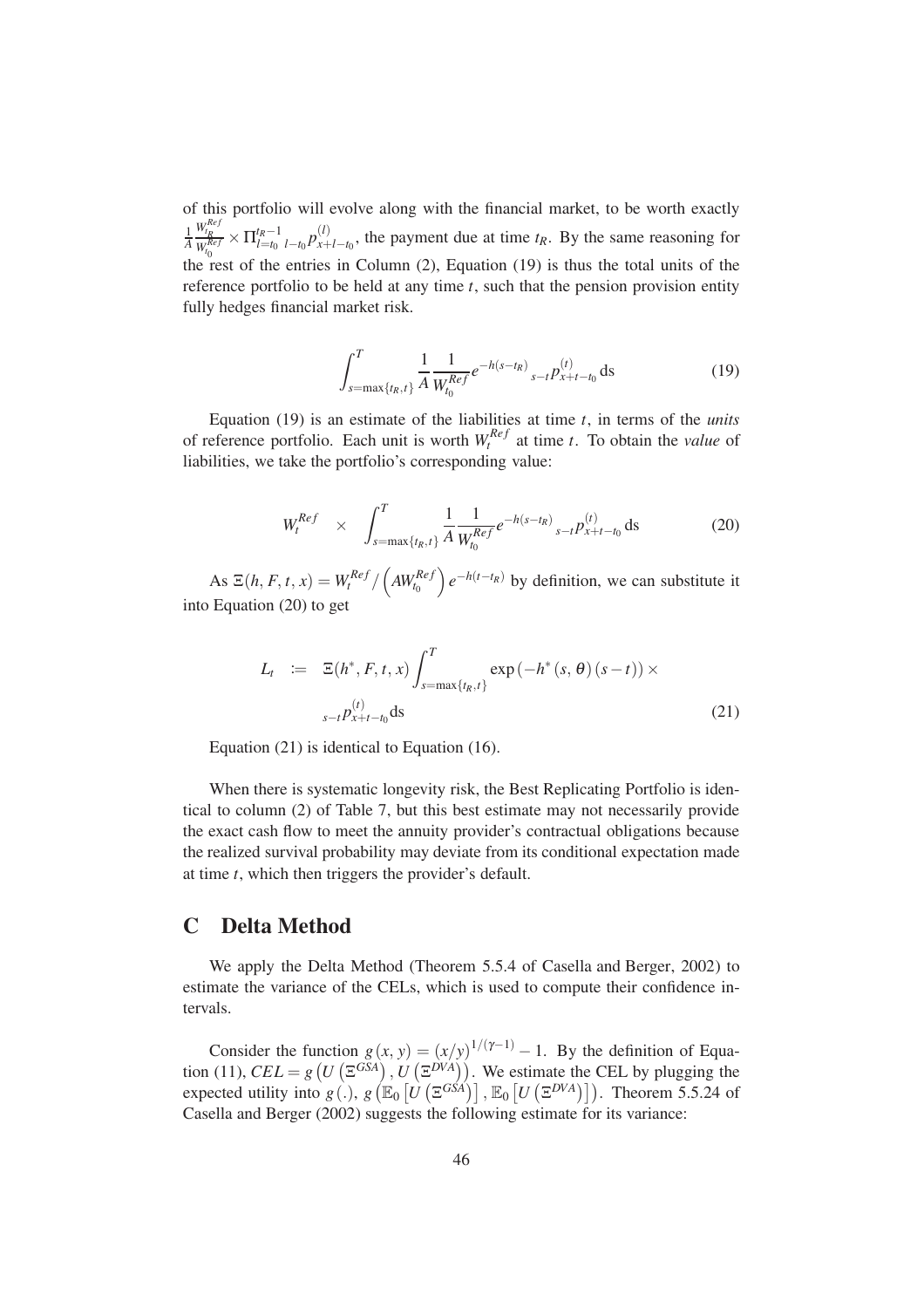$$
\operatorname{Var}\left\{g\left(\mathbb{E}_{0}\left[U\left(\Xi^{GSA}\right)\right],\right.\right.\right. = g_{x}^{2}\operatorname{Var}\left(U\left(\Xi^{GSA}\right)\right) + g_{y}^{2}\operatorname{Var}\left(U\left(\Xi^{DVA}\right)\right) + \operatorname{E}_{0}\left[U\left(\Xi^{DVA}\right)\right]\right)\right\} \qquad 2g_{x}g_{y}\operatorname{cov}\left(U\left(\Xi^{GSA}\right), U\left(\Xi^{DVA}\right)\right) \qquad (22)
$$
\n
$$
g_{x} = g_{x}\left(\mathbb{E}_{0}\left[U\left(\Xi^{GSA}\right)\right], \mathbb{E}_{0}\left[U\left(\Xi^{DVA}\right)\right]\right)
$$
\n
$$
g_{y} = g_{y}\left(\mathbb{E}_{0}\left[U\left(\Xi^{GSA}\right)\right], \mathbb{E}_{0}\left[U\left(\Xi^{DVA}\right)\right]\right)
$$

 $g_x$  and  $g_y$  denote the first partial derivative of  $g(.)$  with respect to *x* and to *y* respectively. Var  $(U(\Xi^K))$  for  $K \in \{GSA, DVA\}$  and cov  $(U(\Xi^{GSA}), U(\Xi^{DVA}))$ are estimated by the sample variance and sample covariance.

# <span id="page-50-1"></span>D Uncertainty of the Drift Parameter

The maximum likelihood estimate for the drift term of the longevity model is normally distributed,  $\hat{c} \sim \mathcal{N}(c, \sigma_c^2)$ . Based on the sample used for the model calibration, we obtain  $\hat{c} = -1.0689$  and  $\hat{\sigma}_c = 0.0521$ . Without parameter uncertainty, the best *m*-year-ahead forecast at time *t* is  $k_{t+m} = m\hat{c} + k_t$ . To incorporate parameter uncertainty, we draw  $c_l$  from the distribution  $\mathcal{N}\left(\hat{c}, \hat{\sigma}_c^2\right)$  for the *l*<sup>th</sup> simulation replication. The time trend governing longevity is thus  $k'_{t+m,l} = mc_l + k_{t,l} + \sum_{i=1}^{m} \varepsilon_{\delta,l}$ ,  $\varepsilon_{\delta,l} \sim \mathcal{N}\left(0, \widehat{\sigma_{\delta}^2}\right)$ , while the best *m*-year-ahead forecast relies on  $\hat{c}$  as  $c_l$  is unobserved, i.e.,  $\widehat{k_{t+m, l}} = m\hat{c} + k_{t, l}$ .

# <span id="page-50-0"></span>E  $\sigma_{\delta}$  Generating Zero Default

When  $\sigma_{\delta}$  is very small, the baseline 10% equity capital ensures that the probability of default is zero. The CEL for  $\gamma = 5, 8$  increases in the multiple of  $\sigma_{\delta}$ , conditional on zero default probability. When systematic longevity risk is small, risk averse individuals find the welfare improvement due to upward adjustments of GSA benefits outweigh the welfare cost of the scheme's more volatile payments, but this effect reverses when systematic longevity risk rises (Figure [6\)](#page-30-0).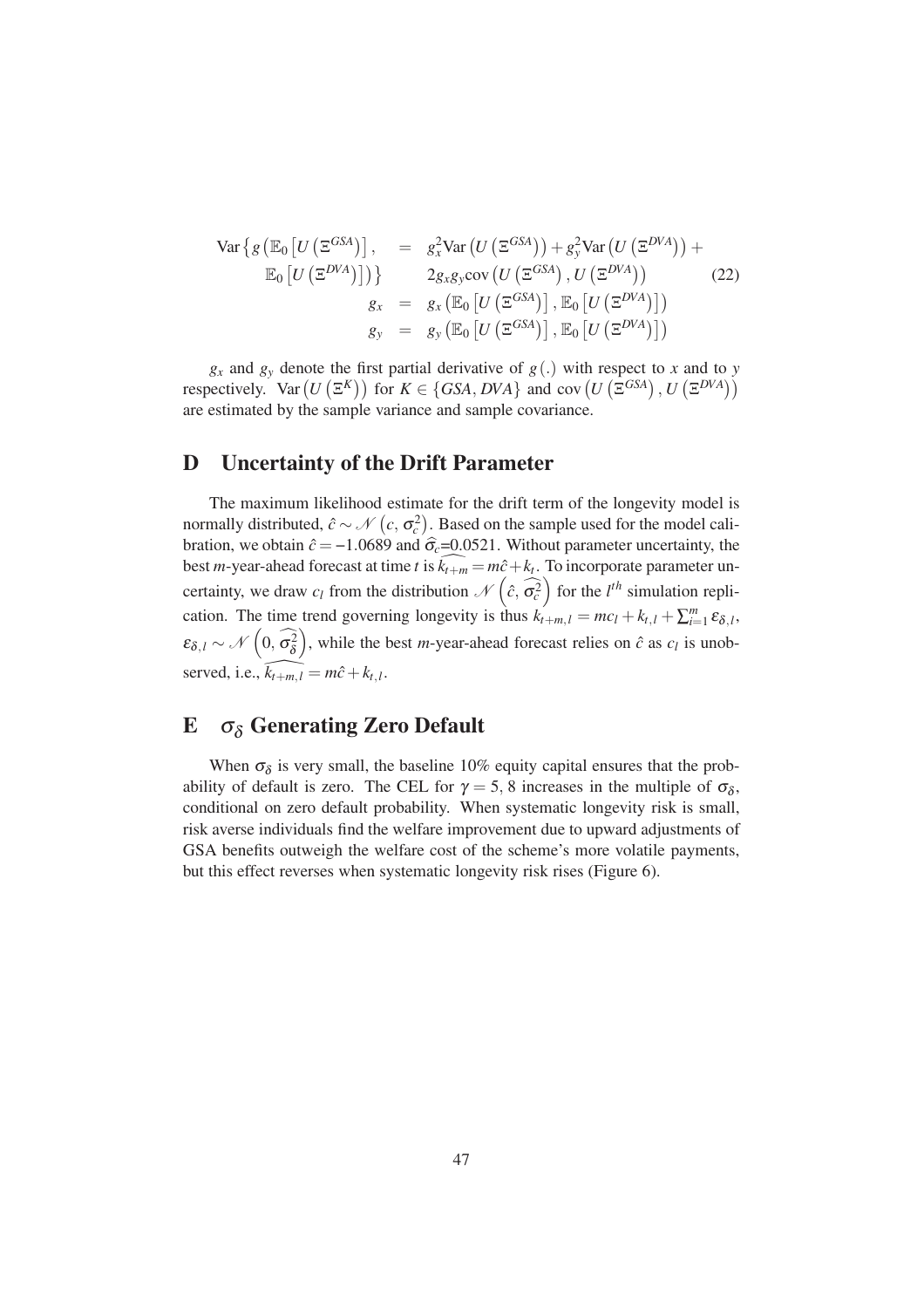Figure 9: CEL and Multiple of  $\sigma_{\delta}$ : CDR=0

This figure presents the CEL and the multiple of  $\sigma_{\delta}$  for the base case's risk aversion levels, γ. The top panel is for  $\theta = 0\%$ , whereas the bottom panel is for  $\theta = 20\%$ .

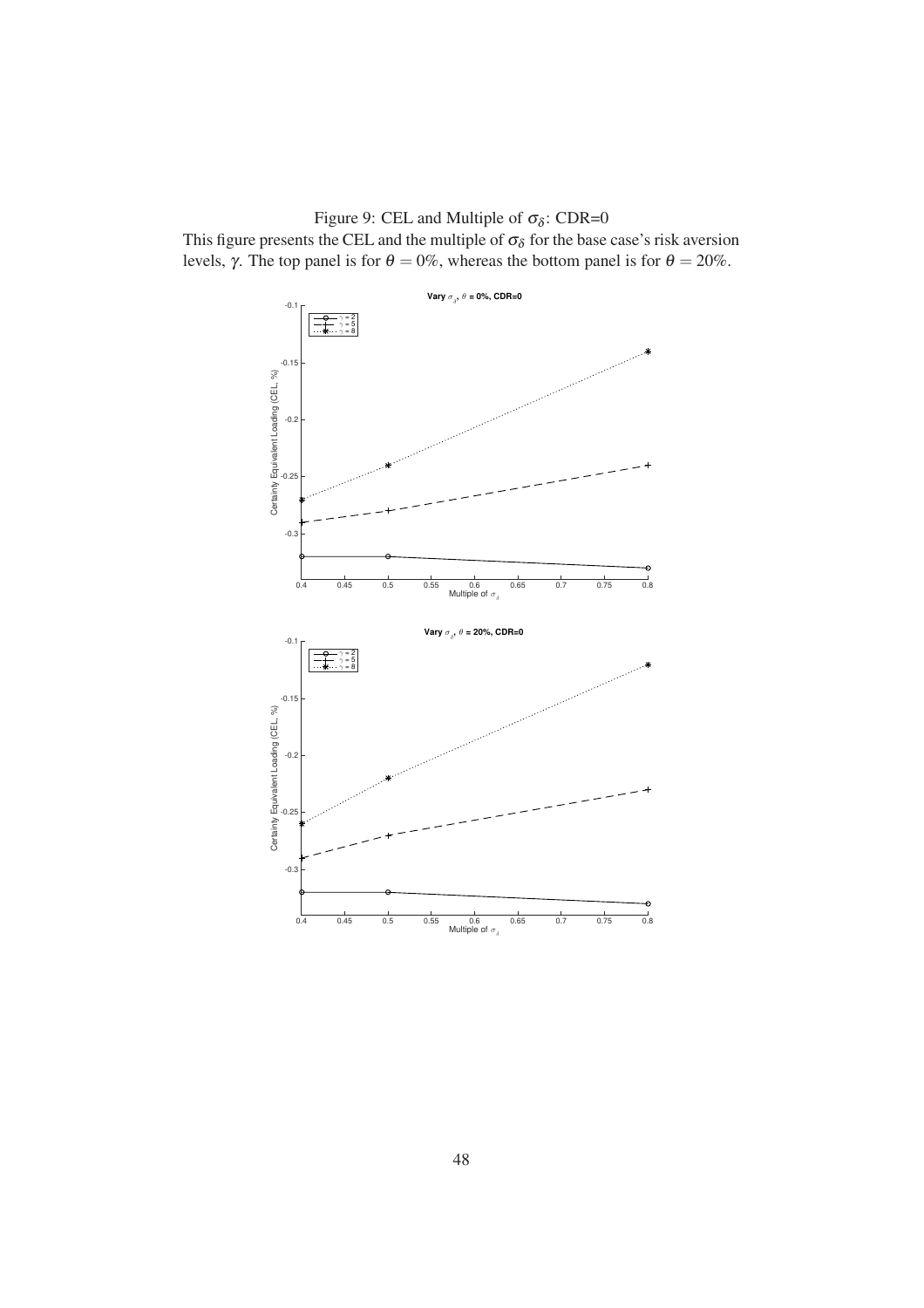Chief Editors

Pascal BLANQUÉ *Chief Investment Officer*

Philippe ITHURBIDE *Global Head of Research*